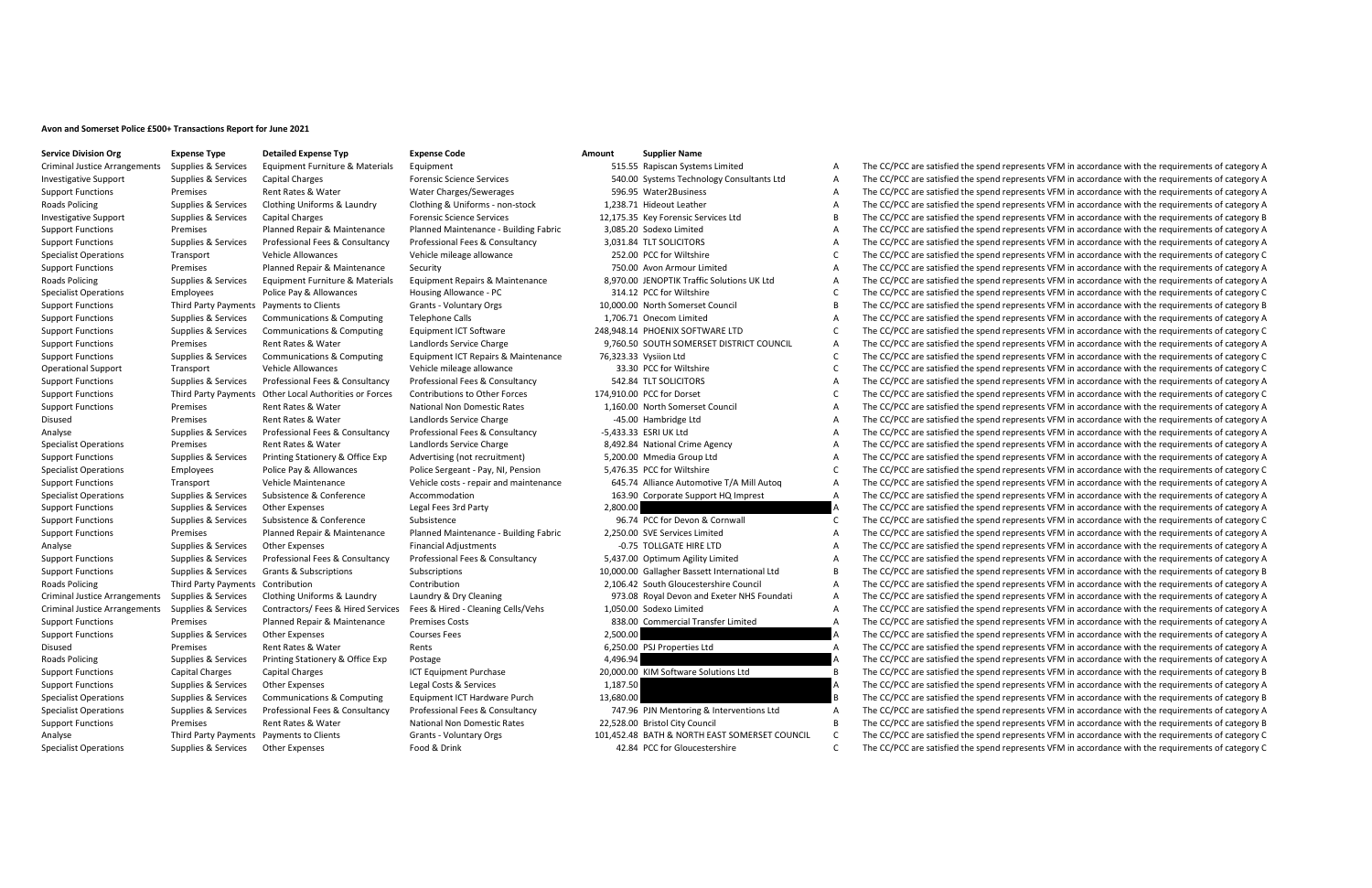Support Functions Premises Unplanned Benair & Maintenance Reactive Maintenance - Building Services 795.00 SVF Services Limited A The CC/PCC are satisfied the spend represents VFM in accordance with the requirements of cate Operational Support Support Support Support Support Support Support Support Support Support Support Support Support Support Support Support Support Support Support Support Support Support Support Support Support Support Su The CC/PCC are satisfied the spend represents VFM in accordance with the requirements of category C Analyse Third Party Payments Payments to Clients Grants - Voluntary Orgs 1,375.00 Resilience Voyage A The CC/PCC are satisfied the spend represents VFM in accordance with the requirements of category A Supplies & Services Communications & Computing Equipment ICT Repairs & Maintenance 1,800.00 Onecom Limited The CC/PCC are satisfied the spend represents VFM in accordance with the requirements of category A Support Functions Supplies & Services Equipment Furniture & Materials Equipment C Equipment 6.99 PCC for Dorset C The CC/PCC are satisfied the spend represents VFM in accordance with the requirements of category C Support Functions Transport Vehicle Costs - the Support Vehicle Costs - the CC/PCC are satisfact UK Ltd B The CC/PCC are satisfied the spend represents VFM in accordance with the requirements of category A<br>Specialist Opera The CC/PCC are satisfied the spend represents VFM in accordance with the requirements of category A Support Functions Premises Rent Rates Rent Rates Rent Rates Rent Rates Rent Rates Rent Rates Property Management to A The CC/PCC are satisfied the spend represents VFM in accordance with the requirements of category A The Support Functions Transport Vehicle Costs - repair and maintenance 2,430.71 Support Vehicle costs are the CC/PCC are satisfied the spend represents VFM in accordance with the requirements of category A Support Functions A Support Functions Support Functions Support Functions Suppliers Support Turket Conference of Conference Support Turket Conference of Conference of Conference of Conference of Conference of Conference of Conference of Confe Staffing Agency **Support Functions Contained A COVID-STAGE AGENCY** A The CC/PCC are satisfied the spend represents VFM in accordance with the requirements of category A Specialist Operations Supplies & Services Communications Supplies Computing Equipment ICT Hardware Purch 1,548.00 Data Pro IT Ltd A The CC/PCC are satisfied the spend represents VFM in accordance with the requirements of c Armoury Tools **Support Functions Supplies Armoury Tools** A The CC/PCC are satisfied the spend represents VFM in accordance with the requirements of category A Support Functions Premises Planned Repair & Maintenance Planned Maintenance - Building Services 885.00 Custom Labels Ltd A The CC/PCC are satisfied the spend represents VFM in accordance with the requirements of category A A The CC/PCC are satisfied the spend represents VEM in accordance with the requirements of category A Investigative Support Support Support Support Support Support Support Support Support Support Support Support Support Support Support Support Support Support Support Support Support Support Support Support Support Support The CC/PCC are satisfied the spend represents VFM in accordance with the requirements of category A Support Functions Employees Police Staff Pay & Allowances Police Staff Pay, OT, NI, Pension 22,012.32 PCC for Dorset Category Category Category Concessing the COCC are satisfied the spend represents VFM in accordance with The CC/PCC are satisfied the spend represents VFM in accordance with the requirements of category A Local Policing Third Party Payments Contribution Contribution 12,749.19 TREBLE 1100 12,949.19 TREBLE 1000 12,949.19 TREBLE 1 LTD B TRECC/PCC are satisfied the spend represents VFM in accordance with the requirements of cat The CC/PCC are satisfied the spend represents VEM in accordance with the requirements of category A Support Functions Transport Vehicle Maintenance Vehicle costs - fuel 9,977.22 Certas Energy UK Ltd A The CC/PCC are satisfied the spend represents VFM in accordance with the requirements of category Represent VFM in accord The CC/PCC are satisfied the spend represents VFM in accordance with the requirements of category B Support Functions Premises Rent Rates Rent Rates Rent Rates Premises Premises Rent Rates A The CC/PCC are satisfied the spend represents VFM in accordance with the requirements of category A The CC/PC are satisfied the spe Specialist Operations Supplies A The CC/PCC are satisfied the spend represents VFM in accordance with the requirements of category A The CC/PCC are satisfied the spend represents VFM in accordance with the requirements of Support Functions Premises Rent Rates & Water Landlords Service Charge 4,119.53 South Gloucestershire Council A The CC/PCC are satisfied the spend represents VFM in accordance with the requirements of category A Local Policing Supplies & Services Catering Catering Catering Catering Catering Catering Catering Catering Catering Catering Catering Catering Catering Category A The CC/PCC are satisfied the spend represents VFM in accord Support Functions Premises Rent Rates & Water National Non Domestic Rates 47,104.00 South Gloucestershire B The CC/PCC are satisfied the spend represents VFM in accordance with the requirements of category B PCC Third Payments December 100 Clients - Voluntary Orgs 14,916.67 Resolve West B The CC/PCC are satisfied the spend represents VFM in accordance with the requirements of category B The COLOGE A The COLOGE ARE COLOGE A The Supplies & Services Other Expenses 2001/08 Fees 299.75 The Investigator 209.75 The Investigator A The CC/PCC are satisfied the spend represents VFM in accordance with the requirements of category A Specialist Specialist (Specialist of the Special Authorities of Decembrishing to the Conservation of the Conservation of the Specialist Conservation of the Specialist Conservation of the Specialist Authorities and the CONS The CC/PCC are satisfied the spend represents VFM in accordance with the requirements of category A Support Experiment of the support of the seasonal services of the consultance of the consultance of the consultance of the season of the consultance of the season of the season of the season of the consultance of the seaso Support Functions Transport Vehicle Maintenance Vehicle costs - tyres and tubes 1,038.00 GOODYEAR TYRES UK LTD A The CC/PCC are satisfied the spend represents VFM in accordance with the requirements of category A Local Policing Premises Rent Rates Water Landlords Service Charge 1,000.00 Sedgemoor District Council Council A<br>1,1000 A The CC/PCC are satisfied the spend represents VFM in accordance with the requirements of category A T Support Functions Uniforms Supplies A The CC/PCC are satisfied the spend represents VFM in accordance with the requirements of category A The CC/PCC are satisfied the spend represents VFM in accordance with the requirement Support Functions Capital Charges Capital Charges Capital Charges Capital Charges Capital Charges Capital Charges Capital Ltd A The CC/PCC are satisfied the spend represents VFM in accordance with the requirements of categ The CC/PCC are satisfied the spend represents VFM in accordance with the requirements of category A Support Functions of the main of the main of the main of the control of the control of the controller and the controller and the controller and the controller and the controller and the controller and the controller and th The CC/PCC are satisfied the spend represents VEM in accordance with the requirements of category A Support Functions Supplies & Services Communications & Computing Cautions Computing Category and the computing Computing Category BRITISH TELECOMMUNICATIONS PLC BE THE COPCC are satisfied the spend represents VFM in accord A The CC/PCC are satisfied the spend represents VEM in accordance with the requirements of category A Support Functions Supplies Services Support Courses Fees 1,300.000 Heckler & Configurations Courses Fees 1,500<br>Support Functions Premises Represents A The COVID-EXPERIENT A The COVID-EXPERIENCE AREA THE CONFIDENT A THE CON S34.00 South Gloucestershire A The CC/PCC are satisfied the spend represents VFM in accordance with the requirements of category A The CC/PCC are satisfied the spend represents VFM in accordance with the requirements of ca Support Functions Transport Vehicle Maintenance Vehicle costs - repair and maintenance and maintenance and maintenance and the CC/PCC are satisfied the spend represents VFM in accordance with the requirements of category A The CC/PCC are satisfied the spend represents VFM in accordance with the requirements of category B Criminal Justice Arrangements Supplies & Services Clothing Uniforms & Laundry Laundry & Dry Cleaning 1,123.96 Royal Devon and Exeter NHS Foundati A The CC/PCC are satisfied the spend represents VFM in accordance with the requirements of category A Specialist Operations Supplies & Services Equipment Furniture & Materials Equipment 1,458.00 Data Pro IT Ltd A The CC/PCC are satisfied the spend represents VFM in accordance with the requirements of category A Support Functions Premises Rent Rates & Water National Non Domestic Rates 1,497.00 Bristol City Council A The CC/PCC are satisfied the spend represents VFM in accordance with the requirements of category A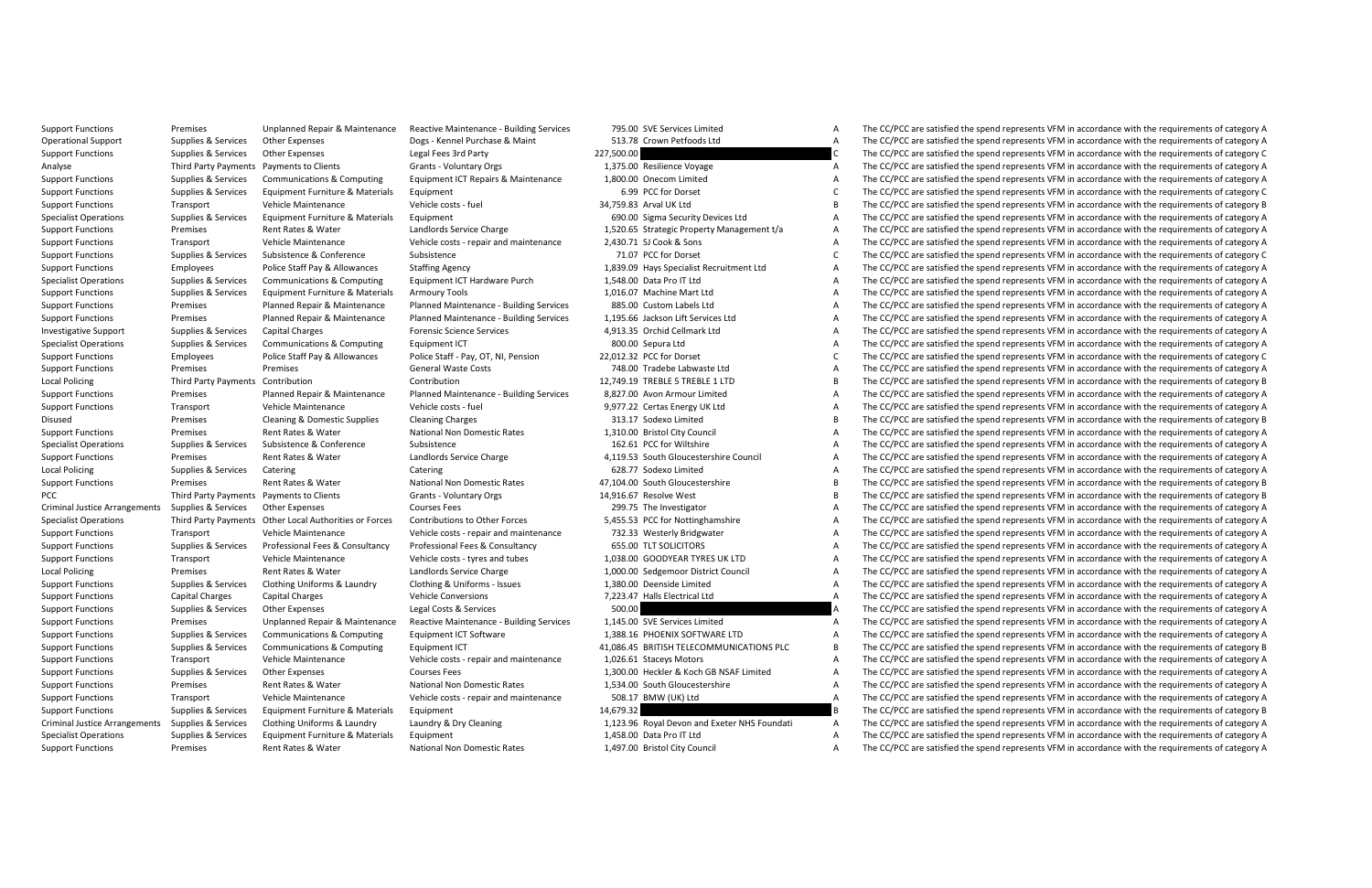|             | 59,497.16 Xerox (UK) Ltd                    |   |
|-------------|---------------------------------------------|---|
|             | 3,030.00 AVON ROAD MARK LTD                 |   |
|             | 511.00 Bath & North East Somerset           |   |
|             | 13,500.00 Forensic Analytics Ltd            |   |
|             | 3,057.50 BATH & NORTH EAST SOMERSET COUNCIL |   |
| 2.485.00    |                                             |   |
|             | 640.00 College of Policing Ltd              |   |
|             | 2,610.00 Sepura Ltd                         |   |
|             | 35,347.05 Arval UK Ltd                      |   |
|             | 780.01 CABOT TYRE SERVICE LTD               |   |
|             | 1,350.00 Specialist Computer Centres        |   |
| 630.72      |                                             |   |
|             | 1.210.00 North Somerset Council             |   |
|             | 15.598.66 Level Peaks Associates Limited    |   |
|             | 1,483.00 TLT SOLICITORS                     |   |
|             | 2,630.00 Sigma Security Devices Ltd         |   |
|             | 1,400.53 Sodexo Limited                     |   |
| 308.00      |                                             |   |
| 1.229.00    |                                             |   |
|             | -805.00 Thomson Reuters                     |   |
|             | 27.340.47 Controlco Ltd                     |   |
|             | 1,159.54 Kingsmead of Bath                  |   |
|             | 0.02 BPP PROFESSIONAL EDUCATION             |   |
| 1,300.00    |                                             |   |
|             | 1,505.00 Griffin Toilet Hire Ltd            |   |
|             | 15,470.00 Kingsmead of Bath                 |   |
|             | 939.44 MENDIP DISTRICT COUNCIL              |   |
|             | 17.97 Corporate Support HQ Imprest          |   |
| 4.705.65    |                                             |   |
|             | 5,054.22 PCC for Dorset                     |   |
| $-1,200.00$ |                                             |   |
|             | 11,725.00 South Gloucestershire             | ı |
|             | 755.00 SVE Services Limited                 |   |
|             | 125.10 PCC for Wiltshire                    |   |
|             | 600.00 AWP Services Ltd                     |   |
| 32,006.76   |                                             |   |
|             | 635.00 Sancus Solutions Ltd                 |   |
|             | 890.00 Actor Factory Productions            |   |
|             | 4,667.05 Redspeed International Ltd         |   |
|             | 0.50 Hilton Bristol                         |   |
|             | 2.755.66 PHOENIX SOFTWARE LTD               |   |
|             | 1.085.00 DIESEL INJECTION SPECIALISTS       |   |
|             | 4,600.00 Axon Public Safety UK Limited      |   |
|             | 24,801.69 PCC for Wiltshire                 |   |
|             | 1,813.50 Xerox (UK) Ltd                     |   |
|             | 963.00 WESTERN COMPUTER GROUP LTD           |   |
| 2,000.00    |                                             |   |
|             | 90.033.30 Integral UK Ltd                   |   |
|             | 25.427.92 PCC for Gloucestershire           |   |
|             | 4,752.25 Somerset and Avon Rape and Sexual  |   |

Disused Supplies Services Printing Stationery & Office Exp Reprographics S9,497.16 Xerox (UK) Ltd C The CC/PCC are satisfied the spend represents VFM in accordance with the requirements of category C Support Europe Unidiat Support Funding The Unplaned Repair & Maintenance Realing Repair Maintenance Realing Fabric 100 and Apport and The Concernent Content Concernent Capacity American Support Funding Premises and The Concernent Capacity Americ The CC/PCC are satisfied the spend represents VFM in accordance with the requirements of category A Specialist Operations Supplies & Services Other Expenses Licences & Orders 13,500.00 Forensic Analytics Ltd B The CC/PCC are satisfied the spend represents VFM in accordance with the requirements of category B Support Functions Premises Rent Rates & Water Rents Rents Rents Rents America Rents 3,057.50 BATH & NORTH EAST SOMERSET COUNCIL A The CC/PCC are satisfied the spend represents VFM in accordance with the requirements of cat Support Functions Supplies & Services Other Expenses Legal Fees 3rd Party 2,485.00 2,485.00 A The CC/PCC are satisfied the spend represents VFM in accordance with the requirements of category A Investigations Supplies Services Other Expenses Courses Fees 640.00 Courses Courses Courses Courses Fees 640.00 College of Policing Ltd A The CC/PCC are satisfied the spend represents VFM in accordance with the requirement The CC/PCC are satisfied the spend represents VFM in accordance with the requirements of category A Support Functions Transport Vehicle Maintenance vehicle costs - ture and the Style and Data The CC/PCC are satisfied the spend represents VFM in accordance with the requirements of category B The CC/PCC are attentions and Support Functions Transport Vehicle Costs - tyres and tubes - tyres and tubes - tyres and tubes and tubes and tubes and tubes and the CC/PCC are satisfied the spend represents VFM in accordance with the requirements of cat Support supplies Survices Communications & Computing Maintenance and the computer of the COCC are astified the spand presents VFM in accordance with the requirements of the Support Fights (1989) A The COCC are satisfied th The CC/PCC are satisfied the spend represents VFM in accordance with the requirements of category A Support Functions Premises Premises Rent Rates Rent Rates Rent Rates Premises Rent Rates American Council A The CC/PCC are satisfied the spend represents VFM in accordance with the requirements of category A The CC/PCC are The CC/PCC are satisfied the spend represents VFM in accordance with the requirements of category B Support Equipments (Support and Designation of the Support of the Support of the Consultancy of the Consultancy<br>Cheralional Support Support Support Support Support Support Support Support Support Support Support Support Su Operational Support Supplies & Services Equipment Euroliture & Materials Equipment 2,630.00 Sigma Security Devices Ltd A The CC/PCC are satisfied the spend represents VFM in accordance with the requirements of category A Support Functions Supplies Services Catering Catering Catering 1,400.53 Sodexo Limited A The CC/PCC are satisfied the spend represents VFM in accordance with the requirements of category A The CC/PCC are satisfied the spen Supplies Services Other Expenses Descriptions Support Functions Supplies Other Expenses Controllers A The CC/PCC are satisfied the spend represents VFM in accordance with the requirements of category A The CC/PC are satisf Operational Support Support Support Support Support Support Support Support Support Support Support Support Support Support Support Support Support Support Support Support Support Support Support Support Support Support Su The CC/PCC are satisfied the spend represents VFM in accordance with the requirements of category A Support Functions Premises Unplanned Repair & Maintenance Reactive Maintenance - Building Services 27,340.47 Controlco Ltd B The CC/PCC are satisfied the spend represents VFM in accordance with the requirements of category The CC/PCC are satisfied the spend represents VFM in accordance with the requirements of category A Analyse Supplies Services Other Expenses Category Supplies Category Contract Adjustments October 2012 BP PROFESSIONAL EDUCATION A The CC/PCC are satisfied the spend represents VFM in accordance with the requirements of cat The CC/PCC are satisfied the spend represents VFM in accordance with the requirements of category A -<br>Specialst Dopensies Services Equipment Furniture & Materials Equip Rental/Lease Admin 15,05,00 Griff Told: History of the CC/PCC are satisfied the speed personent SPM in accordance with the requirements of category Rent The CC/PCC are satisfied the spend represents VFM in accordance with the requirements of category B Support Functions Premises Rent Rates & Water National Non Domestic Rates 939.44 MENDIP DISTRICT COUNCIL A The CC/PCC are satisfied the spend represents VFM in accordance with the requirements of category A Supplies & Services Contractors/ Fees & Hired Services Fees & Hired - Cleaning Cells/Vehs 17.97 Corporate Support HQ Imprest A The CC/PCC are satisfied the spend represents VFM in accordance with the requirements of catego Roads Policing Supplies & Services Printing Stationery & Office Exp Postage Principal Principal A The CC/PCC are satisfied the spend represents VFM in accordance with the requirements of category A Support Functions Punctions Pay allowances Police Pay OT, NI, Pension 5,054.22 PC for Dorset Category Contents of Category Contents of Category Contents of Category Contents of Category Contents of Category A The CC/PCC ar Professional Fees & Consultancy -1,200.00 4 -1,200.00 - The CC/PCC are satisfied the spend represents VFM in accordance with the requirements of category A Support Functions Premises Rent Rates Water Premises Rent Rates Premises Premises Rent Rates 11,725.00 South Gloucestershire B The CC/PCC are satisfied the spend represents VFM in accordance with the requirements of catego The CC/PCC are satisfied the spend represents VFM in accordance with the requirements of category A Specialist Operations Transport Vehicle Allowances Travel fares Transport Category A The CC/PCC are satisfied the spend represents VFM in accordance with the requirements of category A The CC/PCC for Wiltshire and represen Support Functions Premises Planned Repair & Maintenance Planned Maintenance - Building Services 600.00 AWP Services Ltd A The CC/PCC are satisfied the spend represents VFM in accordance with the requirements of category A Specialist Operations Supplies Species Communications Supplications Supplications Category Equipment ICT Software 32,006.76 B The CC/PCC are satisfied the spend represents VFM in accordance with the requirements of categor The CC/PCC are satisfied the spend represents VFM in accordance with the requirements of category A Support Engine and Support of the Consulter of the Consultance of the Consultance of the Consultance of the Consultance of the Consultance of the Consultance of the Consultance of the Consultance of the Consultance of the The CC/PCC are satisfied the spend represents VEM in accordance with the requirements of category A Analyse Supplies Services Other Expenses Financial Adjustments Other Expenses Financial Adjustments of A The CC/PCC are satisfied the spend represents VFM in accordance with the requirements of category A The CC/PCC are sa The CC/PCC are satisfied the spend represents VEM in accordance with the requirements of category A Support Transport vehicle Matternance and the enterprese of the control of the control of the control of the control of the control of the control of the control of the control of the control of the control of the control Support Functions Support Functions A Supplies A The CC/PCC are satisfied the spend represents VFM in accordance with the requirements of category A Specialist Operations Employees Police Pay & Allowances Police PC-Pay, OT, NI, Pension 24,801.69 PCC for Wiltshire Computer Computer Police Pay, OT, NI, Pension 24,801.69 PCC for Within 24,801.69 PCC for Pay, OT, NI, Pensi The CC/PCC are satisfied the spend represents VFM in accordance with the requirements of category A Support Equipment of the Support of the Support of the Support of the Support of the Condensity of the Condensity of the Condensity of the Condensity of the Condensity of the Condensity of the Condensity of the Condensity The CC/PCC are satisfied the spend represents VFM in accordance with the requirements of category A Support Functions Premises Unplanned Repair & Maintenance Reactive Maintenance - Buildine Services 90.033.30 Integral UK Ltd C The CC/PCC are satisfied the spend represents VFM in accordance with the requirements of catego Specialist Operations Employees Police Pay & Allowances Police PC - Pay, OT, NI, Pension 25,427.92 PCC for Gloucestershire C The CC/PCC are satisfied the spend represents VFM in accordance with the requirements of category PCC Third Party Payments Payments to Clients Grants - Voluntary Orgs 4,752.25 Somerset and Avon Rape and Sexual A The CC/PCC are satisfied the spend represents VFM in accordance with the requirements of category A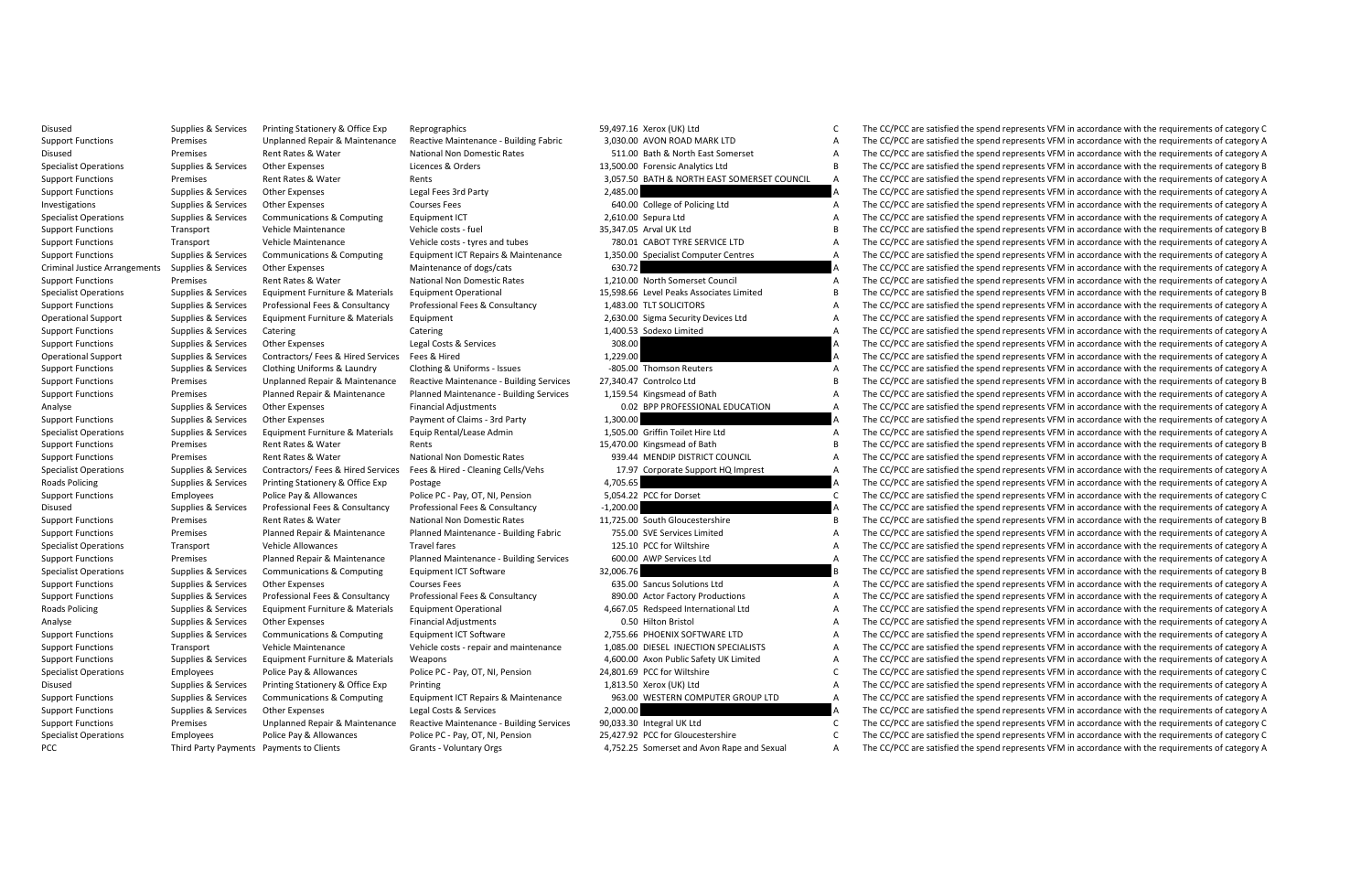|           | 727.92 Micheldever Tyres Ltd                 | A      |
|-----------|----------------------------------------------|--------|
|           | 59,773.69 PCC for Devon & Cornwall           | Ċ      |
|           | 10,465.00 IBM (United Kingdom) Ltd           | B      |
|           | 203.00 Corporate Support HQ Imprest          | A      |
| 11.364.00 |                                              | B      |
|           | 2.704.00 Dr AJ Jefferv                       | A      |
|           | 867.75 HARTNELL TAYLOR COOK CLIENT A/C       | A      |
|           | 5,969.60 Orchid Cellmark Ltd                 | A      |
|           | 6,500.00 The Hampton Trust                   | A      |
|           | 1.231.80 Sodexo Limited                      | A      |
|           | 655.41 Xerox (UK) Ltd                        | A      |
|           | 1,878.20 Hilton Bristol                      | A      |
|           | 642.83 PCC for Gloucestershire               | A      |
|           | 1,010.50 Data-Path Office Network Services L | A      |
|           | 711.00 Mendip District Council               | A      |
|           | 987.68 Crown Petfoods Ltd                    | A      |
|           | 25.000.00 Julian House                       | B      |
|           | 599.00 Bristol City Council                  | A      |
|           | 6,436.74 PCC for Gloucestershire             | Ċ      |
| 255.00    |                                              | A      |
| 6.448.02  |                                              | A      |
|           | 4,683.91 PCC for Dorset                      | A      |
|           | 850.78 SJ Cook & Sons                        | A      |
| 761.96    |                                              | A      |
|           | 911.00 Bristol City Council                  | A      |
|           | 930.00 Walker Fire UK Ltd                    | A      |
|           | 2,224.87 MENDIP DISTRICT COUNCIL             | A      |
|           | 14,610.38 PCC for Gloucestershire            | Ċ      |
|           | 5.477.04 PCC for Devon & Cornwall            | B      |
|           | 35,001.00 EBC Group (UK) Ltd                 | B      |
|           | 7,341.19 Redspeed International Ltd          | A      |
|           | 196.55 PCC for Dorset                        | Ċ      |
|           | 4.258.82 Telefonica UK Ltd                   | A      |
| 841.44    |                                              | A      |
|           | 600.34 Laurence Clarke Limited               | A      |
|           | 3,175.69 Data-Path Office Network Services L | A      |
|           | 4,752.25 Somerset and Avon Rape and Sexual   | A      |
|           | 2.682.06 Glide Student & Residential Ltd     | A      |
|           |                                              |        |
|           | -599.92 Screwfix Direct Ltd                  | A      |
|           | 51.40 PCC for Devon & Cornwall               | Ċ      |
|           | 1.422.45 Orchid Cellmark Ltd                 | A      |
|           | 3,372.50 International Compliance Associatio | A      |
|           | 1.060.80 Abbott Toxicology Ltd               | A      |
|           | 624.00 South Gloucestershire                 | A      |
|           | 1.229.60 Orchid Cellmark Ltd                 | A      |
|           | 1,051.66 Telefonica UK Limited               | A      |
|           | 1,016.59 BMW (UK) Ltd                        | A      |
|           | 894.70 SOLON SECURITY LTD                    | A      |
| 15.67     | 735.00 TEMPLESTOCK LIMITED                   | A<br>Α |

Support Functions Transport Vehicle Maintenance Vehicle costs - tyres and tubes 727.92 Micheldever Tyres Ltd A The CC/PCC are satisfied the spend represents VFM in accordance with the requirements of category A Support Employees Police Balf Propose Police Support Provide Category Control of Alberta Category of the Category of The Category of The Category of the Category of the Category of the Category of the Category of the Categ The CC/PCC are satisfied the spend represents VEM in accordance with the requirements of category B Analyse Employees Indirect Employee Expenses Long Service Awards 203.00 Corporate Support HQ Imprest A The CC/PCC are satisfied the spend represents VFM in accordance with the requirements of category A Specialist Operations Supplies & Services Subsistence & Conference Accommodation Accommodation 11,364.00 B The CC/PCC are satisfied the spend represents VFM in accordance with the requirements of category B Investigative Support Supplies & Services Medical Fees Pathologists reports Pathologists reports 2,704.00 Dr A J Leffery A The CC/PCC are satisfied the spend represents VFM in accordance with the requirements of category A Support Functions Premises Water Support Charge Rent Rates Category Charge 867.75 HARTNELL TAYLOR COOK CLIENT AND THE COOK CHARGE ARTNELL TAYLOR COOK CHARGE AND THE COOK CHARGE AND THE COOK CHARGE AND THE COOK CHARGE ASSA The CC/PCC are satisfied the spend represents VFM in accordance with the requirements of category A Local Policing Supplies Supplies Supplies Supplies Supplies Contractors/ Fees A The CC/PCC are according to the Supplies Supplies A The CC/PCC are satisfied the spend represents VFM in accordance with the requirements of c Premises Cleaning & Domestic Operations Category A Teaming Cleaning Cleaning Charges Cleaning Charges 1,231.80 Sodexo Limited A The CC/PCC are satisfied the spend represents VFM in accordance with the requirements of categ Disused Supplies Burding Supplies (Supplies Supplies Stationery A The CC/PCC are satisfied the Supplies A The CC/PCC are satisfied the spend represents VFM in accordance with the requirements of category A The CC/PCC are s The CC/PCC are satisfied the spend represents VFM in accordance with the requirements of category A Support Functions Transport Vehicle Costs repair and maintenance and maintenance of Category and maintenance the CC/PCC are satisfied the CC/PCC are satisfied the spend represents VFM in accordance with the requirements of Capital Charges Capital Charges 1,010 TE Equipment Purchase 1,010.50 Data-Path Office Network Services L A The CC/PCC are satisfied the spend represents VFM in accordance with the requirements of category A Support Functions Premises Rent Rates Rent Rates Rent Rates Rent Rates Premises Rent Rates Rent Rates Premises<br>Considerations Premises A The Council A The COUNCE A The COUNCE A The COUNCE A The COUNCE A The COUNCE ASSESS A Operational Support Supplies & Services Other Expenses Dogs - Kennel Purchase & Maint 987.68 Crown Petfoods Ltd A The CC/PCC are satisfied the spend represents VFM in accordance with the requirements of category A Support Functions Third Party Payments Clients - Clients-Voluntary Orgs 25,000.00 Julian House B The CC/PCC are satisfied the spend represents VFM in accordance with the requirements of category B The CC/PC are satisfied t National Non Domestic Rates 599.00 Bristol City Council A The CC/PCC are satisfied the spend represents VFM in accordance with the requirements of category A PCC for Gloucestershire CATH CC/PCC are satisfied the spend repr C (or Gluess and the end of the end of the end of the end of the end of the end of the end of the end of the end of the end of the end of the end of the end of the end of the end of the end of the end of the end of the end The CC/PCC are satisfied the spend represents VFM in accordance with the requirements of category A Specialist Operations Specialist Operations Specialist Operations Supplications and the Services Equipment Furniture & Material of the CC/PC are satisfied the spend represents VFM in accordance with the requirements of cat Police Pay Allowances Police Sergeant - Pay M, Pension 4,683.91 PCC for Dorset A The CC/PCC are satisfied the spend represents VFM in accordance with the requirements of category A The CC/PC are satisfied the spend represe Support Functions Transport Vehicle costs repair and maintenance 850.78 SLOOK & Sons A The CC/PCC are satisfied the spend represents VFM in accordance with the requirements of category A The CC/PC are satisfied the spend r The CC/PCC are satisfied the spend represents VFM in accordance with the requirements of category A Support Functions Premises Rent Rates Rent Rates Rent Rates Premiers Premiers Premiers Premiers Premiers Premiers Premiers Premiers Premiers Premiers Premiers Premiers Premiers Premiers Premiers Premiers Premiers Premiers The CC/PCC are satisfied the spend represents VEM in accordance with the requirements of category A Support Functions Premises Rent Rates & Water Landlords Service Charge 2,224.87 MENDIP DISTRICT COUNCIL A The CC/PCC are satisfied the spend represents VFM in accordance with the requirements of category A Specialist Operations Employees Police Pay & Allowances Police Sergeant - Pay, OT, NI, Pension 14,610.38 PCC for Gloucestershire C The CC/PCC are satisfied the spend represents VFM in accordance with the requirements of ca Specialist Operations Employees Police Pay & Allowances Police Seregant - Pay, NI. Pension 5.477.04 PCC for Devon & Cornwall Burkey The CC/PCC are satisfied the spend represents VFM in accordance with the requirements of c Support Functions Supplies & Services Communications & Computing Equipment ICT Repairs & Maintenance 35,001.00 EBC Group (UK) Ltd BC/PCC are satisfied the spend represents VFM in accordance with the requirements of categor Supplies & Services Equipment Furniture & Materials Equipment Surveillance 7.341.19 Redspeed International Ltd AThe CC/PCC are satisfied the spend represents VFM in accordance with the requirements of category A Specialist Operations Subsistence Sconference Subsistence Subsistence Subsistence (Subsistence 196.55 PCC for Dorset Conference of The CC/PCC are satisfied the spend represents VFM in accordance with the requirements of ca The CC/PCC are satisfied the spend represents VFM in accordance with the requirements of category A Criminal Justice Arrangements Supplies Arrangements Other Expenses Maintenance of dogs/cats and a the CC/PCC are satisfied the spend represents VFM in accordance with the requirements of category A The CC/PCC are satisfied Supplies & Services Professional Fees & Consultancy Professional Fees & Consultancy Professional Fees & Consultancy Professional Fees & Consultancy (Supplied Material A The CC/PCC are satisfied the spend represents VFM in Support Functions Capital Charges Capital Charges Capital Charges Capital Charges 2,175.69 Data-Path Office Network Services L A The CC/PCC are satisfied the spend represents VFM in accordance with the requirements of cate The CC/PCC are satisfied the spend represents VFM in accordance with the requirements of category A Support Functions of the main of the main of the main of the main of the control of the control of the control of the control of the control of the control of the control of the control of the control of the control of the The CC/PCC are satisfied the spend represents VEM in accordance with the requirements of category A Specialist Operations Supplies & Services Communications Supplies Computing Telephone Calls 51.40 PCC for Devon & Cornwall C The CC/PCC are satisfied the spend represents VFM in accordance with the requirements of category The CC/PCC are satisfied the spend represents VFM in accordance with the requirements of category A Specialist Operations Supplies Services Other Expenses Courses Fees 3,272.50 International Compliance Associatio A The CC/PCC are satisfied the spend represents VFM in accordance with the requirements of category A The CC/ The CC/PCC are satisfied the spend represents VFM in accordance with the requirements of category A Support Functions Premises Rent Rates Water National Non Domestic Rates the Support Connections (Support Function Domestic Rates A The CC/PCC are satisfied the spend represents VFM in accordance with the requirements of ca The CC/PCC are satisfied the spend represents VEM in accordance with the requirements of category A Specialist Operations Supplies & Services Category And the Computing Telephone Calls 1,051.66 Telefonical UK Limited A The CC/PCC are satisfied the spend represents VFM in accordance with the requirements of category A The The CC/PCC are satisfied the spend represents VFM in accordance with the requirements of category A Local Policing Supplies & Services Equipment Furniture & Materials Equipment 894.70 SOLON SECURITY LTD A The CC/PCC are satisfied the spend represents VFM in accordance with the requirements of category A Support Functions Transport Vehicle Allowances Travel fares Travel fares 15.67 A The CC/PCC are satisfied the spend represents VFM in accordance with the requirements of category A Support Functions Premises Planned Repair & Maintenance Planned Maintenance - Building Services 735.00 TEMPLESTOCK LIMITED A The CC/PCC are satisfied the spend represents VFM in accordance with the requirements of category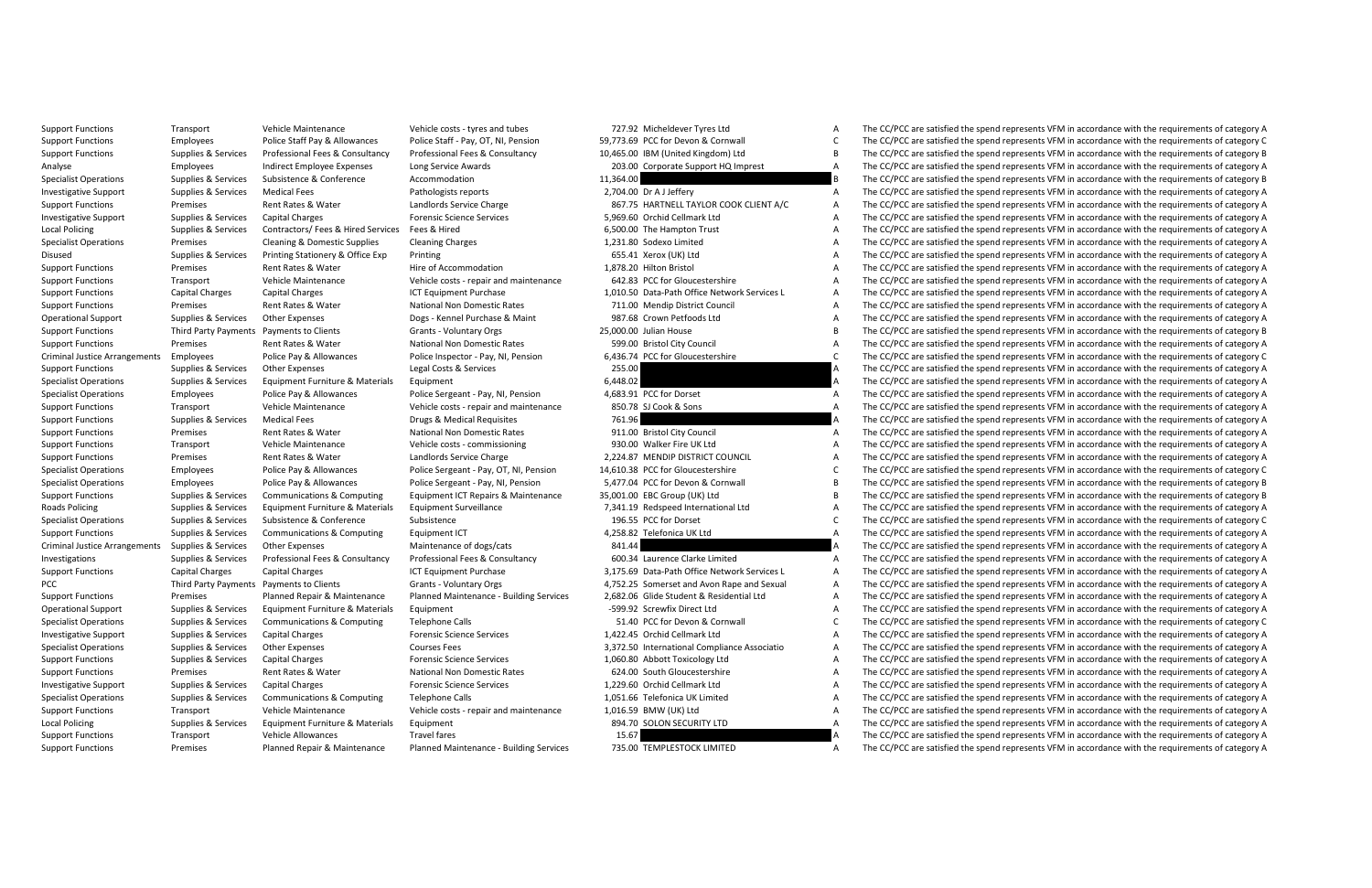|                  | System.com integrations and chokers entities                       | n                   |
|------------------|--------------------------------------------------------------------|---------------------|
|                  | 21,352.71 Cranstoun Services Limited                               | B                   |
|                  | 9.071.01 Kent Police & Crime Commissioner                          | A                   |
|                  | 14.19 PCC for Gloucestershire                                      | Ċ                   |
|                  | 1,123.00 Mendip District Council                                   | A                   |
| 7,135.00         |                                                                    | A                   |
|                  | 3.509.38 Matrix SCM Ltd                                            | A                   |
| 1.125.00         |                                                                    | A                   |
| $-2,066.23$      |                                                                    | A                   |
|                  | 77.238.00 Axios Systems Plc                                        | c                   |
|                  | 979.40 MICHELIN TYRE PLC                                           | A                   |
|                  | 6.436.74 PCC for Gloucestershire                                   | c                   |
|                  | 20,857.68 PCC for Devon & Cornwall                                 | c                   |
|                  | 21.352.71 Cranstoun Services Limited                               | R                   |
|                  | 56.62 BMW (UK) Ltd                                                 | А                   |
|                  | 8.000.00 Berwick Partners                                          | A                   |
|                  | -2,251.99 Somerset West and Taunton Council                        | A                   |
|                  | 174.58 Corporate Support HQ Imprest                                | A                   |
|                  | 5,040.00 Viking Arms Ltd                                           | A                   |
|                  | 3.913.59                                                           | А                   |
|                  | 3,000.00 PCC for Durham                                            | A                   |
|                  | 1.358.00 AA Business Services                                      | A                   |
|                  | 900.00 Key Forensic Services Ltd                                   | A                   |
|                  | 3,750.00 Axios Systems Plc                                         | A                   |
|                  | 4,050.00 Automotive Training Services Ltd                          | A                   |
|                  |                                                                    |                     |
|                  | 3,440.17 SJ Cook & Sons                                            | A                   |
| 3.769.90         |                                                                    | A                   |
| 54.015.72 BT PLC |                                                                    | c                   |
|                  | 7,529.17 PCC for Gloucestershire                                   | А                   |
|                  | 130.62 Corporate Support HQ Imprest                                | А                   |
|                  | 853.33 SUEZ Recycling and Recovery UK Ltd                          | A                   |
|                  | 3.193.12 Eurofins Forensics Services Limited                       | А                   |
|                  | 1,021.18 Water2Business                                            | A                   |
|                  | 2,666.67 My Staff Shop Limited                                     | A                   |
|                  | 1,110.00 Data Pro IT Ltd                                           | A                   |
|                  | 1,250.00 Barleygreen Limited                                       | A                   |
|                  | 84.50 PCC for Dorset                                               | c                   |
|                  | 12.055.39 SOCOTEC UK Ltd                                           | R                   |
|                  | 601.18 BMW (UK) Ltd                                                | A                   |
|                  | 489.15 BMW (UK) Ltd                                                | A                   |
|                  | 24.18 BMW (UK) Ltd                                                 | A                   |
|                  | 25,400.00 Road Safety Support Ltd                                  | R                   |
| 558.00           |                                                                    | A                   |
|                  | 752.70 Safen3t Ltd                                                 | А                   |
|                  | 716.97 GOODYEAR TYRES UK LTD                                       | А                   |
|                  | 0.01 Cranstoun Services Limited                                    | R                   |
|                  | 1,749.16 My Staff Shop Limited                                     | A                   |
|                  | 6,984.11 Halls Electrical Ltd                                      | A                   |
|                  | 3.940.00 Data Pro IT Ltd<br>1 0CC 1C AUV (DDE) ITD T/A AIDCEDVICEC | A<br>$\overline{a}$ |

Operational Support Supplies & Services Insurance Ceneral 3,404.80 Integro Insurance Brokers Limited A The CC/PCC are satisfied the spend represents VFM in accordance with the requirements of category A Support Functions Third Payments Payments Olients Clients Control Clients - Voluntary Orgs 21,52.71 Cranstoun Service Limited The CC/PCC are satisfied the spend represents VFM in accordance with the requirements of categor The CC/PCC are satisfied the spend represents VEM in accordance with the requirements of category A Support Functions Supplies & Services Other Expenses Food & Drink 14.19 PCC for Gloucestershire C The CC/PCC are satisfied the spend represents VFM in accordance with the requirements of category C Support Functions Premises Rent Rates & Water National Non Domestic Rates 1,123.00 Mendip District Council A The CC/PCC are satisfied the spend represents VFM in accordance with the requirements of category A Specialist Operations Supplies & Services Communications & Computing Equipment ICT 7,135.00 A The CC/PCC are satisfied the spend represents VFM in accordance with the requirements of category A Analyse Police Staff Pay & Allowances Police Staffing Agency 3,509.38 Matrix SCM Ltd A The CC/PCC are satisfied the spend represents VFM in accordance with the requirements of category A The CC/PCC are satisfied the spend The CC/PCC are satisfied the spend represents VFM in accordance with the requirements of category A Support Functions Supplies Support Functions Support Functions Support Functions Category -2,066.23 A The CC/PCC are satisfied the spend represents VFM in accordance with the requirements of category Costs A The CC/PCC are The CC/PCC are satisfied the spend represents VFM in accordance with the requirements of category C Support Functions Transport Vehicle Maintenance Vehicle costs - tyres and tubes - tyres and tubes 10 MICHELIN TO THE OFT A THE CC/PCC are satisfied the spend represents VFM in accordance with the requirements of category C Employees Police Pay & Allowances Police Inspector - Pay, NI. Pension 6.436.74 PCC for Gloucestershire C. The CC/PCC are satisfied the spend represents VFM in accordance with the requirements of category C Operational Support Employees Police Pay Allowances Pay, OT, NI, Pension 20,857.68 PCC for Devon & Cornwall Cornerwall Category C The CC/PCC are satisfied the spend represents VFM in accordance with the requirements of cat Support Functions Third Party Payments Payments to Clients Grants - Voluntary Orgs 21,352.71 Cranstoun Services Limited B The CC/PCC are satisfied the spend represents VFM in accordance with the requirements of category B Support Transport Vehicle Maintenance Vehicle Costs - tyres and tubes - tyres and tubes - the CC/PCC are satisfied the spend represents VFM in accordance with the requirements of category A The CC/PC are substant the condi Support Functions Capital Charges Capital Charges Additions:Professional Fees 8,000.00 Berwick Partners A The CC/PCC are satisfied the spend represents VFM in accordance with the requirements of category A Support Functions Premises Rent Rates Rates Rent Rates Rates Premises Premises Premises A The COUNCIL A The COUNCIL A The COUNCIL A The COUNCIL A The COUNCIL A The COUNCIL A The COUNCIL A The COUNCIL A The COUNCIL A The CO The CC/PCC are satisfied the spend represents VEM in accordance with the requirements of category A Support Functions Supplies Equipment Furniture & Materials Equipment - Ammunition 5,040.00 Viking Arms Ltd A The CC/PCC are satisfied the spend represents VFM in accordance with the requirements of category A The CC/PC are Postage 3,913.59 3,913.59 A The CC/PCC are satisfied the spend represents VFM in accordance with the requirements of category A Investigative Supplies & Supplies Courses Category A Courses Fees 3,000.000 PCC for Durham A The CC/PCC are satisfied the spend represents VFM in accordance with the requirements of category A The CC/PCC are satisfied the The CC/PCC are satisfied the spend represents VEM in accordance with the requirements of category A Investigative Support Support Support Supplies Services Capital Charges Services Capital Charges Services Capital Charges A The CC/PCC are satisfied the spend represents VFM in accordance with the requirements of category The CC/PCC are satisfied the spend represents VFM in accordance with the requirements of category A Support Functions Supplies Services Other Expenses Courses Fees 4,050.00 Automotive Training Services Training Services Ltd A The CC/PCC are satisfied the spend represents VFM in accordance with the requirements of categor The CC/PCC are satisfied the spend represents VEM in accordance with the requirements of category A Specialist Operations Supplies & Services Other Expenses Licences & Orders 3,769.90 3,769.90 A The CC/PCC are satisfied the spend represents VFM in accordance with the requirements of category A Support Functions Supplies & Services Communications & Computing Equipment ICT 54,015.72 BT PLC STALL STALL C The CC/PCC are satisfied the spend represents VFM in accordance with the requirements of category C Specialist Operations Employees Police Pay & Allowances Police Chief Inspector - Pay NI. Pension, H/ 7.529.17 PCC for Gloucestershire A The CC/PCC are satisfied the spend represents VFM in accordance with the requirements Support Functions Supplies & Services Equipment Functions Support Turniture & Materials Equipment Functions Support A The CC/PCC are satisfied the spend represents VFM in accordance with the requirements of category A The Support Functions Premises Premises Premises Seneral Waste Costs SS3.33 SUEZ Recycling and Recovery UK Ltd A The CC/PCC are satisfied the spend represents VFM in accordance with the requirements of category A - Income of the mail of the mail of the mail of the mail of the mail of the contract of the contract of the contract of the contract of the contract of the contract of the contract of the contract of the contract of the co The CC/PCC are satisfied the spend represents VFM in accordance with the requirements of category A Support Functions Supplies & Services Contractors/ Fees & Hired Services Fees & Hired 2,666.67 My Staff Shop Limited A The CC/PCC are satisfied the spend represents VFM in accordance with the requirements of category A Specialist Operations Supplies & Services Communications & Computing Equipment ICT 2,110.00 Data Pro IT Ltd A The CC/PCC are satisfied the spend represents VFM in accordance with the requirements of category A Support Functions Premises Rent Rates Rents Premises Rents 1,250.00 Barleygreen Limited A The CC/PCC are satisfied the spend represents VFM in accordance with the requirements of category Category A The CC/PCC are satisfie The CC/PCC are satisfied the spend represents VFM in accordance with the requirements of category C Investigative Supplies Services Capital Charges Supplies Capital Charges Capital Charges Science Services 12,055.39 SOCOTEC UK Ltd B The CC/PCC are satisfied the spend represents VFM in accordance with the requirements of The CC/PCC are satisfied the spend represents VEM in accordance with the requirements of category A Support Functions Transport Vehicle Maintenance Vehicle costs repair and maintenance 489.15 BMW (UK) Ltd A The CC/PCC are satisfied the spend represents VFM in accordance with the requirements of category A The CC/PCC are The CC/PCC are satisfied the spend represents VEM in accordance with the requirements of category A Roads Poling (Survices Professional Fees & Consultance Professional Feesting Profession of the Consultance of the Consultance of the Consultance of the Consultance of the Consultance of the Consultance of the Consultance o The CC/PCC are satisfied the spend represents VEM in accordance with the requirements of category A Specials the species of the services and the services and the services of the construction of the construction of the construction of the construction of the construction of the construction of the construction of the cons The CC/PCC are satisfied the spend represents VEM in accordance with the requirements of category A Analyse Supplies Supplies Supplies Supplies Supplies Supplies Category Bervices Category Bervices Cranston Services Limited B The CC/PCC are satisfied the spend represents VFM in accordance with the requirements of categor The CC/PCC are satisfied the spend represents VFM in accordance with the requirements of category A Support Functions Capital Charges Capital Charges Vehicle Conversions 6,984.11 Halls Electrical Ltd A The CC/PCC are satisfied the spend represents VFM in accordance with the requirements of category A Criminal Justice Arrangements Supplies & Services Communications & Computing Equipment ICT Hardware Purch 3,940.00 Data Pro IT Ltd Arrors A The CC/PCC are satisfied the spend represents VFM in accordance with the requireme Operational Support Supplies & Services Equipment Furniture & Materials Equipment Operational 1.066.16 AUK (RPE) LTD T/A AIRSERVICES A The CC/PCC are satisfied the spend represents VFM in accordance with the requirements o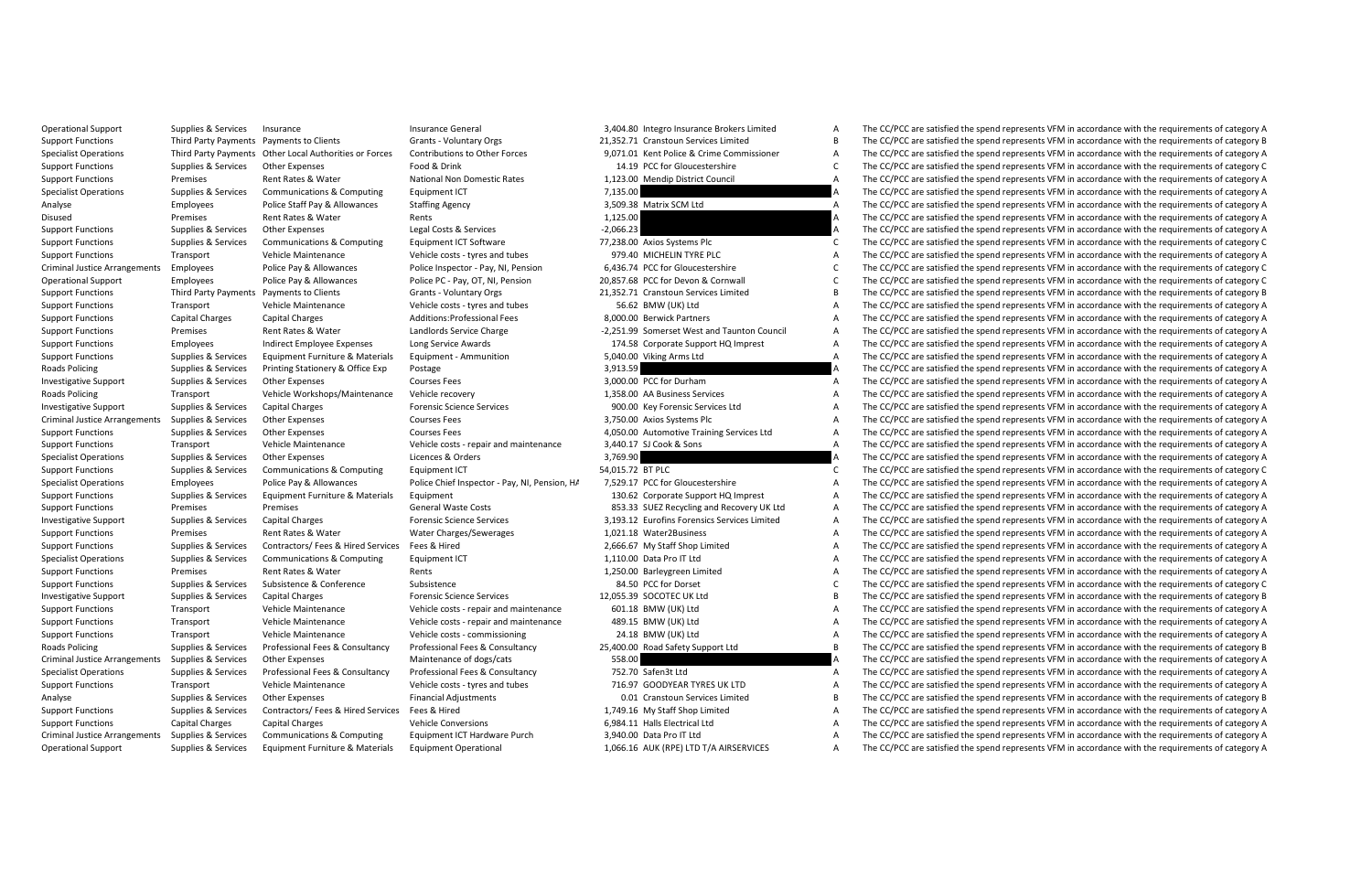Support Functions Transport Wehicle Maintenance Vehicle costs - repair and maintenance 573.00 Dutchtub UK Ltd Va Really Useful B A The CC/PCC are satisfied the spend represents VFM in accordance with the requirements of ca Support Functions: Capital Charges Capital Charges Capital Charges Capital Charges Capital Charges Capital Charges A The CC/PCC are satisfied the spend represents VFM in accordance with the requirements of category A The C The CC/PCC are satisfied the spend represents VFM in accordance with the requirements of category A Specialist Operations Employees Police Pay & Allowances Police Inspector - Pay, OT, NI, Pension 7,038.76 PCC for Wiltshire C The CC/PCC are satisfied the spend represents VFM in accordance with the requirements of category Support Functions Supplies & Services Contractors/ Fees & Hired Services Fees & Hired 1,739.17 My Staff Shop Limited A The CC/PCC are satisfied the spend represents VFM in accordance with the requirements of category A Support Functions Premises Rent Rates & Water Rents Rents Rents Rents Rents Rates Rents Rents Rents Rents Rents<br>Support Functions Premises Cleaning & Domestic Supplies Cleaning Changes and the material of the CC/PCC are sa Support Functions Premises Cleaning Domestic Supplies Cleaning Cleaning Cleaning Charges Cleaning Charges 11,202.08 Sodetocleaning Data The CC/PCC are satisfied the spend represents VFM in accordance with the requirements The CC/PCC are satisfied the spend represents VFM in accordance with the requirements of category B Support Functions Supplies Services Equipment Functions Materials Materials Materials Materials Weapons 729.80 GMK Ltd A The CC/PCC are satisfied the spend represents VFM in accordance with the requirements of category A T Equipment 6,795.92 **A** The CC/PCC are satisfied the spend represents VFM in accordance with the requirements of category A Support Functions Supplies Services Equipment Functions Materials Equipment Turniture & Materials Equipment In<br>Support Functions Supplies Services Equipment Furniture & Materials Loose Funditure 11.870 Mark Collect Data Co The CC/PCC are satisfied the spend represents VFM in accordance with the requirements of category A Specialst Derawing and the end of the Special Control of the Special Control of the Control of the Control of the Control of the Control of the Control of the Control of the Control of the Control of the Control of the Con A The CC/PCC are satisfied the spend represents VFM in accordance with the requirements of category A Support Functions Support Functions Support Functions Support Support Support Support Charges Services 596.70 Abbott Toxicology Ltd A The CC/PCC are satisfied the spend represents VFM in accordance with the requirements of The CC/PCC are satisfied the spend represents VFM in accordance with the requirements of category B Specialist Operations Transport Vehicle Hire Hired Vehicle Costs Content Vehicle Costs Content Costs 509.88 Scot Group Ltd A The CC/PCC are satisfied the spend represents VFM in accordance with the requirements of category 18,480.00 Capita Business Services Ltd **B** The CC/PCC are satisfied the spend represents VFM in accordance with the requirements of category B<br>71.849.53 IBM (United Kinedom) Ltd C C C The CC/PCC are satisfied the spend rep Support Explore Supplies & Communications & Communications and the communications of the Communication of the Communications of the Communications of the Communications of the Communications of the Communications and the C The CC/PCC are satisfied the spend represents VEM in accordance with the requirements of category A Support Europe Support and the Support of the Support of the Support of the Consultion of the Consultion of the Consultion of the Consultion of the Consultion of the Consultion of the Consultion of the Consultion of the Co The CC/PCC are satisfied the spend represents VFM in accordance with the requirements of category A Support pupples Services Communications & Computing Equipment ICT Hardware Purch and SSAG Tanglibe Benefit Limited Manufactures are esting the CC/PCC are satisfied the speed represents VFM in accordance with the requiremen The CC/PCC are satisfied the spend represents VFM in accordance with the requirements of category A Specialist Operations Supplies & Services Contractors/ Fees & Hired Services Fees & Hired Services Fees & Hired Services A The CC/PCC are satisfied the spend represents VFM in accordance with the requirements of category A The CC/PCC are satisfied the spend represents VFM in accordance with the requirements of category A Analyse Supplies & Services Equipment Furniture & Materials Equipment 1,128.00 SELECTAMARK SECURITY SYSTEMS PLC A The CC/PCC are satisfied the spend represents VFM in accordance with the requirements of category A Support Functions Premises Rent Rates & Water Rents Rents Security Rents SOO.00 FPG (UK) Ltd A The CC/PCC are satisfied the spend represents VFM in accordance with the requirements of category A Support Functions Premises Rent Rates & Water National Non Domestic Rates 2,816.00 North Somerset Council A The CC/PCC are satisfied the spend represents VFM in accordance with the requirements of category A Local Policing Supplies Supplies Catering Catering Catering Supplies Catering Transformation Catering Transformation of the CO/PCC are satisfied the spend represents VFM in accordance with the requirements of category A Th Supplies & Services Communications & Computing Equipment ICT Consumables 391.40 Corporate Support HQ Imprest A The CC/PCC are satisfied the spend represents VFM in accordance with the requirements of category A Support Functions Supplies Support Functions Supplies Catles Catles Computing Telephone Calls 506.52 Onecom Limited A The CC/PCC are satisfied the spend represents VFM in accordance with the requirements of category A The The CC/PCC are satisfied the spend represents VFM in accordance with the requirements of category A Specialist Operations Supplies Services Outlet Operations Supplies and Services Courses Fees 8,128.00 PCC for Thames Valley A The CC/PCC are satisfied the spend represents VFM in accordance with the requirements of categor Specialist Operations Supplies & Services Capital Charges Forensic Science Services 3,712.00 Orchid Cellmark Ltd B The CC/PCC are satisfied the spend represents VFM in accordance with the requirements of category B Support Functions Supplies & Services Contractors/ Fees & Hired Services Fees & Hired 6,092.27 PCC for Devon & Cornwall A The CC/PCC are satisfied the spend represents VFM in accordance with the requirements of category A The CC/PCC are satisfied the spend represents VEM in accordance with the requirements of category A Support Functions Premises Rent Rates Water National Non Domestic Rates 2,251.99 Somerset West and Taunton Council A The CC/PCC are satisfied the spend represents VFM in accordance with the requirements of category A The C The CC/PCC are satisfied the spend represents VEM in accordance with the requirements of category A Support Functions Supplies & Services Communications & Computing Equipment ICT Software 2,698.46 PHOENIX SOFTWARE LTD A The CC/PCC are satisfied the spend represents VFM in accordance with the requirements of category A Th The CC/PCC are satisfied the spend represents VEM in accordance with the requirements of category B Support Functions Transport Vehicle Maintenance Vehicle costs - fuel Costs - Functions - functions - functions - functions - functions - functions - functions - functions - functions - functions - functions - functions are The CC/PCC are satisfied the spend represents VEM in accordance with the requirements of category C Criminal using the service of the contract of the contract of the contract of the contract of the contract of the contract of the contract of the contract of the contract of the contract of the contract of the contract of The CC/PCC are satisfied the spend represents VFM in accordance with the requirements of category A Support Functions Supplies Services Equipment Functione Materials Equipment - Ammunition 2,340.00 GMK Ltd A The CC/PCC are satisfied the spend represents VFM in accordance with the requirements of category A The CC/PC are The CC/PCC are satisfied the spend represents VFM in accordance with the requirements of category A Roads Policing Supplies & Services Clothing Uniforms & Laundry Clothing & Uniforms - non-stock 1,861.21 Hideout Leather A The CC/PCC are satisfied the spend represents VFM in accordance with the requirements of category A Support Functions Transport Vehicle Maintenance Vehicle costs - tyres and tubes 509.25 CABOT TYRE SERVICE LTD A The CC/PCC are satisfied the spend represents VFM in accordance with the requirements of category A Specialist Operations Employees Police Pay & Allowances Police Chief Inspector - Pay NI. Pension, St. 7,597.47 PCC for Gloucestershire A The CC/PCC are satisfied the spend represents VFM in accordance with the requirements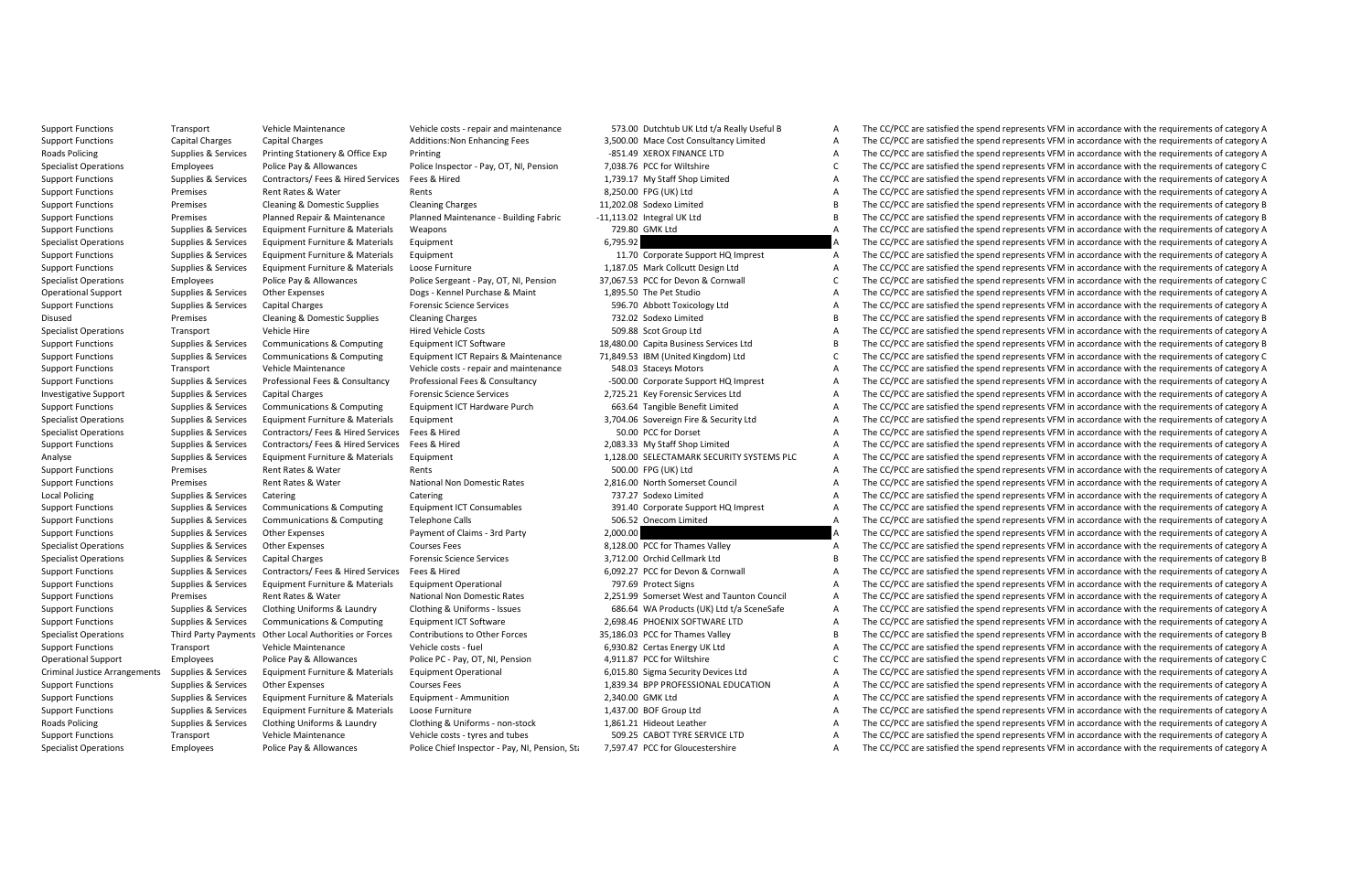|                  | 3.976.90 IVIdLIJA 3CIVI LLU                                                     |
|------------------|---------------------------------------------------------------------------------|
|                  | 13,332.00 Attenti EM UK Ltd                                                     |
| 560.00           |                                                                                 |
|                  | 530.40 CASTROL (UK) LTD                                                         |
|                  | 512.00 Banner Group Limited                                                     |
|                  | 5,408.00 Dr R J Delaney                                                         |
|                  | 1,195.66 Jackson Lift Services Ltd                                              |
|                  | 6.467.31 PCC for Devon & Cornwall                                               |
|                  | -3,800.00 Sodexo Limited                                                        |
|                  | 5,990.00 Performance Solutions Consulting Lt                                    |
|                  | 15,798.44 Orchid Cellmark Ltd                                                   |
|                  | 836.00 Viking Arms Ltd                                                          |
|                  | 2,003,080.49 PHOENIX SOFTWARE LTD                                               |
|                  | 575.00 Micheldever Tyres Ltd                                                    |
|                  | 234,818.00 Police Digital Service                                               |
|                  | 979.32 Respirex International Limited                                           |
|                  | 630.00 HSS Training Ltd                                                         |
|                  | 274.34 PCC for Gloucestershire                                                  |
| 9,376.89         |                                                                                 |
| 1,567.05 Bidfood |                                                                                 |
|                  | 1,175.10 WA Products (UK) Ltd t/a SceneSafe                                     |
| 800.00           |                                                                                 |
|                  | 4.518.20 GMCA - GMP                                                             |
|                  | 4,600.00 GB Group Plc                                                           |
|                  | 22,000.00 Softcat Limited                                                       |
|                  | 1,595.00 A Dalton Framing                                                       |
|                  | 640.20 Pitney Bowes Ltd                                                         |
|                  | 1,060.80 Abbott Toxicology Ltd                                                  |
|                  | 543.71 Bridge Motorcycles Limited                                               |
|                  | 1,600.00 Euro-Recycling Ltd                                                     |
|                  | 55.20 PCC for Gloucestershire                                                   |
|                  | 6,454.28 The Copyright Licensing Agency Ltd                                     |
|                  | 512.34 Citron Hygiene UK Limited                                                |
|                  | 105,672.00 SOMERSET COUNTY COUNCIL                                              |
|                  | 4,576.66 Softcat Limited                                                        |
|                  | 27,305.83 Victim Support                                                        |
| $-768.89$        |                                                                                 |
|                  | 8.187.46 PHOENIX SOFTWARE LTD                                                   |
|                  | 32,874.19 Arval UK Ltd                                                          |
| 500.00           |                                                                                 |
|                  | 16,673.25 SOUTH SOMERSET DISTRICT COUNCIL                                       |
| 652.18           |                                                                                 |
|                  | 8.921.34 Halls Electrical Ltd                                                   |
|                  | 695.00 SVE Services Limited                                                     |
|                  | 173.12 Corporate Support HQ Imprest                                             |
|                  | 4,542.92 Orchid Cellmark Ltd                                                    |
|                  | 538.00 CANM8 Ltd                                                                |
| 631.00           |                                                                                 |
|                  | 0.02 Rope Access Equip Limited<br><b>TAP OO Beneev Building Contractors Ltd</b> |
|                  |                                                                                 |

Analyse Employees Police Staff Pay & Allowances Staffing Agency 5,978.90 Matrix SCM Ltd A The CC/PCC are satisfied the spend represents VFM in accordance with the requirements of category A Analyse Supplies Survices Grants Subscriptions Subscriptions Subscriptions Subscriptions and the CC/PCC are satisfied the Subscriptions of the EM UK Ltd B The CC/PCC are satisfied the spend represents VFM in accordance wit The CC/PCC are satisfied the spend represents VEM in accordance with the requirements of category A Support Functions Transport Vehicle Maintenance Vehicle costs - repair and maintenance 530.40 CASTROL (UK) LTD A The CC/PCC are satisfied the spend represents VFM in accordance with the requirements of category A Criminal Justice Arrangements Supplies & Services Equipment Furniture & Materials Equipment 512.00 Banner Group Limited A The CC/PCC are satisfied the spend represents VFM in accordance with the requirements of category A Investigative Support Supplies & Services Medical Fees Pathologists reports 5,408.00 Dr RJ Delaney A The CC/PCC are satisfied the spend represents VFM in accordance with the requirements of category A Support Fund on the man of the man of the man of the man of the man of the computation of the computation of the computer of the computer of the computer of the computer of the computer of the computer of the computer of t The CC/PCC are satisfied the spend represents VFM in accordance with the requirements of category B Courses Catering Supplies Catering Catering -3,8000 South -3,800.00 Services Catering -3,800.00 South -3,800.00 Sodexo Limited A The CC/PCC are satisfied the spend represents VFM in accordance with the requirements of cat The CC/PCC are satisfied the spend represents VFM in accordance with the requirements of category A Investigative Support Support Support Support Supplies Capital Charges Capital Charges Services 15,798.44 Orchid Cellmark Ltd B The CC/PCC are satisfied the spend represents VFM in accordance with the requirements of categ The CC/PCC are satisfied the spend represents VFM in accordance with the requirements of category A Support Functions Supplies & Services Communications & Computing Caudian Computing Computing Computing Computing Computing Computing Computing Computing Computing Computing Computing Computing Computing Computing Computing A The CC/PCC are satisfied the spend represents VFM in accordance with the requirements of category A Support Europe Supplies Scription (Support Support Europe) and the Communications and the Communications of the Communications of the Communications of the Communications of the Communications of the Communications of the Operational Support Supplies & Services Foulument Furniture & Materials Foulument Operational on the service and the context of called the service of cale and recordance with the requirements of category A Support Functions Supplies Support Functions Support Functions Support Functions Courses Fees 630.00 HSS Training Ltd A The CC/PCC are satisfied the spend represents VFM in accordance with the requirements of category A Th The CC/PCC are satisfied the spend represents VFM in accordance with the requirements of category A Analyse Travel Transport Vehicle Allowances Travel fares 9,376.89 A The CC/PCC are satisfied the spend represents VFM in accordance with the requirements of category A The CC/PCC are satisfied the spend represents VFM in a A The CC/PCC are satisfied the spend represents VEM in accordance with the requirements of category A Criminal Justice Arrangements Supplies & Services Other Expenses Remand costs 1,175.10 WA Products (UK) Ltd t/a SceneSafe A The CC/PCC are satisfied the spend represents VFM in accordance with the requirements of category The CC/PCC are satisfied the spend represents VFM in accordance with the requirements of category A Investigation and the structure of the server and the server and the server and the server of the construction of the server of the server of the server of the server of the server of the server of the server of the server The CC/PCC are satisfied the spend represents VEM in accordance with the requirements of category B Support Functions Capital Charges Capital Charges Capital Charges Capital Charges 22,000.000 Softcat Limited and The CC/PCC are satisfied the spend represents VFM in accordance with the requirements of category B The CC/PC The CC/PCC are satisfied the spend represents VEM in accordance with the requirements of category A Roads Policing Supplies & Services Printing Stationery & Office Exp Stationery Stationery Stationery 610.20 Pitney Bowes Ltd A The CC/PCC are satisfied the spend represents VFM in accordance with the requirements of catego Support Functions Supplies & Services Capital Charges Forensic Science Services 1,060.80 Abbott Toxicology Ltd A The CC/PCC are satisfied the spend represents VFM in accordance with the requirements of category A Specialist Operations Supplies & Services Equipment Furniture & Materials Equipment Services Equipment Services and The CC/PCC are satisfied the spend represents VFM in accordance with the requirements of category A Specialist Derails (Species Professional Feed Manufacture of the Consulting of the Consulting of the Consulting of the Consulting of the Consulting of the Consulting of the Consulting of the Consulting of the Consulting of Supplies & Services Subsistence & Conference Subsistence Subsistence Subsistence Subsistence Subsistence Subsistence C The CC/PCC are satisfied the spend represents VFM in accordance with the requirements of category C Analyse Services (Services Professional Fees & Consultancy Consultancy Consultancy of the Services of the Consultance of the CONCA of The CONCA are assessed assessed and the Service of Category Analyse Consultance of the S The CC/PCC are satisfied the spend represents VFM in accordance with the requirements of category A Local Policing Third Payments Payments Payments Clients Payments Clients Clients Payments Clients Count Client<br>County Payments Design Counting Clients County Council Counter Counter Counter 105,0572.00 SOMERSET COUNTY COUN Supplies & Services Communications & Computing Equipment ICT Repairs & Maintenance 4.576.66 Softcat Limited A.576.66 Softcat Limited A.576.66 Softcat Limited A.576.66 Softcat Limited A.576.66 Softcat Limited A.576.66 Softc PCC Third Party Payments Olients Grants Voluntary Orgs 27,305.83 Victim Support B The CC/PCC are satisfied the spend represents VFM in accordance with the requirements of category B in accordance with the requirements of c The CC/PCC are satisfied the spend represents VFM in accordance with the requirements of category A Support Functions Supplies & Services Communications & Computing Cautions Computing Equipment ICT Software 8,187.46 PHOENIX SOFTWARE LTD A The CC/PCC are satisfied the spend represents VFM in accordance with the requiremen The CC/PCC are satisfied the spend represents VEM in accordance with the requirements of category B Support Functions Supplies Supplies Support Constant Constant Costs Category Costs Category Costs A The CC/PCC are satisfied the spend represents VFM in accordance with the requirements of category Rents A The COST are ser B. The CC/PCC are satisfied the spend represents VEM in accordance with the requirements of category B Specialist Operations Supplies Services Equipment Furniture & Materials Equip Rental/Lease Admin 862.18 A The CC/PCC are satisfied the spend represents VFM in accordance with the requirements of category A The CC/PCC are s The CC/PCC are satisfied the spend represents VEM in accordance with the requirements of category A Support Functions Premises Planned Repair & Maintenance - Building Fabric 695.00 SUPPOSES United Maintenance - Building Fabric 695.00 SUPPOSES A Support Functions Planned A The CC/PCC are satisfied the spend represents VFM The CC/PCC are satisfied the spend represents VEM in accordance with the requirements of category A Investigative Supplies Services Capital Charges Services Corporations and the Services Capital Charges A The CC/PCC are satisfied the spend represents VFM in accordance with the requirements of category A The CC/PCC are sa Vehicle Maintenance Vehicle costs - commissioning 538.00 CANM8 Ltd A The CC/PCC are satisfied the spend represents VFM in accordance with the requirements of category A The CC/PCC are satisfied the spend represents VFM in Support Functions Supplies & Services Equipment Furniture & Materials Equipment 631.00 631.00 A The CC/PCC are satisfied the spend represents VFM in accordance with the requirements of category A Analyse Supplies & Services Other Expenses Financial Adjustments Financial Adjustments 0.02 Rope Access Equip Limited A The CC/PCC are satisfied the spend represents VFM in accordance with the requirements of category A Support Functions Premises Planned Repair & Maintenance Planned Maintenance Buildine Services 1.715.00 Romac Building Contractors Ltd A The CC/PCC are satisfied the spend represents VFM in accordance with the requirements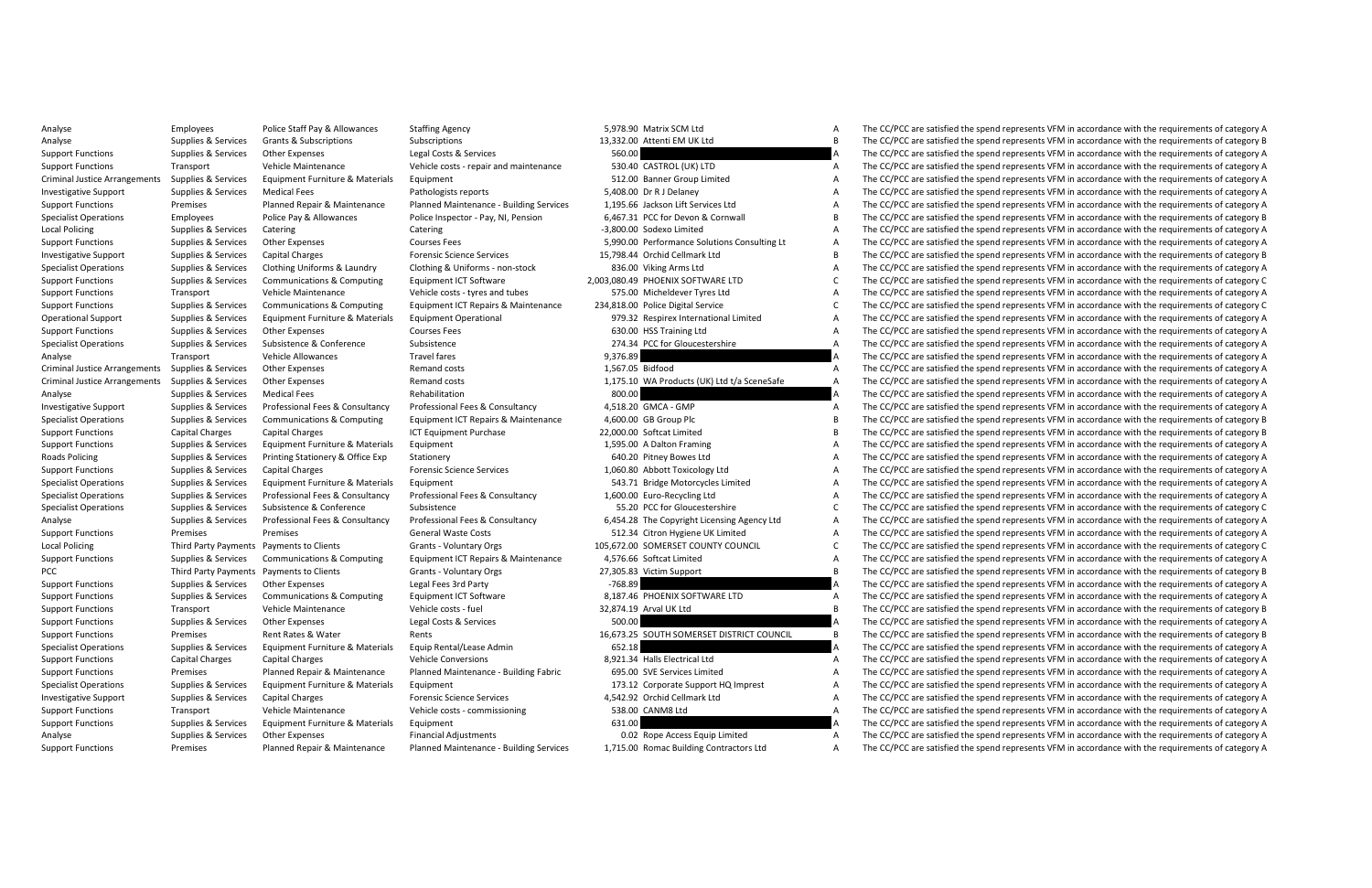Specialist Operations Semployees Police Pay & Allowances Police Chief Inspector - Pay NL Pension 14.467.94 PCC for Devon & Cornwall C The CC/PCC are satisfied the spend represents VEM in accordance with the requirements of

Specialist Operations Supplies Services Other Expenses Legal Costs Services 1,440.00 A The CC/PCC are satisfied the spend represents VFM in accordance with the requirements of category A The CC/PC are satisfied the spend r The CC/PCC are satisfied the spend represents VFM in accordance with the requirements of category A Supplies & Services Printing Stationery & Office Exp Advertising (not recruitment) 5.200.00 Mmedia Group Ltd America The CC/PCC are satisfied the spend represents VFM in accordance with the requirements of category A Analyse Employees Police Staff Pay & Allowances Staffing Agency 5,651.41 Matrix SCM Ltd A The CC/PCC are satisfied the spend represents VFM in accordance with the requirements of category A Specialist Operations Supplies & Services Communications & Computing Equipment ICT Hardware Purch 13,761.08 B The CC/PCC are satisfied the spend represents VFM in accordance with the requirements of category B Support Functions Support Functions Suppliers Equipment Functions Support Equipment Category A The CC/PCC are satisfied the spend represents VFM in accordance with the requirements of category A The CC/PCC are satisfied th The CC/PCC are satisfied the spend represents VFM in accordance with the requirements of category A Investigative Support Support Support Support Support Support Support Support Support Support Support Support Support Support Support Support Support Support Support Support Support Support Support Support Cellmark Ltd A T The CC/PCC are satisfied the spend represents VFM in accordance with the requirements of category A Support Functions Premises Rent Rates Rent Rates Math And Domestic Rates Premises Rent Rates A The CONOTH A The CONOTH A The CONOTH A The CONOTH EAST AND A THE CONOTHER ART AND A THE CONOTHER ART AND A THE CONOTHER ART A T The CC/PCC are satisfied the spend represents VFM in accordance with the requirements of category A Support Functions Premises Rent Rates Rates Rent Rates Rent Rates Premises Rent Rates Rent Rates Premises American District Council A The CC/PCC are satisfied the spend represents VFM in accordance with the requirements of Rates Rational Non Domestic Rates And 13,952.00 South Gloucestershire B The CC/PCC are satisfied the spend represents VFM in accordance with the requirements of category B a S68.80 Tangible Benefit Limited A The CC/PCC are support support of the structure of the structure of the control of the structure of the structure of the structure of the structure of the structure of the structure of the structure of the structure of the structure of t Support Functions Capital Charges Capital Charges Additions:Professional Fees 900.00 Berwick Partners A The CC/PCC are satisfied the spend represents VFM in accordance with the requirements of category A Support Functions Supplies Services Equipment Functions Supplications Support Functions Support Functions Support Functions (Support Functions Support Functions Support Functions Support Functions Category Continue & Categ The CC/PCC are satisfied the spend represents VEM in accordance with the requirements of category A Specialist Operations Supplies According Supplies According Stationery According Stationery 49.98 Corporate Corporate Support HQ Imprest A The CC/PCC are satisfied the spend represents VFM in accordance with the requiremen The CC/PCC are satisfied the spend represents VEM in accordance with the requirements of category A Support Functions Transport Vehicle Maintenance Vehicle Costs - tyres and tubes - tyres and tubes and the CC/PCC are satisfied the Support Functions - tyres and the spend represents VFM in accordance with the requirements The CC/PCC are satisfied the spend represents VEM in accordance with the requirements of category A Criminal Justice Arrangements Supplies Supplies Supplies and Criminal Criminal Dustices Arrangements Arrangements Arrangements Analysis and the Criminal Arrangements of the Services Other Experiments of category Criminal A The CC/PCC are satisfied the spend represents VFM in accordance with the requirements of category C Support Functions Subsistence Subsistence Support Functions Subsistence (Subsistence 118.09 PCC for Dorset Conference 118.09 PC/PCC are satisfied the spend represents VFM in accordance with the requirements of category Rep The CC/PCC are satisfied the spend represents VFM in accordance with the requirements of category B Specialist Operations Premises Planned Repair & Maintenance Planned Maintenance - Building Services 99.66 Jackson Lift Services Ltd AThe CC/PCC are satisfied the spend represents VFM in accordance with the requirements of Support Functions Supplies & Services Contractors/ Fees & Hired Services Fees & Hired 2,249.17 My Staff Shop Limited A The CC/PCC are satisfied the spend represents VFM in accordance with the requirements of category A Operational Support Supplies & Services Equipment Furniture & Materials Equipment 30.00 Corporate Support HQ Imprest A The CC/PCC are satisfied the spend represents VFM in accordance with the requirements of category A Support Functions Capital Charges Capital Charges Capital Charges Capital Charges Vehicles Purchase 16,328.61 Peugeot Motor Company Plc B The CC/PCC are satisfied the spend represents VFM in accordance with the requirement Support Functions Supplies & Services Printing Stationery & Office Exp Postage 1,017.32 1,017.32 A The CC/PCC are satisfied the spend represents VFM in accordance with the requirements of category A Support Functions Supplies Services Catering Catering Catering 1,064.80 Sodexo Limited A The CC/PCC are satisfied the spend represents VFM in accordance with the requirements of category A The CC/PCC are satisfied the spen The CC/PCC are satisfied the spend represents VFM in accordance with the requirements of category A Support Functions Employees Police Staff Pay & Allowances Police Staff - Pay, NI, Pension 13,757.86 PCC for Wiltshire COPC for Wiltshire COPCC are satisfied the spend represents VFM in accordance with the requirements of c Support Functions Supplies & Services Contractors/ Fees & Hired Services Fees & Hired 6,092.27 PCC for Devon & Cornwall A The CC/PCC are satisfied the spend represents VFM in accordance with the requirements of category A Specialist Operations Employees Police Pay & Allowances Police Pay OT, NI, Pension 5,275.42 PC for Wiltshire A The CC/PCC are satisfied the spend represents VFM in accordance with the requirements of category A The CC/PCC The CC/PCC are satisfied the spend represents VEM in accordance with the requirements of category A Support Functions Supplies Services Equipment Functions Materials Equipment and the Satisfact A The CC/PCC are satisfied the spend represent Support Functions Suppliers and incrediate the spend represent Schlesting and the The CC/PCC are satisfied the spend represents VEM in accordance with the requirements of category A Specialist Operations Supplies Services Equipment Furniture & Materials Loose Furniture & Services A The CC/PCC are satisfied the Specialist Decrement Scribstock (Service A The CC/PC are satisfied the spend represents VFM The CC/PCC are satisfied the spend represents VFM in accordance with the requirements of category A Support Fundanty of the main of the main of the main of the main of the computer of the computer of the computer of the computer of the computer of the computer of the computer of the computer of the computer of the comput The CC/PCC are satisfied the spend represents VEM in accordance with the requirements of category B Support Functions Supplies Supplies Support Functions Support Functions Support Functions Control Control Control Control of the CC/PCC are satisfied the spend represents VFM in accordance with the requirements of category C. The CC/PCC are satisfied the spend represents VEM in accordance with the requirements of category C. Support Fund on the premises and the main of the main of the main of the content of the content of the content of the content of the content of the content of the content of the content of the content of the content of the A The CC/PCC are satisfied the spend represents VFM in accordance with the requirements of category A Supplies & Services Communications & Computing Equipment ICT Hardware Purch 3.449.50 Capita Secure Information Solutions A The CC/PCC are satisfied the spend represents VFM in accordance with the requirements of category A Operational Support Supplies & Services Contractors/ Fees & Hired Services Fees & Hired 2,021.00 A The CC/PCC are satisfied the spend represents VFM in accordance with the requirements of category A Local Policing Supplies & Services Contractors/ Fees & Hired Services Fees & Hired 6,500.00 The Hampton Trust A The CC/PCC are satisfied the spend represents VFM in accordance with the requirements of category A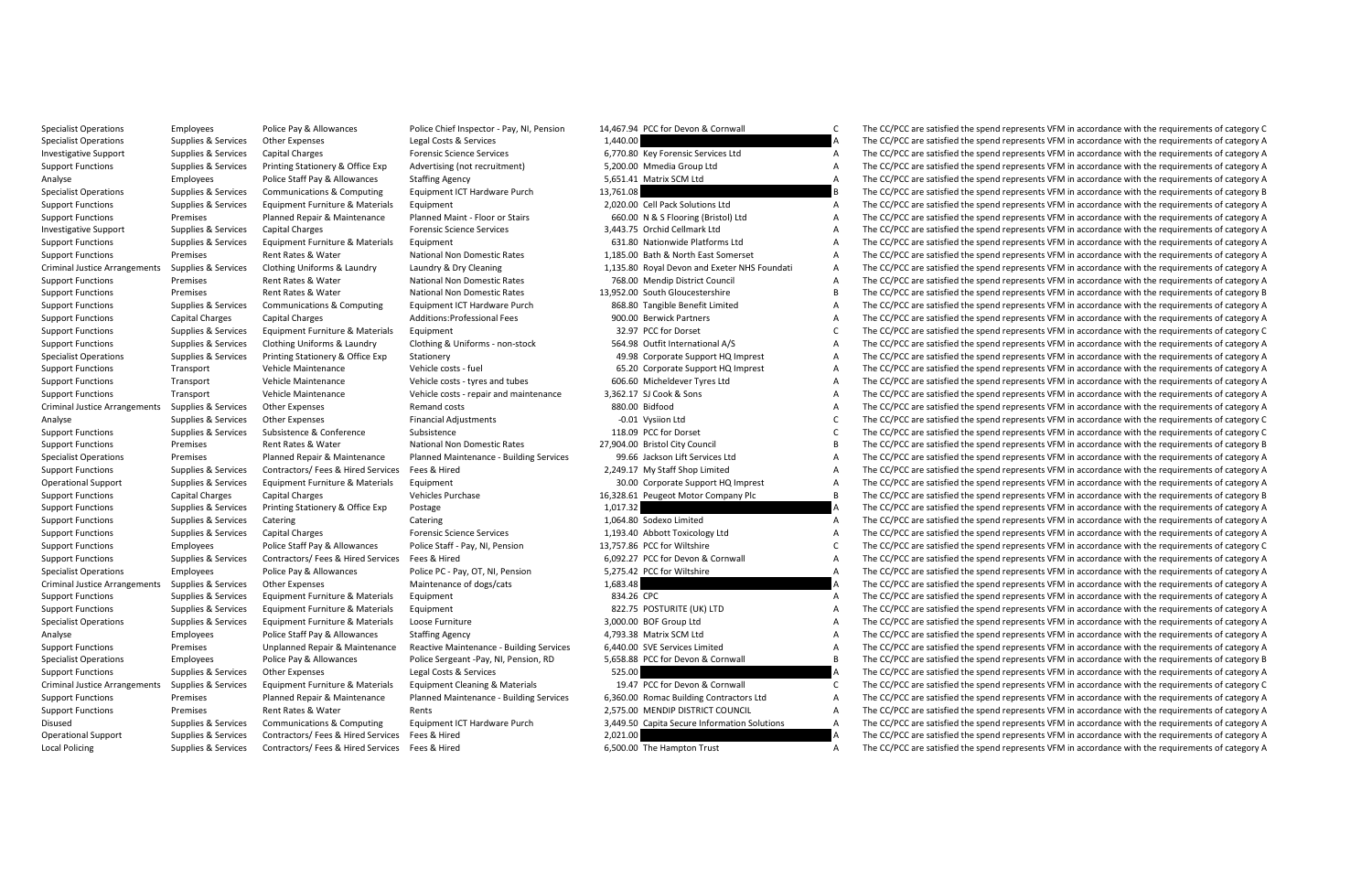|                    | 4.709.34 NEXL LIIIN                          |
|--------------------|----------------------------------------------|
|                    | 1,795.85 SJ Cook & Sons                      |
| 2,161.65 Trojan    |                                              |
|                    | 4,258.80 Bottomline Technologies Limited     |
|                    | 5.188.00 PCC for Dorset                      |
|                    | 923.45 EDF ENERGY 1 LIMITED                  |
|                    | 3,014.27 Key Forensic Services Ltd           |
|                    | 24,028.96 Integral UK Ltd                    |
|                    | 69,485.26 Telefonica UK Limited              |
|                    | 14,702.00 PCC for Wiltshire                  |
|                    | 2,032.50 South Gloucestershire Council       |
| 8,756.06           |                                              |
|                    | 4,119.53 South Gloucestershire Council       |
|                    | 3,250.00 Brigantes Consulting Ltd            |
| 12,750.00          |                                              |
|                    | 5,476.35 PCC for Dorset                      |
|                    | 1.732.15 Eurofins Forensics Services Limited |
|                    | 8.29 Corporate Support HQ Imprest            |
|                    | 36.54 PCC for Dorset                         |
|                    | 1,377.00 Dings Crusaders Rugby Football Club |
|                    | 2,500.00 Bristol City Council                |
|                    | 654.82 SUEZ Recycling and Recovery UK Ltd    |
|                    | 1,509.00 Sedgemoor District Council          |
|                    | 2,587.50 Hays Specialist Recruitment Ltd     |
|                    | 18,012.70 Orchid Cellmark Ltd                |
|                    | 2,768.96 CCS MEDIA LTD                       |
|                    | 22,368.11 PCC for Dorset                     |
|                    | 10,325.19 PCC for Lincolnshire               |
|                    | 1,820.00 Alecto Forensic Services Ltd        |
| 875.00             |                                              |
| 656.00             |                                              |
|                    | 6.653.54 SOCOTEC UK Ltd                      |
|                    | 781.22 Bidfood                               |
|                    | 535.84 Snap-on Tools Ltd                     |
|                    | 660.00 Level Peaks Associates Limited        |
|                    | 875.00 TLT SOLICITORS                        |
|                    | 1.104.00 GOODYEAR TYRES UK LTD               |
|                    | 27,329.62 PCC for Dorset                     |
|                    | 538.00 The Safe Shop Ltd                     |
|                    | 12,735.22 Somerset West and Taunton Council  |
| 13,105.42 DBP7 Ltd |                                              |
|                    | 4,861.32 PCC for Dorset                      |
|                    | 1,295.02 Softcat Limited                     |
|                    | 692.50                                       |
|                    | 10.239.00 Avon Armour Limited                |
|                    | 29,920.47 PCC for Dorset                     |
|                    | 3,174.00 North Somerset Council              |
|                    | 30,252.43 Kevin Parker Horseboxes Ltd        |
|                    | 71,210.00 Airpoint International Limited     |
|                    |                                              |

Support Functions Third Party Payments Payments to Clients Grants - Voluntary Orgs 4,709.54 Next Link A The CC/PCC are satisfied the spend represents VFM in accordance with the requirements of category A Support Functions Transport Vehicle Maintenance Vehicle costs - repair and maintenance 1,795.85 SJ Cook & Sons A The CC/PCC are satisfied the spend represents VFM in accordance with the requirements of category A The CC/PC The CC/PCC are satisfied the spend represents VFM in accordance with the requirements of category A Supplies & Services Communications & Computing Equipment ICT Repairs & Maintenance 4.258.80 Bottomline Technologies Limited A The CC/PCC are satisfied the spend represents VFM in accordance with the requirements of categor Specialist Operations Employees Police Pay & Allowances Police Sergeant - Basic Pay 5,188.00 PCC for Dorset A The CC/PCC are satisfied the spend represents VFM in accordance with the requirements of category A Support Functions Premises Energy Costs Electricity Electricity 923.45 EDF ENERGY 1 LIMITED A The CC/PCC are satisfied the spend represents VFM in accordance with the requirements of category A Investigative Support Support Support Supplies Support Support Support Science Services Services 3,014.27 Key Forensic Services Capital Charges A The CC/PCC are satisfied the Spend represents VFM in accordance with the req The CC/PCC are satisfied the spend represents VFM in accordance with the requirements of category B Support Functions Supplies Supplications Suppliment ICT Software Computing Computing Computing Computing Computing Computing Computing Computing Computing Computing Computing Computing Computing Computing Computing Computi Support Functions Capital Charges Capital Charges Capital Charges Capital Charges ICT Development Purchase 14,702.00 PCC for Wiltshire B The CC/PCC are satisfied the spend represents VFM in accordance with the requirements Premises Arent Rates Arents Premises Arents 2022, December 2,032.50 South Gloucestershire Council A The CC/PCC are satisfied the spend represents VFM in accordance with the requirements of category A The CC/PCC are satisf Analyse Transport Vehicle Allowances Travel fares Travel fares 8,756.06 A The CC/PCC are satisfied the spend represents VFM in accordance with the requirements of category A Support Functions Premises Rent Rates Rent Rates Rent Rates A, the Council Charge 4,119.53 South Gloucestershire Council A The CC/PCC are satisfied the spend represents VFM in accordance with the requirements of category A A The CC/PCC are satisfied the spend represents VFM in accordance with the requirements of category A Support Functions Supplies & Support Costs and Costs and the Support Costs and the Support Costs and the Support Costs and the Support Costs and the Support Costs and the Support Costs and the Support Costs and the Support The CC/PCC are satisfied the spend represents VEM in accordance with the requirements of category C Investigation of the structure of the control of the control of the control of the control of the control of the control of the control of the control of the control of the control of the control of the control of the cont The CC/PCC are satisfied the spend represents VEM in accordance with the requirements of category A Specialist Operations Subsistence Sometheast Operations Subsistence Subsistence 36.54 PCC for Dorset Conference 36.54 PCC/PCC are satisfied the spend represents VFM in accordance with the requirements of category Conferenc The CC/PCC are satisfied the spend represents VEM in accordance with the requirements of category A Support Functions Supplies Services Courses Fees 2,500.00 Bristol City Council City Council A The CC/PCC are satisfied the spend represents VFM in accordance with the requirements of category A The CC/PCC are satisfied the SSAR2 SUEZ Recycling and Recovery UK Ltd A The CC/PCC are satisfied the spend represents VFM in accordance with the requirements of category A The CC/PC are satisfied the spend represents VFM in accordance with the require Support Functions Premises Rent Rates Rates Rent Rates Rent Rates Premises Rent Rates American District Council A The CC/PCC are satisfied the spend represents VFM in accordance with the requirements of category A The CC/P The CC/PCC are satisfied the spend represents VFM in accordance with the requirements of category A Investigative Support Supplies Services Capital Charges Capital Charges Capital Charges Capital Charges Capital Charges Capital Charges The CC/CC are satisfied the spend represents VFM in accordance with the requirements o The CC/PCC are satisfied the spend represents VEM in accordance with the requirements of category A Support Functions Employees Police Staff Pay & Allowances Police Staff - Pay, OT, NI, Pension 22,368.11 PCC for Dorset C The CC/PCC are satisfied the spend represents VFM in accordance with the requirements of category C Specialist Operations Third Party Payments Other Local Authorities or Forces Contributions to Other Forces securify to ther Forces of the Forces and the CONSTATE PCC for Lincolnshire B The CC/PCC are satisfied the spend re Investigative Support Supplies & Services Subsistence & Conference Accommodation 1,820.00 Alecto Forensic Services Ltd A The CC/PCC are satisfied the spend represents VFM in accordance with the requirements of category A Specialist Operations Supplies Survices Professional Frofessional Feederational Feesting Professional Feesting<br>Supplies Supplies Services Communications & Computing Equipment IC Hardware Purch in a SS6.00 A The CC/PCC are Support Functions Supplies & Services Communications & Computing Equipment ICT Hardware Purch 656.00 A The CC/PCC are satisfied the spend represents VFM in accordance with the requirements of category A Investigative Support Support Support Support Support Support Support Support Support Support Support Support Support Support Support Support Support Support Support A The CC/PCC are satisfied the spend represents VFM in a The CC/PCC are satisfied the spend represents VFM in accordance with the requirements of category A Support Functions Transport Vehicle Costs Transport Vehicle Costs - repair and maintenance 535.84 Snap-on Tools Ltd A The CC/PCC are satisfied the spend represents VFM in accordance with the requirements of category A The Equipment Functions Supplies Associates Limited A The CC/PCC are satisfied the spend represents VFM in accordance with the requirements of category A Support Expression of the services of the consumer consumer and the consumer and the consumer and the consumer<br>Support of the service of the service of the consumer and the service of the consumer and the consumer a membe<br> The CC/PCC are satisfied the spend represents VEM in accordance with the requirements of category A Specialist Operations Employees Police Pay & Allowances Police Pay, OT, NI, Pension 27,329.62 PCC for Dorset The CC/PC are satisfied the spend represents VFM in accordance with the requirements of category C The Specialist The CC/PCC are satisfied the spend represents VEM in accordance with the requirements of category A Support Functions Premises Rent Rates Rates Rent Landlords Service Charge -12,735.22 Somerset West and Taunton Council B The CC/PCC are satisfied the spend represents VFM in accordance with the requirements of category B a The CC/PCC are satisfied the spend represents VFM in accordance with the requirements of category B Support Functions Employees Police Pay & Allowances Police Pay M, Pension 4,851.32 PCC for Dorset Conferent Pay, NI, Pension 4,861.32 PCC for Dorset Category Category Category Category Category Category Category Category C The CC/PCC are satisfied the spend represents VEM in accordance with the requirements of category A Support Functions Supplies & Services Other Expenses Legal Costs & Services Costs A The COST are services Costs and The COST are services Costs and The COST are spend represents VFM in accordance with the requirements of c The CC/PCC are satisfied the spend represents VEM in accordance with the requirements of category B Specialist Operations Employees Police Pay & Allowances Police PC-Pay, OT, NI, Pension 29,20.47 PCC for Dorset Category Category Correct Category 20, The CC/PC are satisfied the spend represents VFM in accordance with the A The CC/PCC are satisfied the spend represents VFM in accordance with the requirements of category A Support Functions Capital Charges Capital Charges Vehicle Conversions 30,252.43 Kevin Parker Horseboxes Ltd B The CC/PCC are satisfied the spend represents VFM in accordance with the requirements of category B Support Functions Supplies & Services Communications & Computing Equipment ICT Repairs & Maintenance 71,210.00 Airpoint International Limited C The CC/PCC are satisfied the spend represents VFM in accordance with the requi Investigations Supplies & Services Communications & Computing Equipment ICT Software 5,600.00 GB Group Plc B The CC/PCC are satisfied the spend represents VFM in accordance with the requirements of category B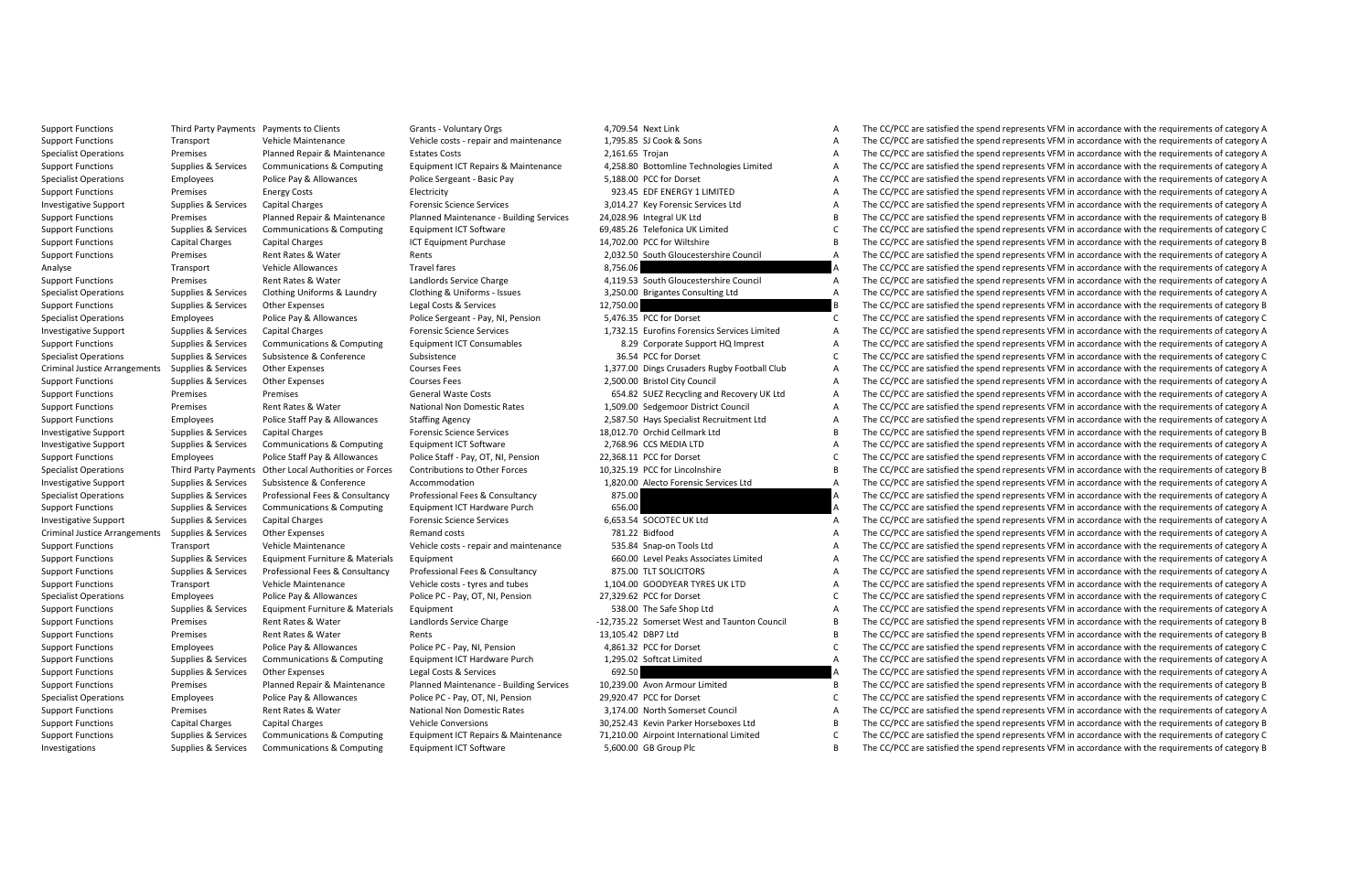|          | 12,992.50 Jaama Ltd                          |
|----------|----------------------------------------------|
|          | 9,140.51 Capita Secure Information Solutions |
|          | 703.24 RS COMPONENTS LTD                     |
|          | 6,307.00 Niton Equipment Ltd                 |
|          | 5,914.85 Ridge & Partners LLP                |
|          | 20,000.00 Corporate Support HQ Imprest       |
|          | 509.25 CABOT TYRE SERVICE LTD                |
|          | 512.00 Ali's Country Kitchen                 |
|          | -639.25 BMW (UK) Ltd                         |
|          | 2,986.85 Rope Access Equip Limited           |
|          | 45,114.56 Aligned Assets Ltd                 |
|          | 10,200.00 GB Group Plc                       |
|          | 21,562.50 NATIONAL CAR PARKS LTD             |
|          | 2,000.00 PURCHASE POWER                      |
|          | 24,489.47 PCC for Devon & Cornwall           |
|          | 2.250.00 PEGASUS CATERING LTD                |
|          | 3.000.00 Dave Marshall Consultancy Ltd       |
|          | 5.694.00 North Somerset Council              |
|          | 8.921.34 Halls Electrical Ltd                |
|          | 32.042.82 Arval UK Ltd                       |
|          | 550.91 SJ Cook & Sons                        |
|          | 488.10 SOCOTEC UK Ltd                        |
|          | 50.00 PCC for Devon & Cornwall               |
|          | 78.336.00 Sedgemoor District Council         |
|          | 526.74 GOODYEAR TYRES UK LTD                 |
|          | 11.694.85 Kofax UK Ltd                       |
|          | 974.41 Water2Business                        |
|          | 30.095.61 PCC for Devon & Cornwall           |
|          | 526.07 SUEZ Recycling and Recovery UK Ltd    |
|          | 657.12 Experian Ltd                          |
|          | 1,378.53 BMW (UK) Ltd                        |
|          | 595.00 Volvo Car UK Ltd                      |
|          | 1,048.00 Sedgemoor District Council          |
|          | 1,133.93 Visican Limited                     |
| 632.49   |                                              |
|          | 965.00 Walker Fire UK Ltd                    |
|          | 762.90 PCC for Devon & Cornwall              |
|          | 77,500.00 PCC for Devon & Cornwall           |
|          | 11,067.30 PCC For Essex                      |
|          | 211.27 Corporate Support HQ Imprest          |
| 900.00   |                                              |
|          | 3,796.67 Cyclescheme Ltd                     |
|          | -0.01 Screwfix Direct Ltd                    |
|          | 1,193.40 Abbott Toxicology Ltd               |
|          | 7,644.67 SOUTH SOMERSET DISTRICT COUNCIL     |
| 1,356.25 |                                              |
|          | 4,038.30 Key Forensic Services Ltd           |
|          | 8,761.00 JENOPTIK Traffic Solutions UK Ltd   |
|          | 40.97 Corporate Support HQ Imprest           |
|          | 55,175.82 ATOS IT Services UK Ltd            |

Support Functions Supplies & Services Communications & Computing Faultoment ICT Software 12,992.50 Jaama Itd B The CC/PCC are satisfied the spend represents VFM in accordance with the requirements of category B Support Functions Capital Charges Capital Charges ICT Equipment Purchase 9,140.51 Capital Charges Capital Charges A The CC/PCC are satisfied the spend represents VFM in accordance with the requirements of category A The CC A The CC/PCC are satisfied the spend represents VEM in accordance with the requirements of category A Supplies & Services Clothing Uniforms & Laundry Clothing & Uniforms - Issues 6.307.00 Niton Equipment Ltd A The CC/PCC are satisfied the spend represents VFM in accordance with the requirements of category A Support Functions Capital Charges Capital Charges Additions:Non Enhancing Fees 5,914.85 Ridge & Partners LLP A The CC/PCC are satisfied the spend represents VFM in accordance with the requirements of category A Analyse Supplies & Services Other Expenses Financial Adjustments 20,000.00 Corporate Support HQ Imprest B The CC/PCC are satisfied the spend represents VFM in accordance with the requirements of category B Support Functions Transport Vehicle Costs Vehicle Costs Transport Costs - tyres and tubes 509.25 CABOT TYRE SERVICE LTD A The CC/PCC are satisfied the spend represents VFM in accordance with the requirements of category A The CC/PCC are satisfied the spend represents VFM in accordance with the requirements of category A Support Functions Transport Vehicle Costs Vehicle Costs Transport Vehicle costs Costs Costs and maintenance -6<br>Support Functions Transport Control of Costs A The COST A The COCC are satisfied the spend represents VFM in ac The CC/PCC are satisfied the spend represents VFM in accordance with the requirements of category A Support Functions Supplies & Services Communications & Computing Equipment ICT Software 45,114.56 Aligned Assets Ltd B The CC/PCC are satisfied the spend represents VFM in accordance with the requirements of category B the The CC/PCC are satisfied the spend represents VFM in accordance with the requirements of category B Support Functions Premises Rent Rates Water Premises Rents Premises Rent Rates Rent Rates Rents 2000.<br>Support Functions Anatomy and Design Postage Postage Postage 2000.00 PURCHASE POWER A The CC/PCC are satisfied the spend Postage **Express A The CC/PCC** are satisfied the spend represents VFM in accordance with the requirements of category A Specialist Constant of the Early Police Pay May are provided by Pay and Pay and December 24, N. Pension, HA 24,8947 PC (Pay N. Pensiled the speed persents VFM in accordance with the requirements of category Branch Category Catering Catering Catering Catering Catering Catering Catering Catering Catering Catering 2,250.00 PEGASUS CATERING LTD A The CC/PCC are satisfied the spend represents VFM in accordance with the requirements of category A Support Functions Supplies Services Support Functions Support Courses Fees 3,000.00 Dave Marshall Consultancy Ltd A The CC/PCC are satisfied the spend represents VFM in accordance with the requirements of category A The CC The CC/PCC are satisfied the spend represents VFM in accordance with the requirements of category A Support Functions Capital Charges Capital Charges Support Charges Capital Charges Capital Charges Capital Charges Vehicle Conversions 8,921.34 Halls Electrical Ltd A The CC/PCC are satisfied the spend represents VFM in acc The CC/PCC are satisfied the spend represents VEM in accordance with the requirements of category B Support Functions Transport Vehicle Maintenance Vehicle costs repair ad maintenance 550.91 Support Cook & Sons A The CC/PCC are satisfied the spend represents VFM in accordance with the requirements of category A The CC/PC The CC/PCC are satisfied the spend represents VFM in accordance with the requirements of category A Specialist Operations Supplies & Services Contractors/ Fees & Hired Services Fees & Hired Services Fees & Hired Services Fees and The CC/PCC are satisfied the spend represents VFM in accordance with the requirements of cat The CC/PCC are satisfied the spend represents VFM in accordance with the requirements of category C Support Functions Transport Vehicle Maintenance Vehicle costs - tyres and tubes - tyres and tubes - tyres and tubes - tyres and tubes of category A The CC/PCC are satisfied the spend represents VFM in accordance with the r The CC/PCC are satisfied the spend represents VEM in accordance with the requirements of category B Support Functions Premises Rent Rates & Water Water Charges/Sewerages 974.41 Water2Business A The CC/PCC are satisfied the spend represents VFM in accordance with the requirements of category A Criminal Justice Arrangements Employees Police Pay & Allowances Police PC - Pay, OT, NI, Pension 30,095.61 PCC for Devon & Cornwall C The CC/PCC are satisfied the spend represents VFM in accordance with the requirements of Support Functions Premises Premises Premises Seneral Waste Costs S26.07 SUEZ Recycling and Recovery UK Ltd A The CC/PCC are satisfied the spend represents VFM in accordance with the requirements of category A Specialist Operations Specialist Operations Supplies Supplies Conditions Cates A The CC/PCC are accorders of the Service of Conditional Category A The CC/PCC are actisfied the spend represents VFM in accordance with the re Support Functions Transport Vehicle Maintenance Vehicle costs - repair and maintenance 1,378.53 BMW (UK) Ltd A The CC/PCC are satisfied the spend represents VFM in accordance with the requirements of category A Support Functions Support Functions Subscriptions Subscriptions Subscriptions Subscriptions Subscriptions of De<br>District A The CC/PCC are satisfied the spend represents VFM in accordance with the requirements of category A The CC/PCC are satisfied the spend represents VFM in accordance with the requirements of category A Support Functions Supplies & Services Equipment Furniture & Materials Equipment 1,133.93 Visican Limited A The CC/PCC are satisfied the spend represents VFM in accordance with the requirements of category A Analyse Transport Vehicle Allowances Travel fares Travel fares 632.49 A The CC/PCC are satisfied the spend represents VFM in accordance with the requirements of category A Support Functions Supplies & Support Functions/ Fees & Hired Services Fees & Hired Services Fees and the Support Fire UK Ltd A The CC/PCC are satisfied the spend represents VFM in accordance with the requirements of catego Travel Iares Travel Allowances Travel operations Travel Corner Vehicle Allowances Travel Corner Allowances Travel Corner and Corner Corner Corner Allowance Category C The CC/PCC are satisfied the spend represents VFM in ac Analyse Third Party Payments Ober Lical Authorities of Greenome Theory of The Community of The Community of the Community of the Community of the Community of the Community of the Community of the Community of the Communit The CC/PCC are satisfied the spend represents VEM in accordance with the requirements of category B Support Functions Supplies & Services Equipment Furniture & Materials Equipment 211.27 Corporate Support HQ Imprest A The CC/PCC are satisfied the spend represents VFM in accordance with the requirements of category A The The CC/PCC are satisfied the spend represents VFM in accordance with the requirements of category A Support Functions Supplies Services Contractors/ Fees & Hired Services Fees & Hired Services Fees & Hired Services Category A The CC/PCC are satisfied the spend represents VFM in accordance with the requirements of categor The CC/PCC are satisfied the spend represents VFM in accordance with the requirements of category A Support Functions Supplies Services Category Abbott Charges Services Capital Charges Services 1,193.40 Abbott Toxicology Ltd A The CC/PCC are satisfied the spend represents VFM in accordance with the requirements of catego A The CC/PCC are satisfied the spend represents VEM in accordance with the requirements of category A Support Functions Supplies Services Other Expenses Legal Costs & Services 1,356.25 A The CC/PCC are satisfied the spend represents VFM in accordance with the requirements of category A The CC/PC are satisfied the spend rep The CC/PCC are satisfied the spend represents VFM in accordance with the requirements of category A Roads Policing Supplies & Services Communications & Computing Equip - Data Maintenence 3.761.00 JENOPTIK Traffic Solutions UK Ltd A The CC/PCC are satisfied the spend represents VFM in accordance with the requirements of c Specialist Operations Supplies & Services Subsistence & Conference Subsistence Subsistence + 40.97 Corporate Support HQ Imprest A The CC/PCC are satisfied the spend represents VFM in accordance with the requirements of cat Supplies & Services Communications & Computing Equipment ICT Repairs & Maintenance 55.175.82 ATOS IT Services UK Ltd C The CC/PCC are satisfied the spend represents VFM in accordance with the requirements of category C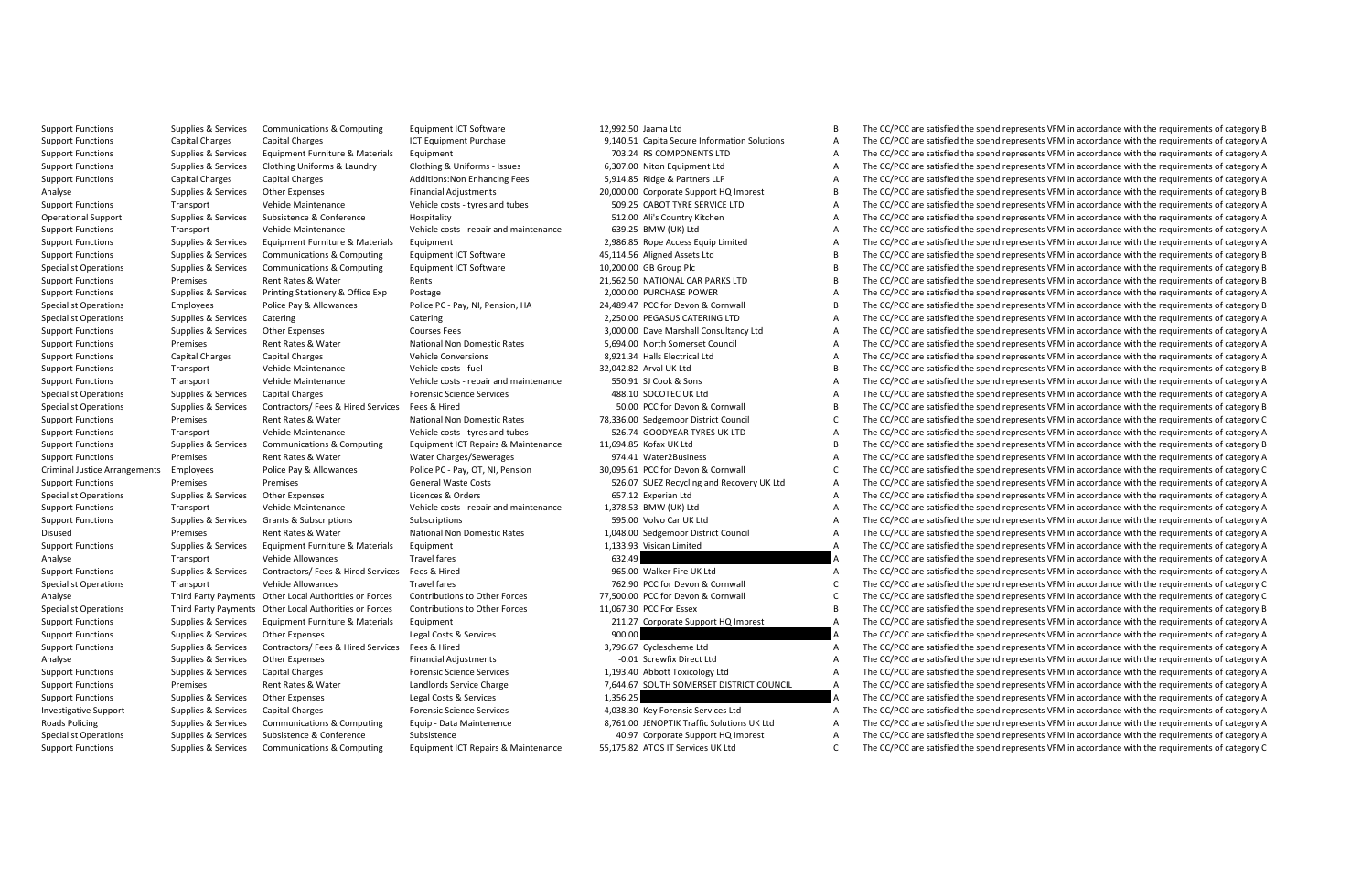Support Functions Supplies & Services Other Expenses Legal Costs & Services 1,000.00 A The CC/PCC are satisfied the spend represents VFM in accordance with the requirements of category A Support Experiment Support of the support of the support of the sealed of the support of the control of the support of the support of the support of the support of the support of the support of the support of the support o The CC/PCC are satisfied the spend represents VFM in accordance with the requirements of category A Investigative Support Supplies & Services Capital Charges Forensic Science Services 3,531.54 Orchid Cellmark Ltd A The CC/PCC are satisfied the spend represents VFM in accordance with the requirements of category A Support Functions Supplies & Services Equipment Furniture & Materials Equipment 1,160.00 BCP Council A The CC/PCC are satisfied the spend represents VFM in accordance with the requirements of category A Operational Support Supplies & Services Equipment Furniture & Materials Equipment Stategory A Stategory A The CC/PCC are satisfied the spend represents VFM in accordance with the requirements of category A Investigative Support Premises Planned Repair & Maintenance Servicing Agreements 1,935.90 Kardex Systems (UK) Ltd A The CC/PCC are satisfied the spend represents VFM in accordance with the requirements of category C<br>Suppor The CC/PCC are satisfied the spend represents VFM in accordance with the requirements of category C Specialist Operations Supplies & Services Equipment Furniture & Materials Equipment Furniture & Materials Equipment 1,09.00 Characterium a The CC/PCC are satisfied the spend represents VFM in accordance with the requiremen The CC/PCC are satisfied the spend represents VFM in accordance with the requirements of category A Support Functions Transport Vehicle Hire Hired Vehicle Costs 1,162.50 Control Costs 1,162.50 Control Costs 1,162.50 COUNTY CARS A The CC/PCC are satisfied the spend represents VFM in accordance with the requirements of cat The CC/PCC are satisfied the spend represents VFM in accordance with the requirements of category A Operational Support Employees Police Pay & Allowances Police Sergeant - Pay, OT, NI, Pension 5,51.36 PCC for Wiltshire Companisment of Category C The CC/PCC are satisfied the spend represents VFM in accordance with the req Fees & Hired Street Hired Streets of category A The CC/PCC are satisfied the spend represents VFM in accordance with the requirements of category A Support Functions Transport Vehicle Costs - tyres and tubes - tyres and tubes - tyres and tubes - tyres and tubes - tyres and the CC/PC are spend represents VFM in accordance with the requirements of category A The CC/PC a A The CC/PCC are satisfied the spend represents VEM in accordance with the requirements of category A Support Functions Premises Rent Rates Rent Rates Rent Rates Rent Rates and Domestic Rates 3,866.00 Bristol City Council A The CC/PCC are satisfied the spend represents VFM in accordance with the requirements of category A The CC/PCC are satisfied the spend represents VFM in accordance with the requirements of category A PCC Third Payments Payments Payments Olients - Clients Voluntary Orgs 37,494.00 Next Link B The COPC are satisfied the spend represents VFM in accordance with the requirements of category B in accordance with the requireme The CC/PCC are satisfied the spend represents VEM in accordance with the requirements of category B Investigative Support Support Support Support Support Support Support Support Support Support Support Support Support Support Support Support Support Support Support Support Support Support Support Support Support Support The CC/PCC are satisfied the spend represents VFM in accordance with the requirements of category A Support Functions Capital Charges Capital Charges Construction & Conversion Fees 2,232.33 Tetra Tech Environment Planning A The CC/PCC are satisfied the spend represents VFM in accordance with the requirements of category A The CC/PCC are satisfied the spend represents VFM in accordance with the requirements of category A Support Functions Supplies & Services Other Expenses Legal Costs & Services 2012 Costs A The CC/PCC are satisfied the spend represents VFM in accordance with the requirements of category A The CC/PCC are satisfied the spen A The CC/PCC are satisfied the spend represents VFM in accordance with the requirements of category A Support Functions Premises Rent Rates & Water National Non Domestic Rates 2,035.00 Somerset West and Taunton Council A The CC/PCC are satisfied the spend represents VFM in accordance with the requirements of category A Investigations Supplies & Services Other Expenses Courses Fees Courses Fees 640.00 College of Policing Ltd A The CC/PCC are satisfied the spend represents VFM in accordance with the requirements of category A Support Functions Transport Vehicle Maintenance Vehicle costs - repair and maintenance -871.69 PCC for Gloucestershire A The CC/PCC are satisfied the spend represents VFM in accordance with the requirements of category A Investigation of the service of the service of the service of the service of the controller of the controller of the service of the service of the service of the service of the service of the service of the service of the Specialist Operations Supplies & Services Equipment Furniture & Materials Equipment 822.62 Probe Lockers Ltd A The CC/PCC are satisfied the spend represents VFM in accordance with the requirements of category A Support Functions Capital Charges Capital Charges Capital Charges Capital Charges Capital Charges Capital Charges Department of Capital Charges Capital Charges Departments of Category B The Conditional Charges A The CC/PCC The CC/PCC are satisfied the spend represents VFM in accordance with the requirements of category A Support Functions Supplies & Services Contractors/ Fees & Hired Services Fees & Hired -2,616.67 My Staff Shop Limited A The CC/PCC are satisfied the spend represents VFM in accordance with the requirements of category B Th Support Functions Transport Vehicle Maintenance Vehicle costs - fuel 33,041.48 Arval UK Ltd B The CC/PCC are satisfied the spend represents VFM in accordance with the requirements of category B Support Functions Premises Planned Repair & Maintenance - Building Services 24,028.96 Integral UK Ltd B The CC/PCC are satisfied the spend represents VFM in accordance with the requirements of category B The CC/PC are sati The CC/PCC are satisfied the spend represents VFM in accordance with the requirements of category A Specialst Deraits Premises Planned Repark Maintenance Planned Maintenance Bulling Services and the expecience of the experiment of the experiments of the experiments of the experiments of the experiment of the experiment o The CC/PCC are satisfied the spend represents VEM in accordance with the requirements of category B Support Functions Supplies Services Equipment Furniture & Materials Range Ancillaries 1,179.75 Sykes Global Services Ltd A The CC/PCC are satisfied the spend represents VFM in accordance with the requirements of category R The CC/PCC are satisfied the spend represents VEM in accordance with the requirements of category B Criminal Justice Arrangements Supplies & Services Other Expenses Charles Remand costs 649.40 Charles Fellows Supplies Ltd A The CC/PCC are satisfied the spend represents VFM in accordance with the requirements of category The CC/PCC are satisfied the spend represents VEM in accordance with the requirements of category A Support Functions Capital Charges Capital Charges Construction & Conversion Fees 32,72.14 Morgan Sindall Construction B The CC/PCC are satisfied the spend represents VFM in accordance with the requirements of category B Co The CC/PCC are satisfied the spend represents VFM in accordance with the requirements of category A Support Functions Premises Rent Rates Rates Rent Rates Rent Rates Applement of the Support Category According to the Support Functions Premises Rent Rates Applements of category Bath Accordance Mildtin Someth Accordance Mi The CC/PCC are satisfied the spend represents VFM in accordance with the requirements of category A Support Functions Supplies & Services Equipment Furniture & Materials Equipment 832.50 Cyclescheme Ltd A The CC/PCC are satisfied the spend represents VFM in accordance with the requirements of category A Roads Policing Supplies & Services Equipment Furniture & Materials Equipment 3,134.40 Signs Direct (Yorkshire) Ltd A The CC/PCC are satisfied the spend represents VFM in accordance with the requirements of category A Investigative Support Supplies & Services Medical Fees Pathologists reports 2,704.00 Dr A J Leffery A The CC/PCC are satisfied the spend represents VFM in accordance with the requirements of category A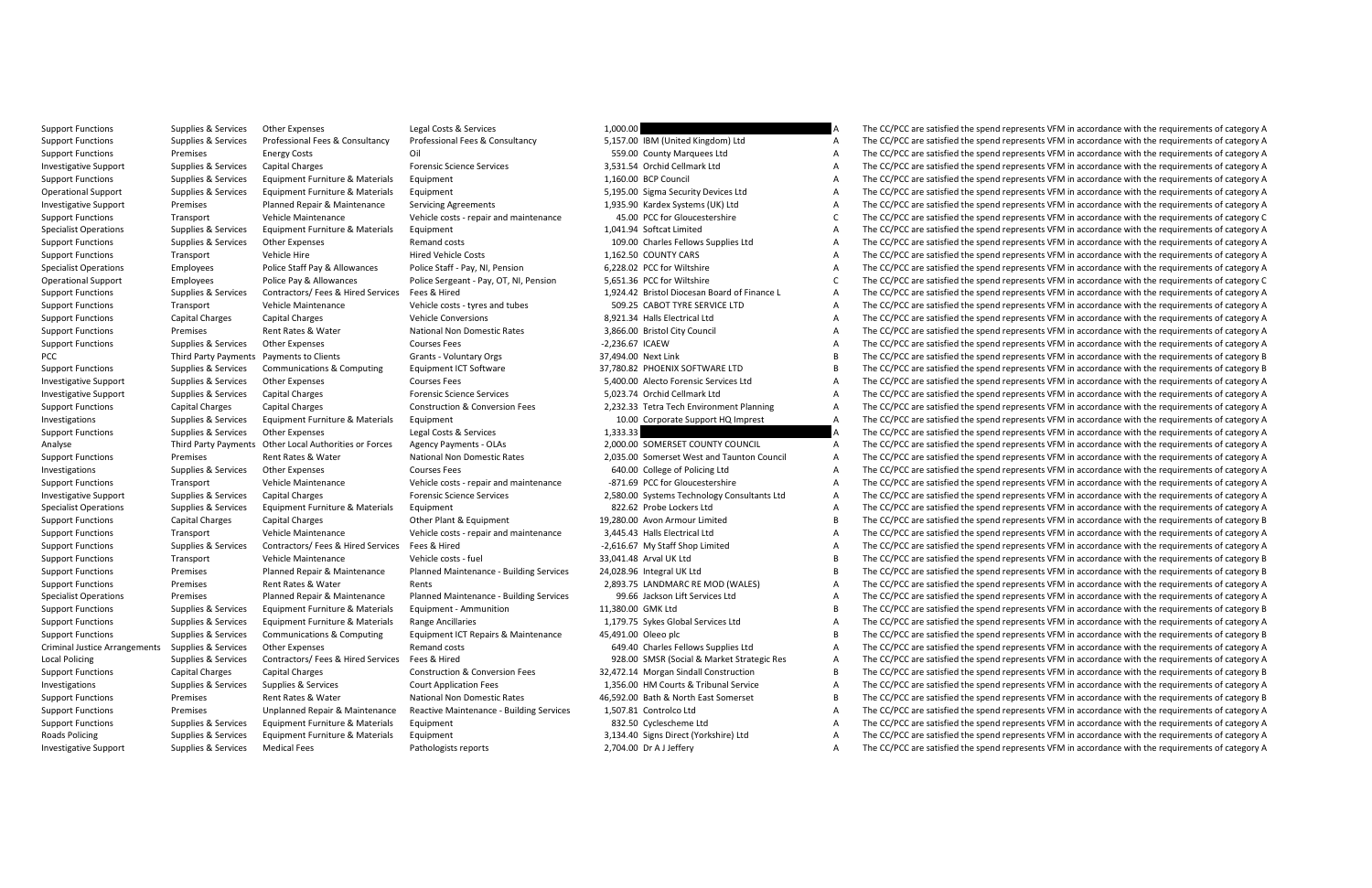Analyse Transport Vehicle Allowances Travel fares 18,956.55 B The CC/PCC are satisfied the spend represents VFM in accordance with the requirements of category Permits Category Transport Category Category Category Category Support Find Party Payments of Clients (States Vientary Organ Hubberton School of The Crient Client of the Crient Client of the Crient of Client Client of the Crient of Client Client of Client Client of Client Client Clien The CC/PCC are satisfied the spend represents VEM in accordance with the requirements of category A Investigative Support Supplies & Services Communications & Computing Equipment ICT Hardware Purch 1.672.08 Scan Computers International Ltd A The CC/PCC are satisfied the spend represents VFM in accordance with the require Support Functions Premises Planned Repair & Maintenance Planned Maintenance Building Services 1,155.00 SVE Services Limited A The CC/PCC are satisfied the spend represents VFM in accordance with the requirements of categor Supplies & Services Professional Fees & Consultancy Professional Fees & Consultancy Professional Fees & Consultancy Consultancy 620.00 Corporate Support HO Imprest A The CC/PCC are satisfied the spend represents VFM in acc Support Functions Supplies Support Support Functions Support Crime Agency A The CC/PC are satisfied the spend represents Orders A The CC/PCC are satisfied the spend represents VFM in accordance with the requirements of cat The CC/PCC are satisfied the spend represents VFM in accordance with the requirements of category C Support Functions Premises Rent Rates Rates Rent Rates Rent Rates 2,083.00 Non Domestic Rates 2,093.00 Non Domestic Rates 2,093.00 Non Domestic Rates 2,093.00 Non Domestic Rates 2,095.00 Non Domestic Rates 2,096.00 Non Dom Support Functions Premises Premises Rent Rates Rates 2,000 Mendip District Council District Council District Council A The CC/PCC are satisfied the spend represents VFM in accordance with the requirements of category A The Support Functions Support Functions Supplies Support Functions Support A The CC/PCC are satisfied the spend represent VFM in accordance with the requirements of category A The CC/PCC are satisfied the spend represents VFM The CC/PCC are satisfied the spend represents VFM in accordance with the requirements of category A Support Functions Cleaning & Domestic Supplies Cleaning Cleaning Cleaning Cleaning Charges Cleaning Charges Accordance and the CC/PCC are satisfied the spend represents VFM in accordance with the requirements of category B The CC/PCC are satisfied the spend represents VFM in accordance with the requirements of category B Support Functions Transport Vehicle Costs - Commissioning - commissioning - commissioning and the CC/PCC are satisfied the spend represents VFM in accordance with the requirements of category A The CC/PCC are satisfied the A The CC/PCC are satisfied the spend represents VEM in accordance with the requirements of category A Support Functions Supplies & Support Functions Supplies Support Contractors/ The Contractors/ Fees and the Support Contractors/ The CC/PCC are satisfied the spend represents VFM in accordance with the requirements of categ The CC/PCC are satisfied the spend represents VEM in accordance with the requirements of category B Support Functions Supplies Services Catering Catering Catering Catering Catering Catering 1,165.00 PEGASUS CATERING LTD A The CC/PCC are satisfied the spend represents VFM in accordance with the requirements of category Ca The CC/PCC are satisfied the spend represents VFM in accordance with the requirements of category C Analyse Supplies & Services Other Expenses Financial Adjustments Other Expenses Financial Adjustments of Category Network B The CC/PCC are satisfied the spend represents VFM in accordance with the requirements of category The CC/PCC are satisfied the spend represents VEM in accordance with the requirements of category A Criminal using the structure of the company of the company of the company of the company of the company of the company of the company of the company of the company of the company of the company of the company of the compan The CC/PCC are satisfied the spend represents VFM in accordance with the requirements of category A Specialist Operations Supplies & Subsistence Supplies Subsistence Subsistence Subsistence Subsistence and Corner and Corner and Corner are spend represent of the COPC are satisfied the spend represents VFM in accordance wi Special Companies Accorditions Companies Food & Services Concessfort Companies Companies Food Accorditions Food Companies Companies Companies Companies Companies Companies Companies Companies Companies Companies Companies Investigations Employees Police Overtime Police PC - Overtime Police PC - Overtime 272.04 PCC for Dorset C The CC/PCC are satisfied the spend represents VFM in accordance with the requirements of category C Investigative Support Supplies & Services Capital Charges Forensic Science Services 4,284.15 Orchid Cellmark Ltd A The CC/PCC are satisfied the spend represents VFM in accordance with the requirements of category A Analyse Supplies & Services Equipment Furniture & Materials Equipment Operational 510.00 Civil Defence Supply Ltd A The CC/PCC are satisfied the spend represents VFM in accordance with the requirements of category A Support Functions Supplies Survices Printing Support Functionery A The Content of the Content of the Content of the Support Functionery A The CC/PCC are satisfied the spend represents VFM in accordance with the requirement Investigations Supplies & Services Other Expenses Courses Fees 2,821.00 College of Policing Ltd A The CC/PCC are satisfied the spend represents VFM in accordance with the requirements of category A Support Functions Premises Premises Rent Rates Rent Rates Mathematic Rates Rent Rates Premises District Council A The CC/PCC are satisfied the spend represents VFM in accordance with the requirements of category A The CC/P The CC/PCC are satisfied the spend represents VFM in accordance with the requirements of category A Support Fund on the man of the man of the man of the man of the man of the compare the compare the compare the official the span end of the content of the compare the equirements of the compare the man of the compare the m Premises Planned Repair & Maintenance Planned Maintenance - Building Services 678.73 TEMPLESTOCK LIMITED A The CC/PCC are satisfied the spend represents VFM in accordance with the requirements of category A Support Functions Third Payments Clients Clients Commissions 21,352.70 Crants Payments Direct Design Functions<br>Support Functions Candid Clients Cranstophy Clients Commissions of the Support of the Support of the Cliente B<br> The CC/PCC are satisfied the spend represents VEM in accordance with the requirements of category C Support Functions Employees Police Staff Pay & Allowances Staffing Agency 1,802.64 Hays Specialist Recruitment Ltd A The CC/PCC are satisfied the spend represents VFM in accordance with the requirements of category A The C The CC/PCC are satisfied the spend represents VEM in accordance with the requirements of category A Support Functions Capital Charges Capital Charges Capital Charges Capital Charges Secure Information Solutions A The CC/PCC are satisfied the spend represents VFM in accordance with the requirements of category A The CC/PC The CC/PCC are satisfied the spend represents VFM in accordance with the requirements of category A Specialist Operations Employees Police Pay & Allowances Police PC-Pay, OT, NI, Pension 27,052.54 PCC for Dorset Category Category C The CC/PCC are satisfied the spend represents VFM in accordance with the requirements of c The CC/PCC are satisfied the spend represents VEM in accordance with the requirements of category A Disued Supplies Services Printing Stationery & Office Exp Printing 1,296.50 Xerox (UK) Ltd A The CC/PCC are satisfied the spend represents VFM in accordance with the requirements of category A The CC/PC are satisfied the s The CC/PCC are satisfied the spend represents VFM in accordance with the requirements of category A Criminal using the services of the profession of the companics of the companication of the companication of the companication of the companication of the companication of the companication of the companication of the compa A The CC/PCC are satisfied the spend represents VEM in accordance with the requirements of category A Support Functions Transport Vehicle Maintenance Vehicle costs - repair and maintenance -16,326.12 SJ Cook & Sons B The CC/PCC are satisfied the spend represents VFM in accordance with the requirements of category B Support Functions Premises Rent Rates & Water Rents Rents Rents Rents 17,500.00 J H HASKINS & SON LTD B The CC/PCC are satisfied the spend represents VFM in accordance with the requirements of category B Analyse Supplies & Services Professional Fees & Consultancy Professional Fees & Consultancy 2,933.33 ESRI UK Ltd A The CC/PCC are satisfied the spend represents VFM in accordance with the requirements of category A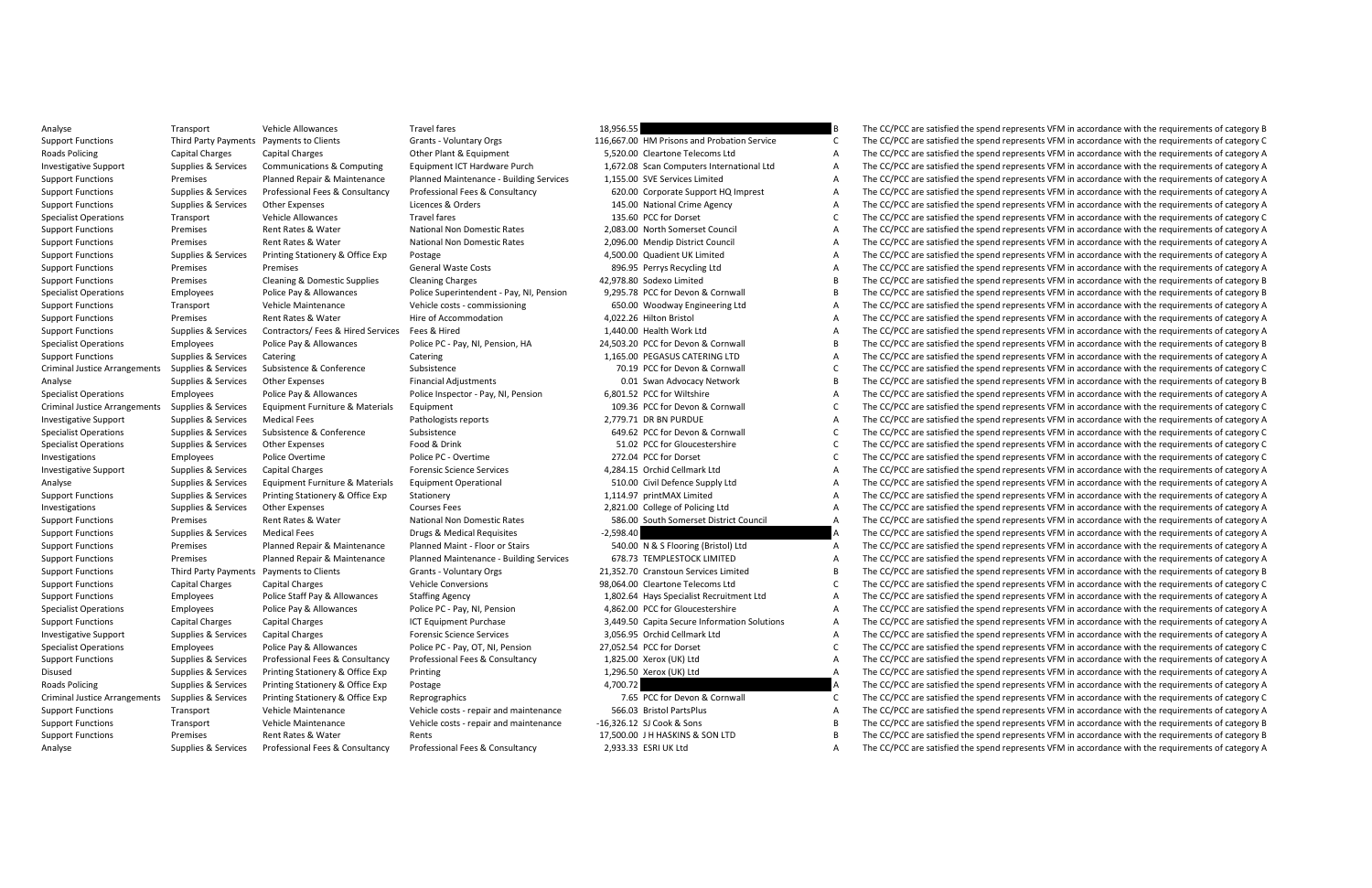Support Functions Supplies Services Grants Grants Support Functions Supplies Support Functions Support Functions Support Functions Support Functions Support Functions Suppliers Schedule Telephone Calls Support And the Supp Support Functions Supplies & Services Communications & Computing Telephone Calls 115.55 BRITISH TELECOMMUNICATIONS PLC B The CC/PCC are satisfied the spend represents VFM in accordance with the requirements of category B The CC/PCC are satisfied the spend represents VEM in accordance with the requirements of category A Support Functions Premises Rent Rates & Water National Non Domestic Rates 836.00 South Gloucestershire A The CC/PCC are satisfied the spend represents VFM in accordance with the requirements of category A Support Functions Premises Premises Rent Rates & Water Premises Leases 798,133.06 Blue Light Partnership C The CC/PCC are satisfied the spend represents VFM in accordance with the requirements of category C Support Functions Employees Police Staff Pay & Allowances Staffing Agency 2,587.50 Hays Specialist Recruitment Ltd A The CC/PCC are satisfied the spend represents VFM in accordance with the requirements of category A Specialist Operations Supplies Services Supplies Supplies Occurses Courses Fees 1,552.00 PFOA Training Services Ltd A The CC/PCC are satisfied the spend represents VFM in accordance with the requirements of category A The The CC/PCC are satisfied the spend represents VFM in accordance with the requirements of category A Support Functions Premises Premises Rent Rates Rents Rent Rates Rent Rates Rent Rates Rent Rents 16,673.25 SOUTH SOMERSET DISTRICT COUNCIL B The CC/PCC are satisfied the spend represents VFM in accordance with the requirem The CC/PCC are satisfied the spend represents VFM in accordance with the requirements of category A Investigative Supplies Services Capital Charges Forensic Capital Charges Services Capital Charges Services Supplies Capital Cellmark Ltd B The CC/PCC are satisfied the spend represents VFM in accordance with the requiremen The CC/PCC are satisfied the spend represents VFM in accordance with the requirements of category C Support Functions Support Functions Supplications Supplications Support Functions Ammuniture Ammuniture Ammuniture Ammuniture and the CC/PCC are satisfied the spend represents VFM in accordance with the requirements of cat Profesional Fees & Consulancy Professional Fees & Consultancy and State State Unit and Consulter and the experiment of the Consulter of the Consulter of the Consulter of the Consulter Consulter Consulter Consulter and rese Support Functions Supplies & Services Communications & Computing Telephone Calls 181.54 BRITISH TELECOMMUNICATIONS PLC B The CC/PCC are satisfied the spend represents VFM in accordance with the requirements of category B<br>I Investigative Support Supplies & Services Capital Charges Forensic Science Services 14,738.93 Key Forensic Services Ltd B The CC/PCC are satisfied the spend represents VFM in accordance with the requirements of category B Support Functions Transport Vehicle Maintenance Vehicle costs-tyres and tubes 1,234.15 GOODYEAR TYRES UK LTD A The CC/PCC are satisfied the spend represents VFM in accordance with the requirements of category A The CC/PC a The CC/PCC are satisfied the spend represents VFM in accordance with the requirements of category A Support Fund in the experiment of the state of the state of the state of the content of the content of the state of the state of the state of the state of the state of the state of the state of the state of the state of th The CC/PCC are satisfied the spend represents VEM in accordance with the requirements of category A Support Functions Employees Police Staff Pay & Allowances Staffing Agency 2,070.00 Hays Specialist Recruitment Ltd A The CC/PCC are satisfied the spend represents VFM in accordance with the requirements of category A The C The CC/PCC are satisfied the spend represents VFM in accordance with the requirements of category A Support Functions Supplies & Survices Communications Category Computing Category A The CC/PCC are satisfied the Support Team Ltd A The CC/PCC are satisfied the spend represents VFM in accordance with the requirements of ca The CC/PCC are satisfied the spend represents VFM in accordance with the requirements of category A Support Functions Supplies Supplies Support Functions Support Functionery Applies Corporate Expendix of the Support HQ Imprest A The CC/PCC are satisfied the spend represents VFM in accordance with the requirements of cate The CC/PCC are satisfied the spend represents VFM in accordance with the requirements of category B Specialist Operations Supplies & Services Communications & Computing Telephone Calls 2,639.47 BRITISH TELECOMMUNICATIONS PLC A The CC/PCC are satisfied the spend represents VFM in accordance with the requirements of catego Support Functions Transport Vehicle Hire Hired Vehicle Costs Hired Vehicle Costs 1,275.75 TOLLGATE HIRE LTD A The CC/PCC are satisfied the spend represents VFM in accordance with the requirements of category A Operational Support Supplies & Services Equipment Furniture & Materials Equipment 1,295.00 Sigma Security Devices Ltd A The CC/PCC are satisfied the spend represents VFM in accordance with the requirements of category A Support Functions Supplies Supplications Support Functions Support Computing Equipment ICT Software 1,115.00 PHOENIX SOFTWARE LTD A The CC/PCC are satisfied the spend represents VFM in accordance with the requirements of c Roads Policing Capital Charges Capital Charges Other Plant & Equipment 2,193.00 Cleartone Telecoms Ltd A The CC/PCC are satisfied the spend represents VFM in accordance with the requirements of category A Support Functions Supplies & Services Communications Supplications Category A Services Computing ICT Software 7,903.59 PHOENIX SOFTWARE LTD A The CC/PCC are satisfied the spend represents VFM in accordance with the require The CC/PCC are satisfied the spend represents VFM in accordance with the requirements of category A Specialist Operations Employees Police Pay & Allowances Police Sergeant - Pay, NI, Pension, HA 12,743.58 PCC for Dorset Category Category Category Category Category Category Category Category Category Category Category Cat Support Functions Supplies & Services Capital Charges Forensic Science Services 795.60 Abbott Toxicology Ltd A The CC/PCC are satisfied the spend represents VFM in accordance with the requirements of category A Roads Policing Capital Charges Capital Charges Capital Charges Capital Charges Other Plant A Charges Capital Charges Ltd A The CC/PCC are satisfied the spend represents VFM in accordance with the requirements of category A The CC/PCC are satisfied the spend represents VEM in accordance with the requirements of category A Specialist Operations Employees Police Pay & Allowances Pay Allowances Pay, NI, Pension 10,681.82 PCC for Dorset Confects Category Category Category And the Specialist Category Category Category Category Category Category 879.20 Pearson Education Ltd **A** The CC/PCC are satisfied the spend represents VFM in accordance with the requirements of category A<br>A The CC/PCC are satisfied the soend represents VFM in accordance with the requirements o Investigations Supplies & Services Equipment Furniture & Materials Equipment Furniture & Materials Direct Ltd A The CC/PCC are satisfied the spend represents VFM in accordance with the requirements of category Category A T The CC/PCC are satisfied the spend represents VEM in accordance with the requirements of category C Support Functions Transport Vehicle Maintenance Vehicle costs - tyres and tubes - tyres and tubes - the CC/PCC are support Controlled the spend represents VFM in accordance with the requirements of category A The CC/PCC ar The CC/PCC are satisfied the spend represents VFM in accordance with the requirements of category B Support Functions Transport Vehicle Maintenance Vehicle costs - tyres and tubes - tyres and tubes - tyres and tubes - tyres and the CC/PCC are satisfied the spend represents VFM in accordance with the requirements of categ The CC/PCC are satisfied the spend represents VEM in accordance with the requirements of category A Specialist Decrements of the environment of the Control of the Control of the Control of the Control of the Control of the Control of the Control of the Control of the Control of the Control of the Control of the Control o The CC/PCC are satisfied the spend represents VFM in accordance with the requirements of category C Disused Capital Charges Capital Charges Construction & Conversion Works 1,909.80 Alliance Automotive T/A Mill Autoq A The CC/PCC are satisfied the spend represents VFM in accordance with the requirements of category A Local Policing Third Party Payments Payments to Clients Grants - Voluntary Orgs 52,836.00 SOMERSET COUNTY COUNCIL C The CC/PCC are satisfied the spend represents VFM in accordance with the requirements of category C Supplies & Services Communications & Computing Equipment ICT Hardware Purch 1.462.48 RS COMPONENTS LTD A The CC/PCC are satisfied the spend represents VFM in accordance with the requirements of category A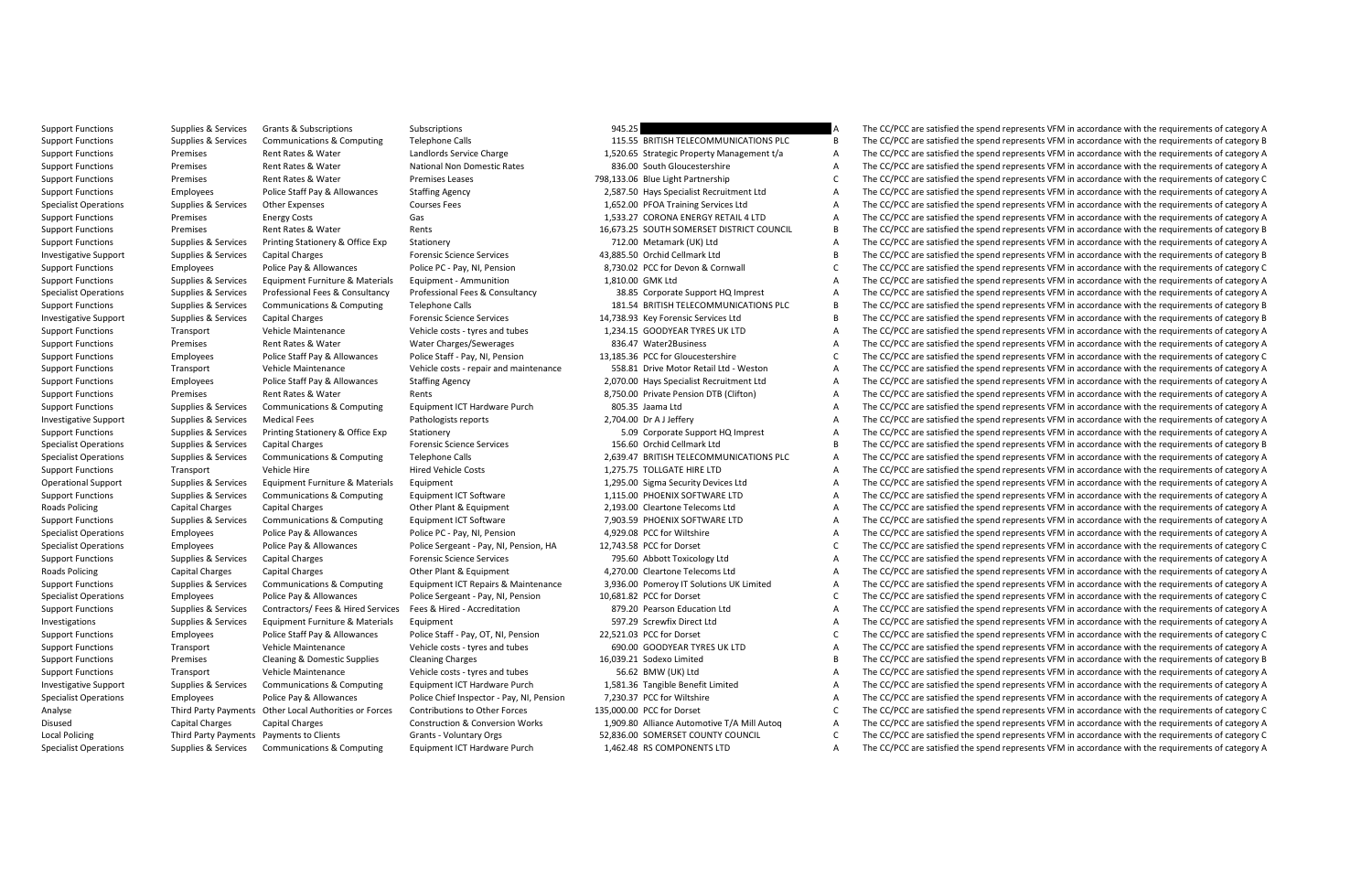Support Functions Premises Rent Rates Rent Rates Rent Rates Rent Rates Premises Premises Premises A The CC/PCC are satisfied the spend represents VFM in accordance with the requirements of category A The CC/PCC are satisfi Support Functions Capital Charges Capital Charges Construction & Conversion Fees 3,097.50 Ridge & Partners LLP<br>Support Functions Capital Charges Conversion Construction Conversion Tatal A The Conversion Charges A The COPCC The CC/PCC are satisfied the spend represents VEM in accordance with the requirements of category A Support Functions Supplies Survices Equipment Furniture & Materials Equipment Functions (Support Functions Support Functions Arboretum Co. Ltd A The CC/PCC are satisfied the spend represents VFM in accordance with the requ Specialist Operations Supplies & Services Communications & Computing Equipment ICT Hardware Purch 60,233.33 C The CC/PCC are satisfied the spend represents VFM in accordance with the requirements of category C Roads Policing Supplies & Services Equipment Furniture & Materials Equipment 3,339.16 Barrington International (SSS) Limi A The CC/PCC are satisfied the spend represents VFM in accordance with the requirements of category Dealing with the Public Supplies & Supplies Airwave Supplies Supplies Supplies Airwave 100,008.10 AIRCONS LTD CONTIONS LTD CONTIONS LTD CONTIONS LTD CONTIONS LTD CONTIONS LTD CONTIONS AREA AIRCONS AND ARROR ARROR CONTIONS The CC/PCC are satisfied the spend represents VFM in accordance with the requirements of category A Analyse Supplies Supplies Supplies Supplies Supplies Category -0.10 Sigma Security Devices Ltd A The CC/PCC are satisfied the spend represents VFM in accordance with the requirements of category A The CC/PCC are satisfied The CC/PCC are satisfied the spend represents VFM in accordance with the requirements of category B Support Functions Supplies Services Equipment Functions Support Functions (1,297.52 CPC are all the contenance 1,297.52 CPC A The CC/PCC are satisfied the spend represents VFM in accordance with the requirements of categor The CC/PCC are satisfied the spend represents VFM in accordance with the requirements of category A Disused Transport Vehicle Hire Hired Vehicle Costs 930.00 COUNTYCARS A The CC/PCC are satisfied the spend represents VFM in accordance with the requirements of category A The CC/PCC are atterned and process of category A T A The CC/PCC are satisfied the spend represents VFM in accordance with the requirements of category A Support Functions Supplies Services Courses Fees 2,0000 CIPFA Business Limited A The CC/PCC are satisfied the spend represents VFM in accordance with the requirements of category A The CC/PC are spend represents Courses Fe The CC/PCC are satisfied the spend represents VEM in accordance with the requirements of category B Support Functions Supplies & Services Contractors/ Fees & Hired Services Fees & Hired Services Feest A The CC/PCC are satisfied the spend represents VFM in accordance with the requirements of category A The CC/PC are satis The CC/PCC are satisfied the spend represents VEM in accordance with the requirements of category A Specialist Operations Transport Vehicle Allowances Travel fares Travel fares to the CC/PCC for Dorset Companies Companies Category Category Category Category Category Category Category Category Category Category Category C The CC/PCC are satisfied the spend represents VEM in accordance with the requirements of category A Support Functions Transport Vehicle Maintenance Vehicle costs - repair admaintenance 710.8.00 BMW (UK) Ltd A The CC/PCC are satisfied the spend represents VFM in accordance with the requirements of category A The CC/PC are 7,043.36 Sovereign Fire & Security Ltd **Examples**<br>Examples of the CC/PCC are satisfied the spend represents VFM in accordance with the requirements of category B<br>Example Cleartone Telecomes Itd Roads Policing Capital Charges Capital Charges Capital Charges Capital Charges Other Plant Charges Capital Charges Ltd A The CC/PCC are satisfied the spend represents VFM in accordance with the requirements of category Cha The CC/PCC are satisfied the spend represents VFM in accordance with the requirements of category C Support Equipmentations and the equipmentations of the computing tequinent intervents and the expect the computation of the equipmentation of the equipmentation of the equipment of the equipment of the equipment of the equ The CC/PCC are satisfied the spend represents VEM in accordance with the requirements of category C Specialist Operations Employees Police Pay & Allowances Police PC - Pay, OT, NI, Pension 6,600.12 PCC for Wiltshire A The CC/PCC are satisfied the spend represents VFM in accordance with the requirements of category A Analyse Employees Police Staff Pay & Allowances Staffing Agency 3,994.28 Matrix SCM Ltd A The CC/PCC are satisfied the spend represents VFM in accordance with the requirements of category A Analyse Supplies & Services Other Expenses Donations Donations -500.00 Barton Hill Boxing Club A The CC/PCC are satisfied the spend represents VFM in accordance with the requirements of category A PCC Third Party Payments Payments to Clients Grants - Voluntary Orgs 27,305.83 Victim Support B The CC/PCC are satisfied the spend represents VFM in accordance with the requirements of category B<br>Specialist Operations Empl Employees Police Pay & Allowances Police PC - Pay, OT, NI, Pension 5,791.81 PCC for Gloucestershire A The CC/PCC are satisfied the spend represents VFM in accordance with the requirements of category A Specialist Operations Premises Cleaning Domestic Supplies Cleaning Charges Cleaning Charges Cleaning Charges 1,463.72.70 Sodetocleaning Domestic Supplies Cleaning Domestic Supplies Cleaning Charges 1,463.72.70 Societies an The CC/PCC are satisfied the spend represents VFM in accordance with the requirements of category A Support Functions Supplies & Services Computiations & Computing Equipment ICT Software 24,000 GB Group Plc B Group Plc B The CC/PCC are satisfied the spend represents VFM in accordance with the requirements of category A C Supplies & Services Professional Fees & Consultancy Professional Fees & Consultancy Professional Fees & Consultancy Professional Fees & Consultancy Consultancy Consultancy 699.90 PJN Mentoring & Interventions Ltd A The CC/ Support Functions Capital Charges Capital Charges Capital Charges ISL229.44 Tangible Benefit Limited B The CC/PCC are satisfied the spend represents VFM in accordance with the requirements of category B in accordance with The CC/PCC are satisfied the spend represents VFM in accordance with the requirements of category A Specialist Operations Supplies & Services Contractors/ Fees & Hired Services Fees & Hired Services Fees & Hired 3,908.63 A The CC/PCC are satisfied the spend represents VFM in accordance with the requirements of category A A The CC/PCC are satisfied the spend represents VEM in accordance with the requirements of category A Support Functions Premises Unplanned Repair Repair Amaintenance Vandalism - Repairs General Support Control of the Support Functions A The CC/PCC are satisfied the spend represents VFM in accordance with the requirements o The CC/PCC are satisfied the spend represents VEM in accordance with the requirements of category C Support Fund in the main of the main of the main of the control of the control of the control of the control of the control of the control of the control of the control of the control of the control of the control of the c The CC/PCC are satisfied the spend represents VEM in accordance with the requirements of category B Specialist Operations Supplies Supplies Operations Supplies Supplies Category Arms Ltd A The CC/PCC are satisfied the Specialist Operations Supplies A The Services Printing Statisfied the Services Arms Ltd A The CC/PCC are The CC/PCC are satisfied the spend represents VFM in accordance with the requirements of category C Support Functions Premises Rent Rates Water Water Charges/Sewerages 894.76 Water A The CC/PCC are satisfied the spend represents A The CC/PCC are satisfied the spend represents VFM in accordance with the requirements of ca A The CC/PCC are satisfied the spend represents VFM in accordance with the requirements of category A Support Functions Premises Rent Rates & Water Hire of Accommodation 795.00 SVE Services Limited A The CC/PCC are satisfied the spend represents VFM in accordance with the requirements of category A Support Functions Supplies & Services Contractors/ Fees & Hired Services Fees & Hired Fees & Hired 630.00 CITY & GUILDS A The CC/PCC are satisfied the spend represents VFM in accordance with the requirements of category A Support Functions Transport Vehicle Maintenance Vehicle costs - repair and maintenance 603.91 Alliance Automotive T/A Mill Autog A The CC/PCC are satisfied the spend represents VFM in accordance with the requirements of ca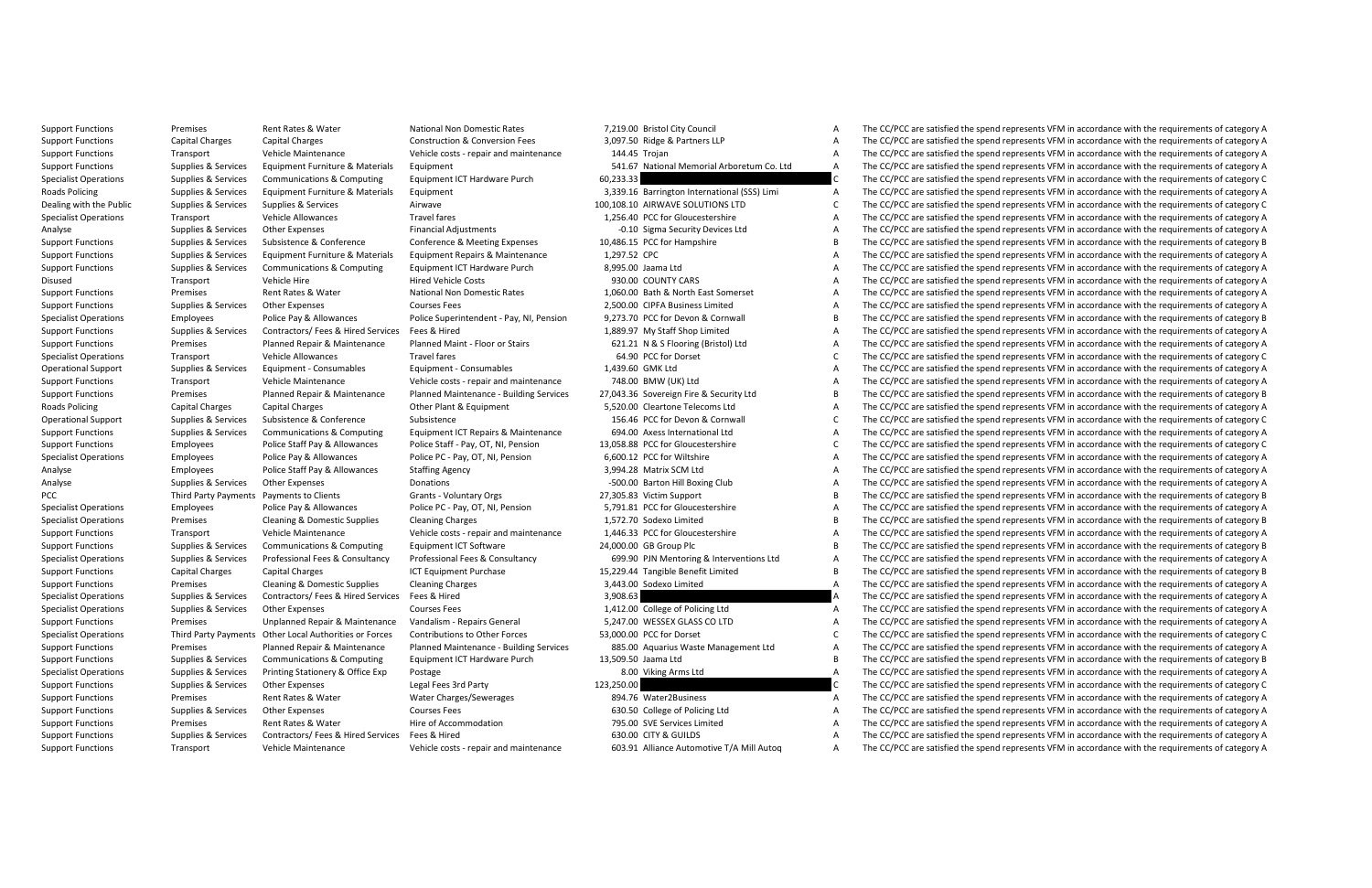|          | 5,020.34 PCC for Warwickshire                 |
|----------|-----------------------------------------------|
|          | 513.00 Cleartone Telecoms Ltd                 |
|          | 6.093.99 PCC for Wiltshire                    |
|          | 605.52 Sodexo Limited                         |
|          | 10.514.30 Orchid Cellmark Ltd                 |
|          | 1,472.00 Somerset West and Taunton Council    |
|          | 1,218.70 WA Products (UK) Ltd t/a SceneSafe   |
|          | 645.00 TLT SOLICITORS                         |
|          | 1,116.68 Calibration & Consultancy Services   |
| 505.72   |                                               |
|          | 16,328.61 Peugeot Motor Company Plc           |
|          | 1,489.97 Sodexo Limited                       |
|          | 2,875.04 College of Policing Ltd              |
|          | 658.70 Boing Rapid Secure Ltd                 |
|          | 35,256.50 Capita Secure Information Solutions |
|          | 1,127.10 Abbott Toxicology Ltd                |
|          | 508.00 Monmouthshire County Council           |
|          | 4.38 PCC for Gloucestershire                  |
|          | 799.92 Screwfix Direct Ltd                    |
|          | 8,921.34 Halls Electrical Ltd                 |
|          | 1,103.20 Commercial Transfer Limited          |
|          | 4,152.00 PHOENIX SOFTWARE LTD                 |
|          | 513.76 CASTROL (UK) LTD                       |
|          | 2,165.76 Staceys Motors                       |
|          | 96,059.73 AIRWAVE SOLUTIONS LTD               |
|          | 3,678.65 Orchid Cellmark Ltd                  |
|          | 2,129.18 Staceys Motors                       |
|          | 7,708.80 PCC for Wiltshire                    |
|          | 15.211.18 PCC for Devon & Cornwall            |
|          | 885.00 KRF Metals Ltd                         |
|          | 23.40 PCC for Wiltshire                       |
|          | 3,530.00 GMK Ltd                              |
|          | 1,286.67 My Staff Shop Limited                |
|          | 4,500.00 Quadient UK Limited                  |
| 4,100.00 |                                               |
| 750.00   |                                               |
|          | 25.042.13 PCC for Gloucestershire             |
|          | 515.74 B & W Equine Group Ltd                 |
|          | 508.00 Monmouthshire County Council           |
|          | 541.56 Royal Devon and Exeter NHS Foundati    |
|          | 734.05 Ecosystem Ltd                          |
|          | 1,949.00 College of Policing Ltd              |
|          | 5,373.41 PCC for Dorset                       |
|          | 454.95 PCC for Gloucestershire                |
|          | 2,925.00 Data Pro IT Ltd                      |
|          | 14,008.93 PCC for Gloucestershire             |
|          | 588.52 Telefonica UK Limited                  |
| 3,666.66 |                                               |
|          | 5,542.44 Halls Electrical Ltd                 |
| 2.25000  |                                               |

Specialist Operations Third Party Payments Other Incal Authorities or Forces Contributions to Other Forces 5,000.34 PCC for Warwickshire A The CC/PCC are satisfied the spend represents VEM in accordance with the requiremen Roads Policing Capital Charges Capital Charges Charges Charges Other Plant Charges Capital Charges Cleartone Telecoms Ltd A The CC/PCC are satisfied the spend represents VFM in accordance with the requirements of category The CC/PCC are satisfied the spend represents VEM in accordance with the requirements of category A Local Policing Supplies & Services Catering Catering Catering Catering Catering Catering Catering Catering Catering Constant Constant Constant Constant A The CC/PCC are satisfied the spend represents VFM in accordance with Investigative Support Supplies & Services Capital Charges Forensic Science Services Forensic Science Services 10,514.30 Orchid Cellmark Ltd B The CC/PCC are satisfied the spend represents VFM in accordance with the require Support Functions Premises Rent Rates & Water National Non Domestic Rates 1,472.00 Somerset West and Taunton Council A The CC/PCC are satisfied the spend represents VFM in accordance with the requirements of category A Criminal Justice Arrangements Supplies & Services Other Expenses Remand costs 1,218.70 WA Products (UK) Ltd t/a SceneSafe A The CC/PCC are satisfied the spend represents VFM in accordance with the requirements of category A The CC/PCC are satisfied the spend represents VFM in accordance with the requirements of category A Support Equipment in the control of the expert of the service of the control of the control of the control of the control of the control of the control of the control of the control of the control of the control of the con The CC/PCC are satisfied the spend represents VFM in accordance with the requirements of category A Support Functions Capital Charges Capital Charges Capital Charges Vehicles Purchase 16,328.61 Peugeot Motor Company Plc B The CC/PCC are satisfied the spend represents VFM in accordance with the requirements of category B<br> The CC/PCC are satisfied the spend represents VFM in accordance with the requirements of category A Noting the man of the man of the man of the man of the man of the common of the common spaces of the common spaces of the common spaces of the common spaces of the common spaces of the common spaces of the common spaces of A The CC/PCC are satisfied the spend represents VFM in accordance with the requirements of category A Support Functions Capital Charges Capital Charges ICT Equipment Purchase 35,256.50 Capital Secure Information Solutions B The CC/PCC are satisfied the spend represents VFM in accordance with the requirements of category B Support Functions Supplies & Services Capital Charges Forensic Science Services 1,127.10 Abbott Toxicology Ltd A The CC/PCC are satisfied the spend represents VFM in accordance with the requirements of category A Support Functions Premises Rent Rates Water National Non Domestic Rates 508.00 Monmouthshire County Council A The CC/PCC are satisfied the spend represents VFM in accordance with the requirements of category A The CC/PCC a The CC/PCC are satisfied the spend represents VFM in accordance with the requirements of category C Operational Support Support Support Equipment Furniture & Materials Equipment Furniture and the COPC are subsect Ltd A The CC/PCC are satisfied the spend represents VFM in accordance with the requirements of category A The The CC/PCC are satisfied the spend represents VEM in accordance with the requirements of category A Support Fund and the community of the community of the community of the community of the community of the community of the community of the community of the community of the community of the community of the community of t The CC/PCC are satisfied the spend represents VFM in accordance with the requirements of category A Support Functions Transport Vehicle Maintenance Vehicle costs repair and maintenance 513.76 CASTROL (UK) LTD A The CC/PCC are satisfied the spend represents VFM in accordance with the requirements of category A The CC/PC a The CC/PCC are satisfied the spend represents VFM in accordance with the requirements of category A Dealing with the Public Supplies Supplies Supplies Supplies Supplies Supplies Supplies and the CC/PC are satisfied the Supplies Supplies and the CC/PC are satisfied the spend represents VFM in accordance with the requireme The CC/PCC are satisfied the spend represents VFM in accordance with the requirements of category A Support Functions Transport Vehicle Maintenance Vehicle costs - repair and maintenance 2,129.18 Staceys Motors A The CC/PCC are satisfied the spend represents VFM in accordance with the requirements of category A Specialist Operations Employees Police Pay & Allowances Police Chief Inspector - Pay, OT, NI, Pensior 7,708.80 PCC for Wiltshire C The CC/PCC are satisfied the spend represents VFM in accordance with the requirements of ca Specialist Operations Employees Police Staff Pay & Allowances Police Staff - Pay, OT, NI, Pension 15,211.18 PCC for Devon & Cornwall C The CC/PCC are satisfied the spend represents VFM in accordance with the requirements o Support Functions Premises Planned Repairs Planned Repairs Repairs A The CC/PC are a Maint General 885.00 KRF Metals Ltd A The CC/PCC are satisfied the spend repairs of category A The CC/PC in accordance with the requireme Specialist Operations Transport Vehicle Allowances Travel fares Travel fares 23.40 PCC for Wiltshire A The CC/PCC are satisfied the spend represents VFM in accordance with the requirements of category A Support Functions Supplies Services Equipment Furniture & Materials Equipment - Ammunition 3,530.00 GMK Ltd A The CC/PCC are satisfied the spend represents VFM in accordance with the requirements of category A The CC/PCC a The CC/PCC are satisfied the spend represents VFM in accordance with the requirements of category A Support Functions Supplies & Services Printing Stationery & Office Exp Postage Printing and a The COV Cuadient UK Limited A The CC/PCC are satisfied the spend represents VFM in accordance with the requirements of category Support Functions Supplies & Services Other Expenses Legal Fees 3rd Party 4,100.00 4,100.00 A The CC/PCC are satisfied the spend represents VFM in accordance with the requirements of category A Support Functions Supplies Services Equipment Functions Support Functions Support Functions Support Functions A The COC/PCC are satisfied the spend represents VFM in accordance with the requirements of category A The COC a  $C =$  The CC/PCC are satisfied the spend represents VEM in accordance with the requirements of category C Operational Support Support Support Support Supplies Operational Supplies Other Expenses Vet Fees & Supplies Supplies Category A The CC/PCC are satisfied the spend represents VFM in accordance with the requirements of cate The CC/PCC are satisfied the spend represents VFM in accordance with the requirements of category A Support Fundation of the structure of the structure of the structure of the structure of the structure of the structure of the structure of the structure of the structure of the structure of the structure of the structure The CC/PCC are satisfied the spend represents VEM in accordance with the requirements of category A Operational Support Supplies Services Courses Fees 1,949.00 Courses Fees 1,949.00 Courses Fees 1,949.00 College of Policing Ltd A The CC/PCC are satisfied the spend represents VFM in accordance with the requirements of cat The CC/PCC are satisfied the spend represents VEM in accordance with the requirements of category C Specialist Operations Transport Vehicle Allowances Vehicle mileage allowance and the CC/PCC are satisfied the CC/PCC are satisfied the spend represents VFM in accordance with the requirements of category C The CC/PCC are s The CC/PCC are satisfied the spend represents VFM in accordance with the requirements of category A Specialst Dera Employees Police Pay & Allowances Police Sergent Pay, OT, NJ, Pension 14,003.9 PCC includes the Special Concelled the Special Concelled the Special Concelled the Special Concelled the Concelled Categroup of The CC/PCC are satisfied the spend represents VFM in accordance with the requirements of category A Support Functions Supplies & Services Other Expenses Legal Costs & Services 3,666.66 A The CC/PCC are satisfied the spend represents VFM in accordance with the requirements of category A Specialist Operations Transport Vehicle Maintenance Vehicle costs - commissioning 5,542.44 Halls Electrical Ltd A The CC/PCC are satisfied the spend represents VFM in accordance with the requirements of category A Disused Premises Rent Rates & Water Rents Rents Rents Rents 1,350.00 A The CC/PCC are satisfied the spend represents VFM in accordance with the requirements of category A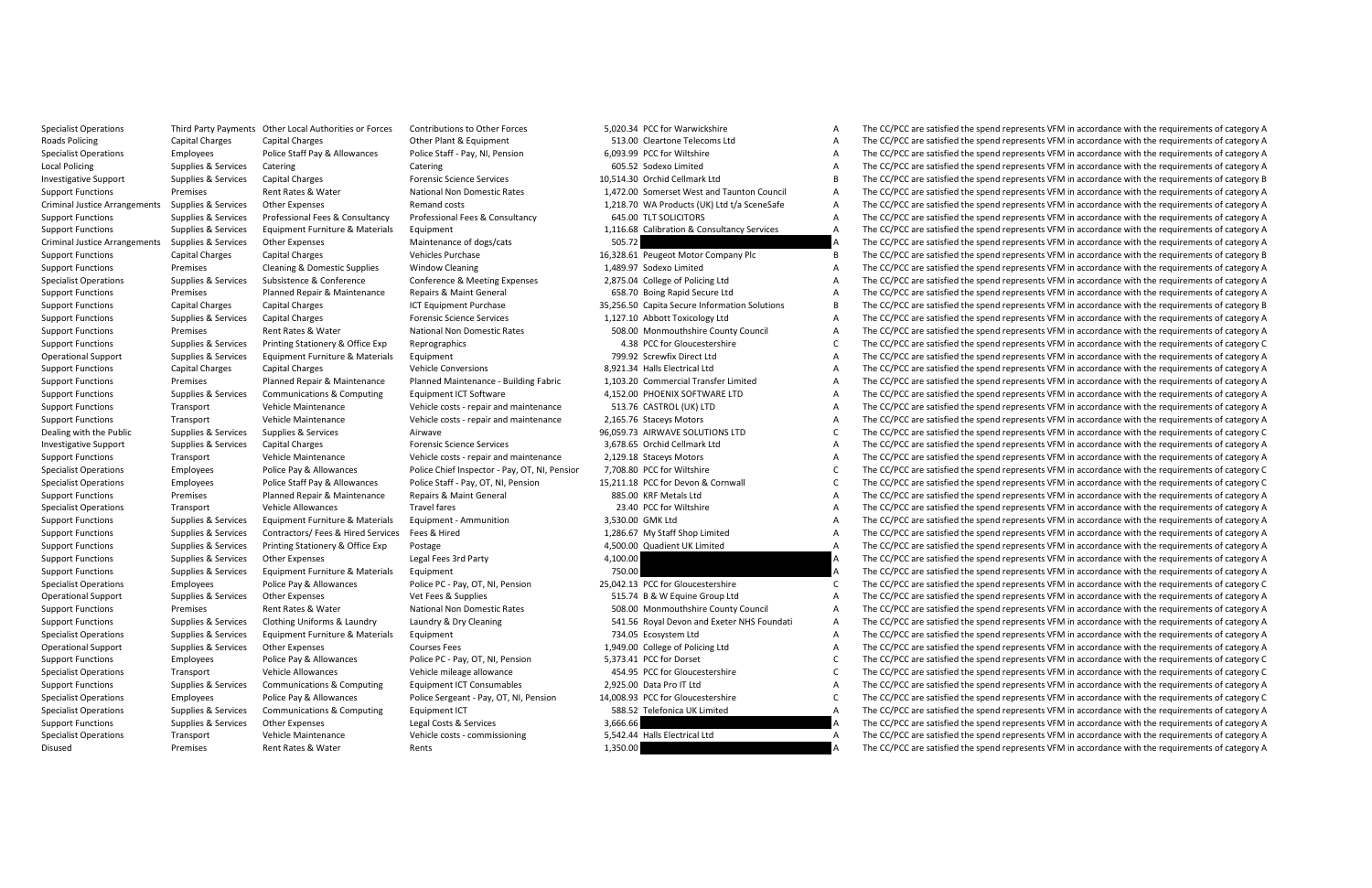|                 | 15.00 Corporate Support HQ Imprest          |
|-----------------|---------------------------------------------|
|                 | 50,000.00 PCC for Devon & Cornwall          |
| 1,336.49 Trojan |                                             |
|                 | 10.250.00 Barnett Waddingham LLP            |
|                 | -0.69 PCC for Gloucestershire               |
|                 | -0.02 Screwfix Direct Ltd                   |
|                 | 16.406.25 Portis Partnership                |
| 4,316.00        |                                             |
|                 | 15,025.28 Clifford Thames Limited           |
|                 | 3,955.00 College of Policing Ltd            |
|                 | 576.39 Sodexo Limited                       |
| 837.10          |                                             |
|                 | 5.340.00 GMK Ltd                            |
|                 | 2,062.50 D.tec International Limited        |
|                 | 1,825.00 Xerox (UK) Ltd                     |
| 4,746.00        |                                             |
|                 | 5,166.00 Romac Building Contractors Ltd     |
|                 | -1,800.00 Emersons Green Management Company |
|                 | 941.74 GOODYEAR TYRES UK LTD                |
|                 | 1.008.92 Telefonica UK Limited              |
|                 | 8,145.92 Avon Armour Limited                |
| 1.650.00        |                                             |
|                 | 1,350.00 BUCKLEY-LEWIS PARTNERSHIP LTD      |
| 879.17          |                                             |
|                 | 14,916.67 Resolve West                      |
|                 | 900.00 Data Pro IT Ltd                      |
|                 | 830.00 WA Products (UK) Ltd t/a SceneSafe   |
|                 | 1.638.00 Data Pro IT Ltd                    |
|                 | 1,799.95 Alliance Automotive T/A Mill Autog |
|                 | 1,437.24 Hays Specialist Recruitment Ltd    |
|                 | 2.356.90 Orchid Cellmark Ltd                |
|                 | -2,712.50 Hambridge Ltd                     |
|                 | 880.84 Water2Business                       |
|                 | 7.226.63 PCC for Gloucestershire            |
|                 | 15,157.29 PCC for Gloucestershire           |
|                 | -0.69 PCC for Wiltshire                     |
|                 | 2,427.76 Quantock Veterinary Hospital Ltd   |
|                 | 87,000.00 PCC for Devon & Cornwall          |
|                 | 26,572.25 Stand Against Racism & Inequality |
|                 | 3,563.85 Staceys Motors                     |
|                 | 2,070.00 Hays Specialist Recruitment Ltd    |
| 4,117.20        |                                             |
|                 | 37,123.34 BRITISH TELECOMMUNICATIONS PLC    |
|                 | 2,587.50 Hays Specialist Recruitment Ltd    |
|                 | 549.00 South Somerset District Council      |
| 854.08 CPC      |                                             |
| 5,251.87        |                                             |
|                 | 22,450.00 EBC Group (UK) Ltd                |
|                 | 2,333.00 Avon County Blinds                 |
|                 |                                             |

Analyse Supplies & Services Equipment Euroliture & Materials Equipment 15.00 Corporate Support HQ Imprest A The CC/PCC are satisfied the spend represents VFM in accordance with the requirements of category A Analyse Third Party Payments Other Educations of Controllers of Annual Community Community of the Community of the Community of the Community of the Community of the Community of the Community of the Community of the Commu A The CC/PCC are satisfied the spend represents VEM in accordance with the requirements of category A PCC Supplies & Services Professional Fees & Consultancy Professional Fees & Consultancy 10,250.00 Barnett Waddingham LLP B The CC/PCC are satisfied the spend represents VFM in accordance with the requirements of category B Analyse Supplies & Services Other Expenses Financial Adjustments -0.69 PCC for Gloucestershire -0.69 PCC for Gloucestershire A The CC/PCC are satisfied the spend represents VFM in accordance with the requirements of catego Analyse Supplies & Services Other Expenses Financial Adjustments -0.02 Screwfix Direct Ltd A The CC/PCC are satisfied the spend represents VFM in accordance with the requirements of category A Roads Policing Premises Rent Rates Rents Rents Rents 16,406.25 Portis Partnership B The CC/PCC are satisfied the spend represents VFM in accordance with the requirements of category B in accordance with the requirements of The CC/PCC are satisfied the spend represents VFM in accordance with the requirements of category A Support Functions Transport Vehicle Costs repair and maintenance 15,025.28 Clifford Thames Limited Thames Limited Thames Limited The CC/PCC are satisfied the spend represents VFM in accordance with the requirements of cate A The CC/PCC are satisfied the spend represents VFM in accordance with the requirements of category A Specialist Operations Premises Cleaning Domestic Supplies Cleaning Charges Cleaning Charges Cleaning Charges Charges Charges Cleaning Charges Cleaning Charges Cleaning Domestic Supplies Control at the Conditional B The CC/ The CC/PCC are satisfied the spend represents VFM in accordance with the requirements of category A Support Functions Supplies Services Equipment Functional Equipment - Ammunition 5,040.00 GMK Ltd A The CONC are satisfied the spend represents VFM in accordance with the requirements of category A The CONC are satisfied th The CC/PCC are satisfied the spend represents VFM in accordance with the requirements of category A Support Engine & Structure Professional Fers & Consultance Category From the Consultance of Category of the Consultance of the Consultance of the Consultance of the Consultance of the Consultance of the Consultance of the Support Function Services Court Application Fees 4,746.00 A The CC/PCC are satisfied the spend represents VFM in accordance with the requirements of category A Support Fund and the premises and the manufacture compare entitles and the entity of the comparably the end of the end of the end of the end of the end of the end of the end of the end of the end of the end of the end the The CC/PCC are satisfied the spend represents VFM in accordance with the requirements of category A Support Functions Transport Vehicle Maintenance Vehicle Costs - tyres and tubes - tyres and tubes - tyres and tubes - tyres and tubes - tyres and tubes - tyres and tubes - tyres and tubes - tyres and tubes - tyres and tube The CC/PCC are satisfied the spend represents VFM in accordance with the requirements of category A Specialist Operations Premises Planned Repair & Maintenance Planned Maint - Electrical 8,145.92 Avon Armour Limited A The CC/PCC are satisfied the spend represents VFM in accordance with the requirements of category A The The CC/PCC are satisfied the spend represents VFM in accordance with the requirements of category A Support Functions Capital Charges Construction & Conversion Fees 1,350.00 BUCKLEY-LEWIS PARTNERSHIP LTD A The CC/PCC are satisfied the spend represents VFM in accordance with the requirements of category A The CC/PCC are s The CC/PCC are satisfied the spend represents VFM in accordance with the requirements of category A PCC Third Payments Payments Payments Clients - Voluntary Orgs 14,916.67 Resolve West B The CC/PCC are satisfied the spend represents VFM in accordance with the requirements of category B in accordance with the requirements The CC/PCC are satisfied the spend represents VEM in accordance with the requirements of category A Investigative Support Supplies & Services Equipment Furniture & Materials Equipment Eurity Equipment Culterials Equipment Culterials Equipment Culterials Supplies & Services (UK) Ltd t/a SceneSafe A The CC/PCC are satisfie Criminal Justice Arrangements Supplies & Services Equipment Furniture & Materials Equipment 1,638.00 Data Pro IT Ltd A The CC/PCC are satisfied the spend represents VFM in accordance with the requirements of category A Support Functions Transport Vehicle Maintenance Vehicle costs - repair and maintenance 1.799.95 Alliance Automotive T/A Mill Auton A The CC/PCC are satisfied the spend represents VFM in accordance with the requirements of Support Functions Employees Police Staff Pay Allowances Staffing Agency 1,437.24 Hays Specialist Recruitment Ltd A The CC/PCC are satisfied the spend represents VFM in accordance with the requirements of category A The CC/ Investigative Support Supplies & Services Capital Charges Forensic Science Services 2,356.90 Orchid Cellmark Ltd A The CC/PCC are satisfied the spend represents VFM in accordance with the requirements of category A Disused Premises Premises Rent Rates Rents -2,712.50 Hambridge Ltd A The CC/PCC are satisfied the spend represents VFM in accordance with the requirements of category A The CC/PCC are satisfied the spend represents VFM in The CC/PCC are satisfied the spend represents VFM in accordance with the requirements of category A Specialist Specific Law and Manager of the Consect of the Consect of the Consect of the Consect of the Consect of the Consect of the Consect of the Consect of the Consect of the Consect of the Consect of the Consect of the Support Functions Third Party Payments Other Local Authorities or Forces Contributions to Other Forces states of the Forces of the Forces (Contributions to Other Forces 15.157.29 PCC for Gloucestershire B The CC/PCC are sa Analyse Supplies Services Other Expenses Financial Adjustments -0.69 PCC for Wiltshire A The CC/PCC are satisfied the spend represents VFM in accordance with the requirements of category A The CC/PCC are satisfied the spen The CC/PCC are satisfied the spend represents VEM in accordance with the requirements of category A Analyse Third Party Payments Other Educations (Controller Section of Annual Section of the Controller Section of the Controller Section of the Controller Section of the Controller Section of the Controller Section of the C The CC/PCC are satisfied the spend represents VFM in accordance with the requirements of category B Support Functions Transport Vehicle Maintenance Vehicle costs - repair and maintenance 3,563.85 Staceys Motors A The CC/PCC are satisfied the spend represents VFM in accordance with the requirements of category A The CC/PC The CC/PCC are satisfied the spend represents VFM in accordance with the requirements of category A Criminal Justice Arrangements Supplies Supplies Criminal Justices Other Expenditus Arrangements of descriptions and the Services A The CC/PCC are satisfied the spend represents VFM in accordance with the requirements of ca The CC/PCC are satisfied the spend represents VFM in accordance with the requirements of category B Support Functions Employees Police Staff Pay & Allowances Staffing Agency 2,587.50 HaySpecialist Recruitment Ltd A The CC/PCC are satisfied the spend represents VFM in accordance with the requirements of category A The CC/ The CC/PCC are satisfied the spend represents VFM in accordance with the requirements of category A Support Functions Supplies Equipment Functions Supplications Support Equipment Equipment Equipment Functions Equipment Support Functions Support Functions Supplies Equipment of category A The CC/PCC are satisfied the spend Postage 5,251.87 A The CC/PCC are satisfied the spend represents VFM in accordance with the requirements of category A Supplies & Services Communications & Computing Equipment ICT Repairs & Maintenance 22.450.00 EBC Group (UK) Ltd B The CC/PCC are satisfied the spend represents VFM in accordance with the requirements of category B Support Functions Premises Planned Repair & Maintenance Planned Maintenance Building Services 2,333.00 Avon County Blinds Avon County Blinds Avon County Blinds Are the CC/PCC are satisfied the spend represents VFM in accor Support Functions Supplies & Services Capital Charges Forensic Science Services 795.60 Abbott Toxicology Ltd A The CC/PCC are satisfied the spend represents VFM in accordance with the requirements of category A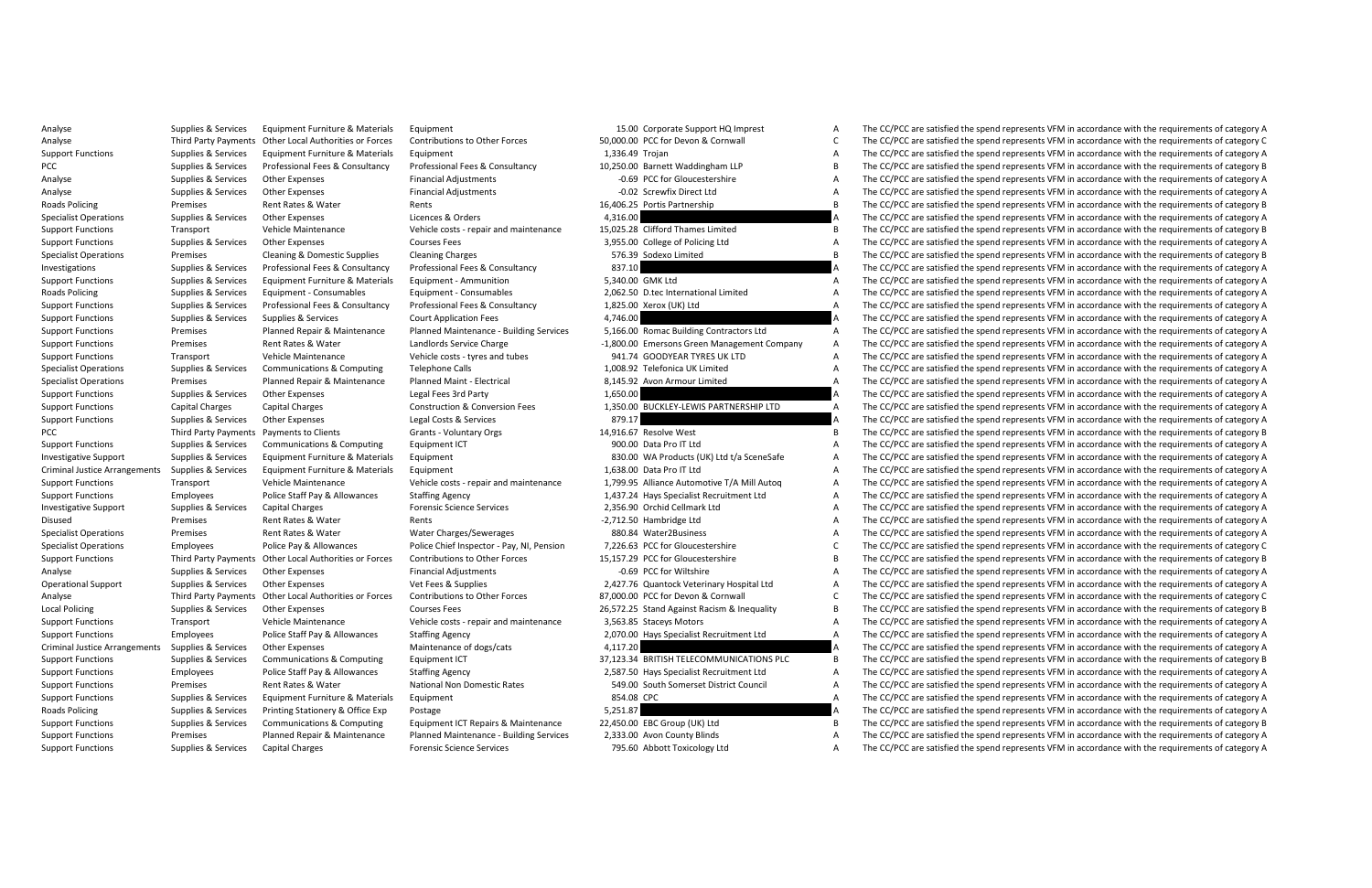Support Functions Premises Cleaning & Domestic Supplies Cleaning Charges 18,869.05 Sodexo Limited B The CC/PCC are satisfied the spend represents VFM in accordance with the requirements of category B Support Functions Supplies Support Functions Support Functions Category Equipment ICT 12,7896 Vodafone and the Support Functions Support Functions Category B The CC/PCC are satisfied the spend represents VFM in accordance The CC/PCC are satisfied the spend represents VEM in accordance with the requirements of category A Operational Support Supplies & Services Other Expenses Vet Fees & Supplies 11,116.16 Quantock Veterinary Hospital Ltd B The CC/PCC are satisfied the spend represents VFM in accordance with the requirements of category B Support Functions Premises Rent Rates & Water Water Charges/Sewerages -4,133.20 Water2Business -4,133.20 Water A The CC/PCC are satisfied the spend represents VFM in accordance with the requirements of category A Analyse Supplies & Services Other Expenses Financial Adjustments -0.01 XEROX FINANCE LTD A The CC/PCC are satisfied the spend represents VFM in accordance with the requirements of category A Support Functions Premises Energy Costs Electricity -571.28 SSE Contracting Ltd A The CC/PCC are satisfied the spend represents VFM in accordance with the requirements of category A The CC/PCC are satisfied the spend repre The CC/PCC are satisfied the spend represents VFM in accordance with the requirements of category A Support Functions Premises Rent Rates Water Rents 3,750.00 Bargain Parking Ltd A The CC/PCC are satisfied the spend represents VFM in accordance with the requirements of category A The A The CC/PCC are satisfied the spend The CC/PCC are satisfied the spend represents VFM in accordance with the requirements of category A Support Functions Supplies Supplies Grants Supplies Support Supplies Support Support Subscriptions Support A The CC/PCC are satisfied the spend represents VFM in accordance with the requirements of category A The CC/PCC ar Equipment Support Operations Corporate Support HQ Imprest A The CC/PCC are satisfied the spend represents VFM in accordance with the requirements of category A Specialist Operations Supplies Services Outlets Operations Supplies and the Investigator A The CC/PCC are satisfied the Specialist Operations Supplies Supplies Supplies Services Other Expenses Courses Courses Courses A The A The CC/PCC are satisfied the spend represents VFM in accordance with the requirements of category A Local Policing in the metricular of the conference of the conference of the content of the content of the content of the content of the content of the content of the content of the content of the content of the content of Vehicle costs - commissioning 1918.98 RSG ENGINEERING LTD A The CC/PCC are satisfied the spend represents VEM in accordance with the requirements of category A Support Functions Transport Vehicle Maintenance Vehicle costs - tyres and tubes - tyres and tubes - tyres and tubes - tyres and tubes - tyres and tubes - the CC/PCC TO A The CC/PCC are satisfied the spend represents VFM in The CC/PCC are satisfied the spend represents VEM in accordance with the requirements of category C Support Functions Supplies Services Other Expenses Legal Fees 3rd Party 2,235.00 A The CC/PCC are satisfied the spend represents VFM in accordance with the requirements of category A The CC/PCC are satisfied the spend repr A The CC/PCC are satisfied the spend represents VEM in accordance with the requirements of category A Support Functions Supplies Services Equipment Furniture & Materials Equipment Repairs A The CC/PCC are satisfied the spend repairs and the content of category A The CC/PCC are satisfied the spend represents VFM in accordan The CC/PCC are satisfied the spend represents VEM in accordance with the requirements of category A Analyse Police Staff Pay Allowances Staffing Agency Staffing Agency Staff Pay A The CC/PCC are satisfied the spend represents VFM in accordance with the requirements of category A The CC/PCC are satisfied the spend represe Support Functions Supplies & Services Communications & Computing Equipment ICT Software 7,000.00 Head Light Ltd A The CC/PCC are satisfied the spend represents VFM in accordance with the requirements of category B<br>Support Support Functions Supplies & Support Equipment ICT 13,765.18 Vodafone Computing Computing Indiana in the COC are support The COC/PCC are satisfied the spend represents VFM in accordance with the requirements of category B The CC/PCC are satisfied the spend represents VFM in accordance with the requirements of category A Support Functions Premises Rent Rates & Water Rents Rents Rents Acts 16,875.00 Pyper Property Partnership B The CC/PCC are satisfied the spend represents VFM in accordance with the requirements of category C Vehicle Allowa Specialist Operations Transport Vehicle Allowances Vehicle mileage allowance Vehicle mileage allowance Vehicle mileage allowance 10.00 PCC for Gloucestershire C The CC/PCC are satisfied the spend represents VFM in accordan Support Functions Supplies & Services Equipment Furniture & Materials Equipment - Ammunition 3,832.50 GMK Ltd A The CC/PCC are satisfied the spend represents VFM in accordance with the requirements of category A Support Functions Transport Vehicle Costs repair and maintenance Support Motor Company A The CC/PCC are satisfied the spend represents VFM in accordance with the requirements of category A The CC/PCC are satisfied the spen A The CC/PCC are satisfied the spend represents VFM in accordance with the requirements of category A Support Functions Premises Energy Costs Gas 46,917.23 CORONA ENERGY RETAIL 4 LTD B The CC/PCC are satisfied the spend represents VFM in accordance with the requirements of category Brancal Adjustments of category Brancal A The CC/PCC are satisfied the spend represents VFM in accordance with the requirements of category A Support Functions Premises Planned Repair & Maintenance - Building Fabric -28,209.209.209.020 Integral UK Ltd B The CC/PCC are satisfied the spend represents VFM in accordance with the requirements of category B The CC/PC Remand costs **Arrangements of Carry Criminal Arrangements** Of Category A The CC/PCC are satisfied the spend represents VFM in accordance with the requirements of category A Support Functions Employees Indirect Employee Expenses Training - Course Fees -662.50 ALAMA 2006 A Course Feed<br>Support Functions Transport Vehicle Maintenance -66 -662014 -662.50 A The CONVEAS TRESLIK ITD A The COPCC are s The CC/PCC are satisfied the spend represents VEM in accordance with the requirements of category A Support Functions Supplies & Services Equipment Furniture & Materials Range Ancillaries Ancillaries and the CC/PC are satisfied the Services A The CC/PCC are satisfied the spend represents VFM in accordance with the requir Roads Cleartone Telecoms Ltd Charges Capital Charges Capital Charges Capital Charges Other Plant A The CC/PCC are satisfied the spend represents VFM in accordance with the requirements of category A The CC/PCC are satisfie Support Functions Transport Vehicle Costs - repair and maintenance 9.95 CANM8 Ltd A The CC/PCC are satisfied the spend represents VFM in accordance with the requirements of category A The CC/PC are satisfied the spend repr The CC/PCC are satisfied the spend represents VEM in accordance with the requirements of category A Support Functions Supplies Services Equipment Functions and Equipment -631.58 SSE Contracting Ltd A The CC/PCC are satisfied the spend represent Services Equipment of category A The CC/PC are spend represent Category A The A The CC/PCC are satisfied the spend represents VEM in accordance with the requirements of category A Support Functions Capital Charges Capital Charges Capital Charges Capital Charges Other Plant & Equipment 22,202.00 TEMPLESTOCK LIMITED B The CC/PCC are satisfied the spend represents VFM in accordance with the requirement The CC/PCC are satisfied the spend represents VEM in accordance with the requirements of category A Support Functions Premises Unplanned Repair & Maintenance Reactive Maintenance - Building Services 1,902.08 Controlco Ltd A The CC/PCC are satisfied the spend represents VFM in accordance with the requirements of category The CC/PCC are satisfied the spend represents VFM in accordance with the requirements of category A Support Functions Premises Rent Rates & Water Water Charges/Sewerages 922.20 Water2Business A The CC/PCC are satisfied the spend represents VFM in accordance with the requirements of category A Roads Policing Supplies & Services Printing Stationery & Office Exp Printing Printing 1,222.34 Xerox (UK) Ltd A The CC/PCC are satisfied the spend represents VFM in accordance with the requirements of category A Support Functions Premises Rent Rates & Water National Non Domestic Rates 698.00 Somerset West and Taunton Council A The CC/PCC are satisfied the spend represents VFM in accordance with the requirements of category A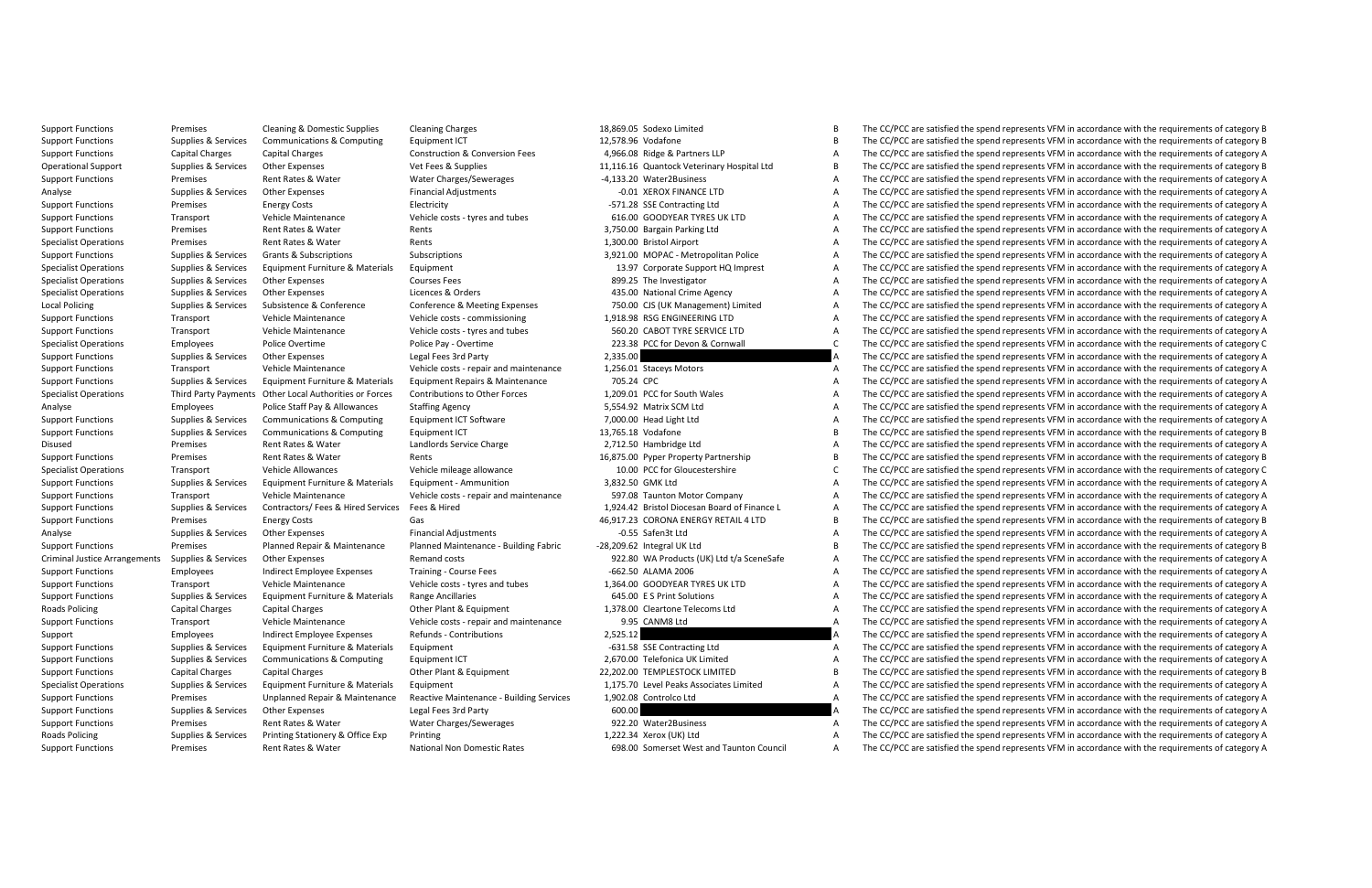Support Functions Premises Rent Rates & Water National Non Domestic Rates 3,866.00 North Somerset Council A The CC/PCC are satisfied the spend represents VFM in accordance with the requirements of category A Support Functions Supplies & Support Functions Supplies Support Contractors/ Fees and The CONTRACTORS/ The CONTRACTORS/ The CONTRACTORS/ The CONTRACTORS/ THE CONTRACTORS/ THE CONTRACTORS/ THE CONTRACTORS/ A THE CONTRACTORS The CC/PCC are satisfied the spend represents VEM in accordance with the requirements of category C Analyse Supplies & Services Other Expenses Financial Adjustments 6.50 Optimum Agility Limited A The CC/PCC are satisfied the spend represents VFM in accordance with the requirements of category A Specialist Operations Employees Police Pay & Allowances Police Inspector - Pay, NI, Pension 34,255.74 PCC for Devon & Cornwall C The CC/PCC are satisfied the spend represents VFM in accordance with the requirements of cate Support Functions Supplies & Services Equipment Furniture & Materials Equipment 1,439.36 Protect Signs A The CC/PCC are satisfied the spend represents VFM in accordance with the requirements of category A Investigative Support Support Support Support Support Charges Capital Charges Capital Charges 2,262.00 Orchid Cellmark Ltd A The CC/PCC are satisfied the spend represents VFM in accordance with the requirements of category For CC/PCC are satisfied the spend represents VFM in accordance with the requirements of category A The CC/PCC are satisfied the spend represents VFM in accordance with the requirements of category B The CC/PCC are satisfi Analyse Supplies Services Contractors/ Fees Services Fired Services The Services The CC/PCC are satisfied the Services Supplies Supplies Supplies Supplies Contractors/ Contractors/ The COPEN In Accordance with the requirem The CC/PCC are satisfied the spend represents VFM in accordance with the requirements of category C Specialist Operations Transport Vehicle Hired Vehicle Costs Specialist Operations Transport Costs 509.88 Scot Group Ltd A The CC/PCC are satisfied the spend represents VFM in accordance with the requirements of category A The CC/PCC are satisfied the spend represents VFM in accordance with the requirements of category A Local Policing Third Payments Payments Olients - Clients Voluntary Orgs 52,856.00 SOMERSET COUNTY COUNTY COUNTY COUNCIL C The CC/PCC are satisfied the spend represents VFM in accordance with the requirements of category C C The CC/PCC are satisfied the spend represents VFM in accordance with the requirements of category C Analyse Supplies Supplies Supplies Supplies Supplies Supplies Supplies Services Contractors/ Fees & Hired Services Fees & Hired Services Fees and The CC/PCC are satisfied the spend represents VFM in accordance with the req Communications & Communities Communities Foulinment ICT Hardware Purch 1.114.20 Bechtle Direct Itd A The CC/PCC are satisfied the spend represents VEM in accordance with the requirements of category A Support Functions Capital Charges Capital Charges Capital Charges Capital Charges 20127 Insight Direct UK) Ltd A The CC/PCC are satisfied the spend represents VFM in accordance with the requirements of category A The COFC The CC/PCC are satisfied the spend represents VEM in accordance with the requirements of category A Support Functions Premises Rent Rates Rent Rates Rent Rates Premises Premises Rent A The CC/PCC are satisfied the Support The CO/PCC are satisfied the spend represents VFM in accordance with the requirements of category A The CC/PCC are satisfied the spend represents VEM in accordance with the requirements of category B Criminal users are the main of the comparement of the compart of the comparation of the criminal method of the criminal and the criminal of the criminal of the criminal of the criminal of the criminal of the criminal of th Operate Support HQ Imprest **A** The CC/PCC are satisfied the spend represents VFM in accordance with the requirements of category A The CC/PCC are satisfied the spend represents VFM in accordance with the requirements of c Support Functions Transport Vehicle Maintenance Vehicle Costs-tyres and tubes - tyres and tubes - tyres and tubes - tyres and the CC/PCC are satisfied the spend represents VFM in accordance with the requirements of categor The CC/PCC are satisfied the spend represents VFM in accordance with the requirements of category B Support Functions Capital Charges Capital Charges Capital Charges Capital Charges 20,52.95 BMW (UK) Ltd B The CC/PCC are satisfied the spend represents VFM in accordance with the requirements of category Capital Charges Ca The CC/PCC are satisfied the spend represents VEM in accordance with the requirements of category C Support Functions Transport Vehicle Maintenance Vehicle costs - commissioning 3,600.00 RSG ENGINEERING LTD A The CC/PCC are satisfied the spend represents VFM in accordance with the requirements of category A Support Functions Premises Rent Rates & Water National Non Domestic Rates 636.00 South Somerset District Council A The CC/PCC are satisfied the spend represents VFM in accordance with the requirements of category A Support Functions Premises Planned Repair & Maintenance Planned Maint - Floor or Stairs 1.377.50 N & S Floorine (Bristol) Ltd A The CC/PCC are satisfied the spend represents VFM in accordance with the requirements of categ Roads Policing Capital Charges Capital Charges Capital Charges Capital Charges Other Plant & Equipment 5,958.00 QRO Solutions Ltd A The CC/PCC are satisfied the spend represents VFM in accordance with the requirements of c Support Functions Supplies & Services Equipment Furniture & Materials Equipment 44.75 Corporate Support HQ Imprest A The CC/PCC are satisfied the spend represents VFM in accordance with the requirements of category A Criminal Justice Arrangements Supplies Arrangements Criminal Dust Consect Consects 2,771.60 Charles Fellows Supplies Ltd A The CC/PCC are satisfied the spend represents VFM in accordance with the requirements of category A The CC/PCC are satisfied the spend represents VFM in accordance with the requirements of category A PCCCLIENT PAYMENT PAYMENT PAYMENT PAYMENT PARTY PAYMENT ARREST A THE CONCLUBATE A THE CONCLUBATE ARREST A THE CONCLUBATE ARREST A THE CONCLUSION ARREST AND A THE CONCLUSION AND A THE CONCLUSION ASSOCIATE A THE CONCLUSION A Support Functions Supplies & Services Communications & Computing Equipment ICT 1,418.48 BRITISH TELECOMMUNICATIONS PLC A The CC/PCC are satisfied the spend represents VFM in accordance with the requirements of category A Criminal Justice Arrangements Employees Police Payablowances Police Section Payablow (22,282.64 PCC POLICE POLICE POLICE PRECOPT ARRANGED THE CONCRETION CONTINUES AND THE CONCRETION OF THE CONCRETION OF THE CONCRETION OF T The CC/PCC are satisfied the spend represents VFM in accordance with the requirements of category A Investigative Support Supplies & Services Capital Charges Forensic Services Capital Charges The CONT Charges The CONT Cellmark Ltd B The CONT are satisfied the spend represents VFM in accordance with the requirements of ca The CC/PCC are satisfied the spend represents VFM in accordance with the requirements of category A Support Functions Supplies Services Equipment Functions Supplies Supplies Equipment Turniture & Materials Equipment Functions and the CC/PCC are satisfied the spend represents VFM in accordance with the requirements of cat A The CC/PCC are satisfied the spend represents VEM in accordance with the requirements of category A Support Functions Premises Rent Rates Rates Rent Rates Rent Rates Premises Rent Rates Rent Rates 73,216.00 North Somerset Council Council Council Council Council Council Council Council Council Council Council Council Coun The CC/PCC are satisfied the spend represents VFM in accordance with the requirements of category A Support Functions Supplies & Services Contractors/ Fees & Hired Services Fees & Hired 2,648.33 My Staff Shop Limited A The CC/PCC are satisfied the spend represents VFM in accordance with the requirements of category A The CC/PCC are satisfied the spend represents VFM in accordance with the requirements of category A Operational Support Subsistence Support Subsistence Subsistence Subsistence Subsistence Subsistence 27.46 PCC for Wiltshire C The CC/PCC are satisfied the spend represents VFM in accordance with the requirements of categor The CC/PCC are satisfied the spend represents VFM in accordance with the requirements of category C Support Functions Premises Planned Repair & Maintenance Planned Maintenance Buildine Fabric 1.595.00 SVE Services Limited A The CC/PCC are satisfied the spend represents VFM in accordance with the requirements of category Support Functions Supplies & Services Printing Stationery & Office Exp Postage Printing Stationery & Office Exp Postage Printing Stationery & Office Exp Postage 10.00 Niton Equipment Ltd A The CC/PCC are satisfied the spen Support Functions Premises Rent Rates & Water Water Charges/Sewerages 2,103.32 Water2Business A The CC/PCC are satisfied the spend represents VFM in accordance with the requirements of category A